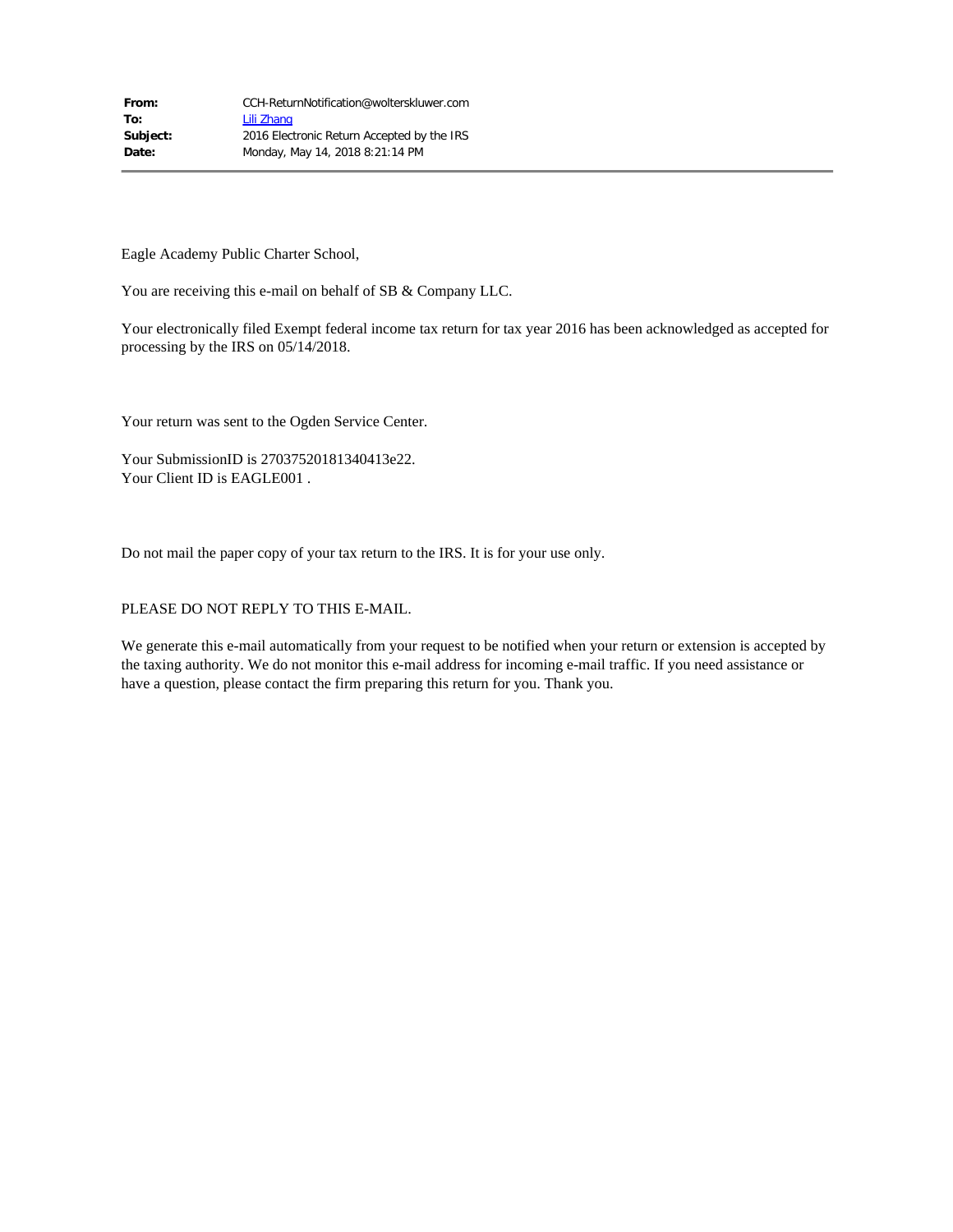Form 8879-EO

# IRS e-file Signature Authorization<br>for an Exempt Organization

OMB No. 1545-1878

2016

|  | or an Exomple organization |  |  |  |
|--|----------------------------|--|--|--|
|  | $TTTT$ 1                   |  |  |  |

For calendar year 2016, or fiscal year beginning  $JUL$  1 . 2016, and ending  $JUN$  30 , 20 1 7

Do not send to the IRS. Keep for your records.

Department of the Treasury Internal Revenue Service Name of exempt organization

Information about Form 8879-EO and its instructions is at www.irs.gov/form8879eo Employer identification number

| Eagle Academy Public Charter School                                                                                                                                                                                                                                                                                                                                                                                                                                                                             | 76-0718215                      |
|-----------------------------------------------------------------------------------------------------------------------------------------------------------------------------------------------------------------------------------------------------------------------------------------------------------------------------------------------------------------------------------------------------------------------------------------------------------------------------------------------------------------|---------------------------------|
| Name and title of officer                                                                                                                                                                                                                                                                                                                                                                                                                                                                                       |                                 |
| Joe M Smith                                                                                                                                                                                                                                                                                                                                                                                                                                                                                                     |                                 |
| CEO/CFO                                                                                                                                                                                                                                                                                                                                                                                                                                                                                                         |                                 |
| Part I<br>Type of Return and Return Information<br>(Whole Dollars Only)                                                                                                                                                                                                                                                                                                                                                                                                                                         |                                 |
| Check the box for the return for which you are using this Form 8879-EO and enter the applicable amount, if any, from the return. If you check the box<br>on line 1a, 2a, 3a, 4a, or 5a, below, and the amount on that line for the return being filed with this form was blank, then leave line 1b, 2b, 3b, 4b, or 5b,<br>whichever is applicable, blank (do not enter -0-). But, if you entered -0- on the return, then enter -0- on the applicable line below. Do not complete more<br>than 1 line in Part I. |                                 |
| $\blacktriangleright$ $X$<br>b Total revenue, if any (Form 990, Part VIII, column (A), line 12)<br>1a Form 990 check here                                                                                                                                                                                                                                                                                                                                                                                       | 21, 374, 343.<br>1 <sub>b</sub> |

| $\blacksquare$ $\blacksquare$ $\blacksquare$ $\blacksquare$ $\blacksquare$ $\blacksquare$ $\blacksquare$ $\blacksquare$ $\blacksquare$ $\blacksquare$ $\blacksquare$ $\blacksquare$ $\blacksquare$ $\blacksquare$ $\blacksquare$ $\blacksquare$ $\blacksquare$ $\blacksquare$ $\blacksquare$ $\blacksquare$ $\blacksquare$ $\blacksquare$ $\blacksquare$ $\blacksquare$ $\blacksquare$ $\blacksquare$ $\blacksquare$ $\blacksquare$ $\blacksquare$ $\blacksquare$ $\blacksquare$ $\blacks$<br>$D$ Total reventue, if any (Form 330, Fart VIII, Column ( $\gamma$ ), line iz $D$ and $D$ and $D$ and $D$ and $D$ are $D$ |     |  |
|-------------------------------------------------------------------------------------------------------------------------------------------------------------------------------------------------------------------------------------------------------------------------------------------------------------------------------------------------------------------------------------------------------------------------------------------------------------------------------------------------------------------------------------------------------------------------------------------------------------------------|-----|--|
| 2a Form 990-EZ check here<br><b>b</b> Total revenue, if any (Form 990-EZ, line 9)                                                                                                                                                                                                                                                                                                                                                                                                                                                                                                                                       | 2b  |  |
| 3a Form 1120-POL check here $\blacktriangleright$<br><b>b</b> Total tax (Form 1120-POL, line 22)                                                                                                                                                                                                                                                                                                                                                                                                                                                                                                                        | 3b  |  |
| 4a Form 990-PF check here $\blacktriangleright$<br>b Tax based on investment income (Form 990-PF, Part VI, line 5) 4b                                                                                                                                                                                                                                                                                                                                                                                                                                                                                                   |     |  |
| 5a Form 8868 check here $\blacktriangleright$<br>b Balance Due (Form 8868, line 3c)                                                                                                                                                                                                                                                                                                                                                                                                                                                                                                                                     | .5b |  |
|                                                                                                                                                                                                                                                                                                                                                                                                                                                                                                                                                                                                                         |     |  |

#### Part II Declaration and Signature Authorization of Officer

Under penalties of perjury, I declare that I am an officer of the above organization and that I have examined a copy of the organization's 2016 electronic return and accompanying schedules and statements and to the best of my knowledge and belief, they are true, correct, and complete. I further declare that the amount in Part I above is the amount shown on the copy of the organization's electronic return. I consent to allow my intermediate service provider, transmitter, or electronic return originator (ERO) to send the organization's return to the IRS and to receive from the IRS (a) an acknowledgement of receipt or reason for rejection of the transmission, (b) the reason for any delay in processing the return or refund, and (c) the date of any refund. If applicable, I authorize the U.S. Treasury and its designated Financial Agent to initiate an electronic funds withdrawal (direct debit) entry to the financial institution account indicated in the tax preparation software for payment of the organization's federal taxes owed on this return, and the financial institution to debit the entry to this account. To revoke a payment, I must contact the U.S. Treasury Financial Agent at 1-888-353-4537 no later than 2 business days prior to the payment (settlement) date. I also authorize the financial institutions involved in the processing of the electronic payment of taxes to receive confidential information necessary to answer inquiries and resolve issues related to the payment. I have selected a personal identification number (PIN) as my signature for the organization's electronic return and, if applicable, the organization's consent to electronic funds withdrawal.

#### Officer's PIN: check one box only

| lauthorize SB & Company, LLC<br> X                                                                                                                                                                                                                                                                                                                                                                      | 18215<br>to enter my PIN                          |
|---------------------------------------------------------------------------------------------------------------------------------------------------------------------------------------------------------------------------------------------------------------------------------------------------------------------------------------------------------------------------------------------------------|---------------------------------------------------|
| ERO firm name                                                                                                                                                                                                                                                                                                                                                                                           | Enter five numbers, but<br>do not enter all zeros |
| as my signature on the organization's tax year 2016 electronically filed return. If I have indicated within this return that a copy of the return<br>is being filed with a state agency(ies) regulating charities as part of the IRS Fed/State program, I also authorize the aforementioned ERO to<br>enter my PIN on the return's disclosure consent screen.                                           |                                                   |
| As an officer of the organization, I will enter my PIN as my signature on the organization's tax year 2016 electronically filed return. If I have<br>indicated within this return that a copy of the return is being filed with a state agency(ies) regulating charities as part of the IRS Fed/State<br>program, I will enter my PIN on the return's disclosure consent sereen.<br>Officer's signature | Date D                                            |
| <b>Certification and Authentication</b><br><b>Part III</b>                                                                                                                                                                                                                                                                                                                                              |                                                   |
| <b>ERO's EFIN/PIN.</b> Enter your six-digit electronic filing identification<br>number (EFIN) followed by your five-digit self-selected PIN.                                                                                                                                                                                                                                                            | 27037520721<br>do not enter all zeros             |
| I certify that the above numeric entry is my PIN, which is my signature on the 2016 electronically filed return for the organization indicated above. I<br>confirm that I am submitting this return in accordance with the requirements of Pub. 4163, Modernized e-File (MeF) Information for Authorized IRS<br>e-file Providers for Business Returns.                                                  |                                                   |
| ERO's signature                                                                                                                                                                                                                                                                                                                                                                                         | Date $\triangleright$ 05/04/18                    |
| <b>ERO Must Retain This Form - See Instructions</b>                                                                                                                                                                                                                                                                                                                                                     |                                                   |
| Do Not Submit This Form To the IRS Unless Requested To Do So                                                                                                                                                                                                                                                                                                                                            |                                                   |
| LHA For Paperwork Reduction Act Notice, see instructions.                                                                                                                                                                                                                                                                                                                                               | Form 8879-EO (2016)                               |

623051 09-26-16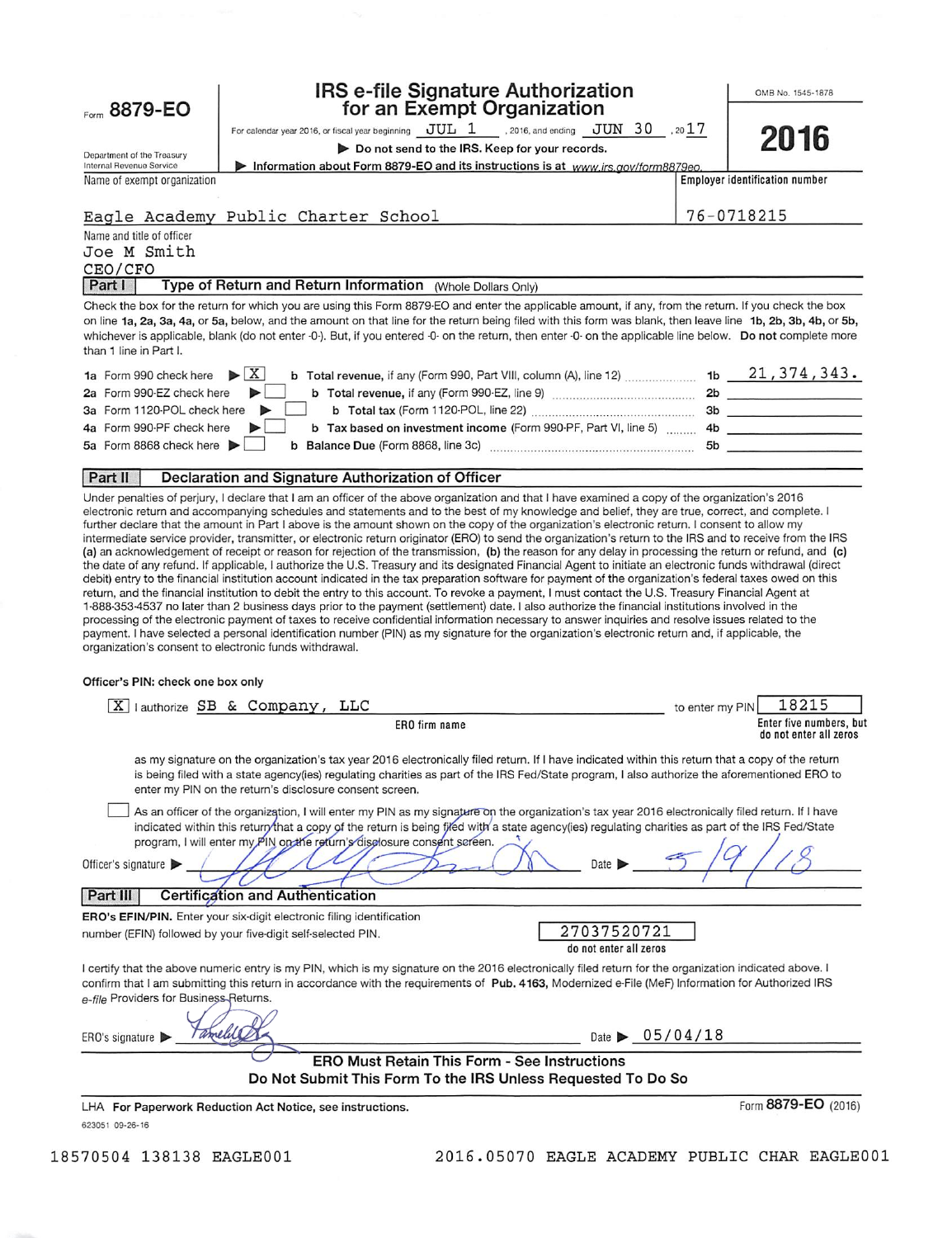|                                                   | <b>Return of Organization Exempt From Income Tax</b>                                                                                                |            |                                                  | OMB No. 1545-0047                                          |
|---------------------------------------------------|-----------------------------------------------------------------------------------------------------------------------------------------------------|------------|--------------------------------------------------|------------------------------------------------------------|
| Form                                              | Under section 501(c), 527, or 4947(a)(1) of the Internal Revenue Code (except private foundations)                                                  |            |                                                  |                                                            |
| Department of the Treasury                        | Do not enter social security numbers on this form as it may be made public.                                                                         |            |                                                  | <b>Open to Public</b>                                      |
| Internal Revenue Service                          | Information about Form 990 and its instructions is at www.irs.gov/form990.                                                                          |            |                                                  | <b>Inspection</b>                                          |
|                                                   | 2016<br>JUL 1,<br>A For the 2016 calendar year, or tax year beginning                                                                               |            | 2017<br>and ending $JUN$ 30,                     |                                                            |
| <b>B</b> Check if<br>applicable:                  | C Name of organization                                                                                                                              |            | D Employer identification number                 |                                                            |
| Address<br>change                                 | Eagle Academy Public Charter School                                                                                                                 |            |                                                  |                                                            |
| Name<br>change                                    | Doing business as                                                                                                                                   |            |                                                  | 76-0718215                                                 |
| Initial<br>return                                 | Number and street (or P.O. box if mail is not delivered to street address)                                                                          | Room/suite | E Telephone number                               |                                                            |
| Final<br>return/<br>termin-                       | 475 School Street SW                                                                                                                                |            |                                                  | $(202)544 - 2646$                                          |
| ated<br>Amended                                   | City or town, state or province, country, and ZIP or foreign postal code                                                                            |            | G Gross receipts \$                              | 21, 374, 343.                                              |
| return<br>Applica-                                | Washington, DC<br>20024                                                                                                                             |            | H(a) Is this a group return                      |                                                            |
| tion<br>pending                                   | F Name and address of principal officer: Joe M. Smith<br>same as C above                                                                            |            | for subordinates?                                | $\overline{\mathsf{Yes}}$ $\overline{\mathsf{X}}$ No<br>No |
| Tax-exempt status: $\boxed{\mathbf{X}}$ 501(c)(3) | $501(c)$ (<br>$\sqrt{\frac{1}{1}}$ (insert no.)<br>$4947(a)(1)$ or                                                                                  | 527        | $H(b)$ Are all subordinates included? $\Box$ Yes | If "No," attach a list. (see instructions)                 |
|                                                   | J Website: WWW.EAGLEACADEMYPCS.ORG                                                                                                                  |            | H(c) Group exemption number                      |                                                            |
| K Form of organization: X Corporation             | Other $\blacktriangleright$<br>Trust<br>Association                                                                                                 |            |                                                  | L Year of formation: $2003$ M State of legal domicile: DC  |
| Part I<br><b>Summary</b>                          |                                                                                                                                                     |            |                                                  |                                                            |
| 1.                                                | Briefly describe the organization's mission or most significant activities: To build the foundation for a                                           |            |                                                  |                                                            |
|                                                   | promising future for all students in a rich, robust, learning                                                                                       |            |                                                  |                                                            |
| 2                                                 | Check this box $\blacktriangleright$ $\blacksquare$ if the organization discontinued its operations or disposed of more than 25% of its net assets. |            |                                                  |                                                            |
| з                                                 | Number of voting members of the governing body (Part VI, line 1a)                                                                                   |            | 3                                                |                                                            |
| Activities & Governance<br>4                      |                                                                                                                                                     |            | $\overline{\mathbf{4}}$                          |                                                            |
| 5                                                 |                                                                                                                                                     |            | 5                                                | 332                                                        |
| 6                                                 |                                                                                                                                                     |            | 6                                                |                                                            |
|                                                   |                                                                                                                                                     |            | 7a                                               | $\mathbf 0$ .                                              |
|                                                   |                                                                                                                                                     |            | 7 <sub>b</sub>                                   | $\overline{0}$ .                                           |
|                                                   |                                                                                                                                                     |            | <b>Prior Year</b>                                |                                                            |
| 8                                                 |                                                                                                                                                     |            | $\overline{20,616,008}$ .                        |                                                            |
|                                                   |                                                                                                                                                     |            |                                                  | <b>Current Year</b>                                        |
|                                                   | Contributions and grants (Part VIII, line 1h)                                                                                                       |            |                                                  | $\overline{20, 362, 202}$ .                                |
| 9                                                 | Program service revenue (Part VIII, line 2g)                                                                                                        |            | 167, 375.                                        | 658,757.                                                   |
| 10                                                |                                                                                                                                                     |            | 845.                                             | 1,765.                                                     |
| 11                                                | Other revenue (Part VIII, column (A), lines 5, 6d, 8c, 9c, 10c, and 11e)                                                                            |            | 375, 328.                                        | 351,619.                                                   |
| 12                                                | Total revenue - add lines 8 through 11 (must equal Part VIII, column (A), line 12)                                                                  |            | 21, 159, 556.                                    | 21, 374, 343.                                              |
| 13                                                | Grants and similar amounts paid (Part IX, column (A), lines 1-3)                                                                                    |            | 0.                                               | 0.                                                         |
| 14                                                | Benefits paid to or for members (Part IX, column (A), line 4)                                                                                       |            | $\overline{0}$ .                                 | 0.                                                         |
| w                                                 | 15 Salaries, other compensation, employee benefits (Part IX, column (A), lines 5-10)                                                                |            | 13,357,951.                                      | 13,304,961.                                                |
|                                                   | 16a Professional fundraising fees (Part IX, column (A), line 11e)                                                                                   |            | 0.                                               | 0.                                                         |
|                                                   | $\blacktriangleright$ 203,897.<br><b>b</b> Total fundraising expenses (Part IX, column (D), line 25)                                                |            |                                                  |                                                            |
| 17                                                |                                                                                                                                                     |            | 6,992,633.                                       | 7,767,344.                                                 |
| 18                                                | Total expenses. Add lines 13-17 (must equal Part IX, column (A), line 25)                                                                           |            | $\overline{20, 350, 584}$ .                      | 21,072,305.                                                |
| Revenue<br>19                                     |                                                                                                                                                     |            | 808,972.                                         | 302,038.                                                   |
|                                                   |                                                                                                                                                     |            | <b>Beginning of Current Year</b>                 | <b>End of Year</b>                                         |
| Expense<br>20                                     | Total assets (Part X, line 16)                                                                                                                      |            | 22,533,961.                                      | $\overline{29,123,281}$ .                                  |
| t Assets or<br>d Balances<br>21<br>22             | Total liabilities (Part X, line 26)                                                                                                                 |            | 16,637,147.<br>5,896,814.                        | 22,924,429.<br>6, 198, 852.                                |

true, correct, and complete. Declaration of preparer (other than officer) is based on all information of which preparer has any knowledge.

| Sign            | Signature of officer                                                                                             |                      | Date                                            |  |  |  |  |  |
|-----------------|------------------------------------------------------------------------------------------------------------------|----------------------|-------------------------------------------------|--|--|--|--|--|
| Here            | Joe M. Smith, CEO/CFO                                                                                            |                      |                                                 |  |  |  |  |  |
|                 | Type or print name and title                                                                                     |                      |                                                 |  |  |  |  |  |
|                 | Print/Type preparer's name                                                                                       | Preparer's signature | Date<br><b>PTIN</b><br>Check                    |  |  |  |  |  |
| Paid            | Pamela Gray                                                                                                      |                      | P01237506<br>$05/04/18$ self-employed           |  |  |  |  |  |
| Preparer        | Firm's name SB & Company, LLC                                                                                    |                      | 20-2153727<br>Firm's $EIN$                      |  |  |  |  |  |
| Use Only        | Firm's address 200 International Circle, Suite 5500                                                              |                      |                                                 |  |  |  |  |  |
|                 | Hunt Valley, MD 21030                                                                                            |                      | $584 - 0060$<br>$^{\prime}$ Phone no. ( $410$ ) |  |  |  |  |  |
|                 | $\mathbf{x}$<br>∣ Yes<br>No<br>May the IRS discuss this return with the preparer shown above? (see instructions) |                      |                                                 |  |  |  |  |  |
| 632001 11-11-16 | LHA For Paperwork Reduction Act Notice, see the separate instructions.                                           |                      | Form 990 (2016)                                 |  |  |  |  |  |
|                 |                                                                                                                  |                      |                                                 |  |  |  |  |  |

See Schedule O for Organization Mission Statement Continuation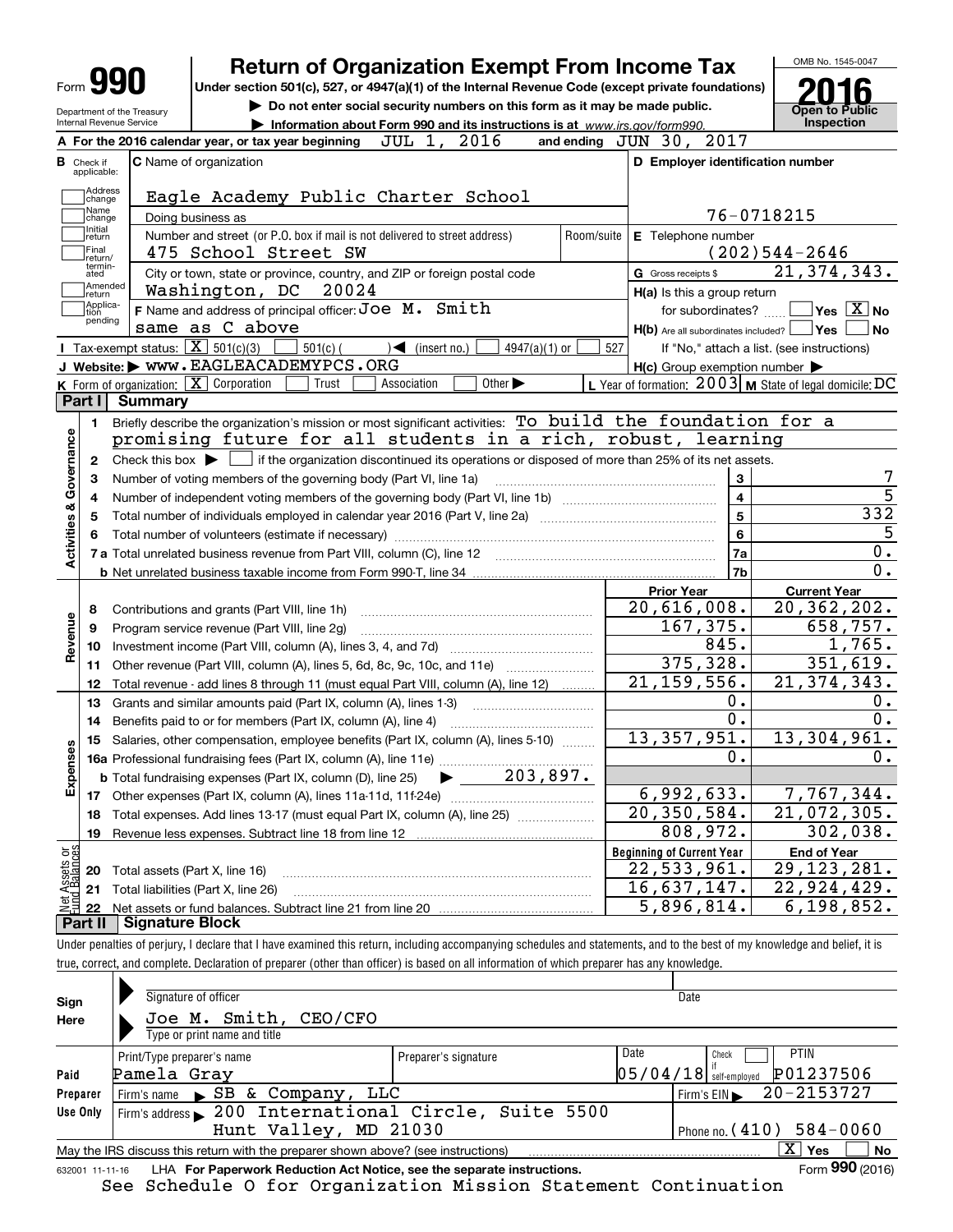|              | Eagle Academy Public Charter School<br>Form 990 (2016)                                                                                       | 76-0718215    | Page $2$         |
|--------------|----------------------------------------------------------------------------------------------------------------------------------------------|---------------|------------------|
|              | Part III   Statement of Program Service Accomplishments                                                                                      |               |                  |
|              |                                                                                                                                              |               |                  |
| 1            | Briefly describe the organization's mission:                                                                                                 |               |                  |
|              | To build the foundation for a promising future for all students in a                                                                         |               |                  |
|              | rich, robust, learning environment that fosters creativity,                                                                                  |               |                  |
|              | problem-solving abilities, emphasizing cognitive, social and emotional                                                                       |               |                  |
|              | growth by engaging children as active learners.                                                                                              |               |                  |
| $\mathbf{2}$ | Did the organization undertake any significant program services during the year which were not listed on the                                 |               |                  |
|              | prior Form 990 or 990-EZ?                                                                                                                    |               | $Yes \; X \; No$ |
|              | If "Yes," describe these new services on Schedule O.                                                                                         |               |                  |
| 3            |                                                                                                                                              |               |                  |
|              | If "Yes," describe these changes on Schedule O.                                                                                              |               |                  |
| 4            | Describe the organization's program service accomplishments for each of its three largest program services, as measured by expenses.         |               |                  |
|              | Section 501(c)(3) and 501(c)(4) organizations are required to report the amount of grants and allocations to others, the total expenses, and |               |                  |
|              | revenue, if any, for each program service reported.                                                                                          |               |                  |
| 4a           | (Code: ) (Expenses $17,049,834$ including grants of \$                                                                                       |               | 658,757.         |
|              | The school provides educational opportunities to poor and disadvantaged                                                                      |               |                  |
|              | children from preschool to third grade in poverty impacted households                                                                        |               |                  |
|              | and economically distressed communities in the District of Columbia.                                                                         |               |                  |
|              | The school seeks to develop a solid academic foundation for each                                                                             |               |                  |
|              | student through an infusion of learning technology that all students                                                                         |               |                  |
|              | and teachers use in the classroom.                                                                                                           |               |                  |
|              |                                                                                                                                              |               |                  |
|              |                                                                                                                                              |               |                  |
|              |                                                                                                                                              |               |                  |
|              |                                                                                                                                              |               |                  |
|              |                                                                                                                                              |               |                  |
|              |                                                                                                                                              |               |                  |
|              |                                                                                                                                              |               |                  |
| 4b           |                                                                                                                                              |               |                  |
|              |                                                                                                                                              |               |                  |
|              |                                                                                                                                              |               |                  |
|              |                                                                                                                                              |               |                  |
|              |                                                                                                                                              |               |                  |
|              |                                                                                                                                              |               |                  |
|              |                                                                                                                                              |               |                  |
|              |                                                                                                                                              |               |                  |
|              |                                                                                                                                              |               |                  |
|              |                                                                                                                                              |               |                  |
|              |                                                                                                                                              |               |                  |
|              |                                                                                                                                              |               |                  |
|              |                                                                                                                                              |               |                  |
| 4с           |                                                                                                                                              | ) (Revenue \$ |                  |
|              |                                                                                                                                              |               |                  |
|              |                                                                                                                                              |               |                  |
|              |                                                                                                                                              |               |                  |
|              |                                                                                                                                              |               |                  |
|              |                                                                                                                                              |               |                  |
|              |                                                                                                                                              |               |                  |
|              |                                                                                                                                              |               |                  |
|              |                                                                                                                                              |               |                  |
|              |                                                                                                                                              |               |                  |
|              |                                                                                                                                              |               |                  |
|              |                                                                                                                                              |               |                  |
|              |                                                                                                                                              |               |                  |
| 4d           | Other program services (Describe in Schedule O.)                                                                                             |               |                  |
|              | (Expenses \$<br>(Revenue \$<br>including grants of \$                                                                                        |               |                  |
|              | 17,049,834.<br>4e Total program service expenses $\blacktriangleright$                                                                       |               |                  |
|              |                                                                                                                                              |               | Form 990 (2016)  |
|              | 632002 11-11-16                                                                                                                              |               |                  |
|              |                                                                                                                                              |               |                  |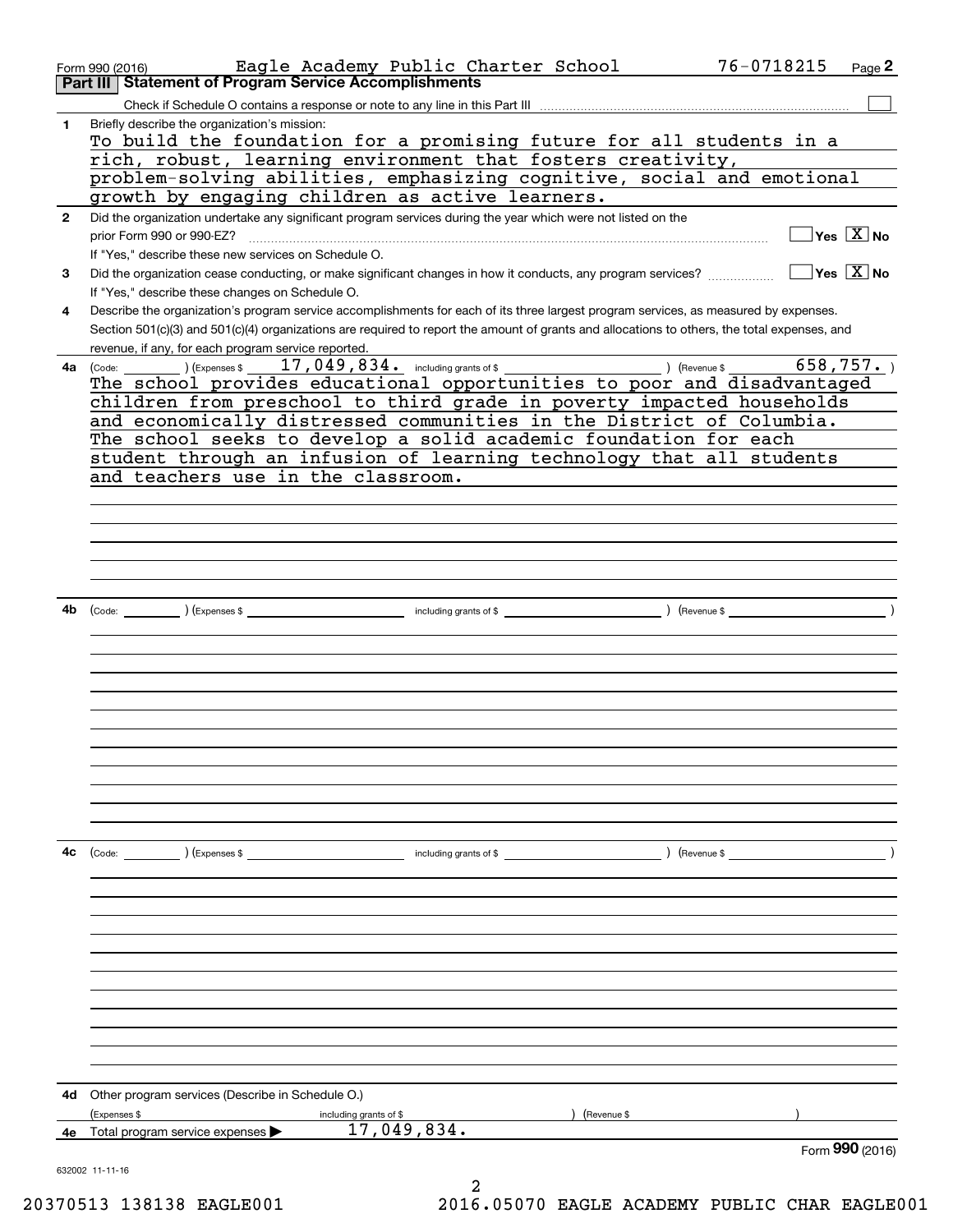|  | Form 990 (2016) |  |
|--|-----------------|--|

|       |                                                                                                                                                    |              | Yes | No |
|-------|----------------------------------------------------------------------------------------------------------------------------------------------------|--------------|-----|----|
| 1     | Is the organization described in section $501(c)(3)$ or $4947(a)(1)$ (other than a private foundation)?                                            |              |     |    |
|       |                                                                                                                                                    | 1.           | X   |    |
| 2     |                                                                                                                                                    | $\mathbf{2}$ |     | X  |
| З.    | Did the organization engage in direct or indirect political campaign activities on behalf of or in opposition to candidates for                    |              |     |    |
|       |                                                                                                                                                    | 3            |     | x  |
| 4     | Section 501(c)(3) organizations. Did the organization engage in lobbying activities, or have a section 501(h) election in effect                   |              |     |    |
|       |                                                                                                                                                    | 4            |     | x  |
| 5     | Is the organization a section 501(c)(4), 501(c)(5), or 501(c)(6) organization that receives membership dues, assessments, or                       |              |     |    |
|       |                                                                                                                                                    | 5            |     | x  |
| 6     | Did the organization maintain any donor advised funds or any similar funds or accounts for which donors have the right to                          |              |     |    |
|       | provide advice on the distribution or investment of amounts in such funds or accounts? If "Yes," complete Schedule D, Part I                       | 6            |     | x  |
| 7     | Did the organization receive or hold a conservation easement, including easements to preserve open space,                                          |              |     |    |
|       |                                                                                                                                                    | 7            |     | x  |
| 8     | Did the organization maintain collections of works of art, historical treasures, or other similar assets? If "Yes," complete                       |              |     |    |
|       |                                                                                                                                                    | 8            |     | x  |
| 9     | Did the organization report an amount in Part X, line 21, for escrow or custodial account liability, serve as a custodian for                      |              |     |    |
|       | amounts not listed in Part X; or provide credit counseling, debt management, credit repair, or debt negotiation services?                          |              |     |    |
|       | If "Yes," complete Schedule D, Part IV                                                                                                             | 9            |     | x  |
| 10    | Did the organization, directly or through a related organization, hold assets in temporarily restricted endowments, permanent                      |              |     |    |
|       |                                                                                                                                                    | 10           |     | x  |
| 11    | If the organization's answer to any of the following questions is "Yes," then complete Schedule D, Parts VI, VIII, VIII, IX, or X                  |              |     |    |
|       | as applicable.                                                                                                                                     |              |     |    |
|       | a Did the organization report an amount for land, buildings, and equipment in Part X, line 10? If "Yes," complete Schedule D,                      |              |     |    |
|       |                                                                                                                                                    | 11a          | X   |    |
|       | <b>b</b> Did the organization report an amount for investments - other securities in Part X, line 12 that is 5% or more of its total               |              |     |    |
|       |                                                                                                                                                    | 11b          |     | x  |
|       | c Did the organization report an amount for investments - program related in Part X, line 13 that is 5% or more of its total                       |              |     |    |
|       |                                                                                                                                                    | 11c          |     | x  |
|       | d Did the organization report an amount for other assets in Part X, line 15 that is 5% or more of its total assets reported in                     |              |     | х  |
|       |                                                                                                                                                    | 11d          |     | X  |
|       | e Did the organization report an amount for other liabilities in Part X, line 25? If "Yes," complete Schedule D, Part X                            | <b>11e</b>   |     |    |
|       | f Did the organization's separate or consolidated financial statements for the tax year include a footnote that addresses                          |              | X   |    |
|       | the organization's liability for uncertain tax positions under FIN 48 (ASC 740)? If "Yes," complete Schedule D, Part X                             | 11f          |     |    |
|       | 12a Did the organization obtain separate, independent audited financial statements for the tax year? If "Yes," complete                            | 12a          | X   |    |
|       | Schedule D, Parts XI and XII<br><b>b</b> Was the organization included in consolidated, independent audited financial statements for the tax year? |              |     |    |
|       |                                                                                                                                                    | 12b          |     | X  |
| 13    | If "Yes," and if the organization answered "No" to line 12a, then completing Schedule D, Parts XI and XII is optional                              | 13           | X   |    |
| 14a l | Did the organization maintain an office, employees, or agents outside of the United States?                                                        | 14a          |     | X  |
|       | <b>b</b> Did the organization have aggregate revenues or expenses of more than \$10,000 from grantmaking, fundraising, business,                   |              |     |    |
|       | investment, and program service activities outside the United States, or aggregate foreign investments valued at \$100,000                         |              |     |    |
|       |                                                                                                                                                    | 14b          |     | x  |
| 15    | Did the organization report on Part IX, column (A), line 3, more than \$5,000 of grants or other assistance to or for any                          |              |     |    |
|       |                                                                                                                                                    | 15           |     | х  |
| 16    | Did the organization report on Part IX, column (A), line 3, more than \$5,000 of aggregate grants or other assistance to                           |              |     |    |
|       |                                                                                                                                                    | 16           |     | x  |
| 17    | Did the organization report a total of more than \$15,000 of expenses for professional fundraising services on Part IX,                            |              |     |    |
|       |                                                                                                                                                    | 17           |     | x  |
| 18    | Did the organization report more than \$15,000 total of fundraising event gross income and contributions on Part VIII, lines                       |              |     |    |
|       |                                                                                                                                                    | 18           |     | х  |
| 19    | Did the organization report more than \$15,000 of gross income from gaming activities on Part VIII, line 9a? If "Yes."                             |              |     |    |
|       |                                                                                                                                                    | 19           |     | X  |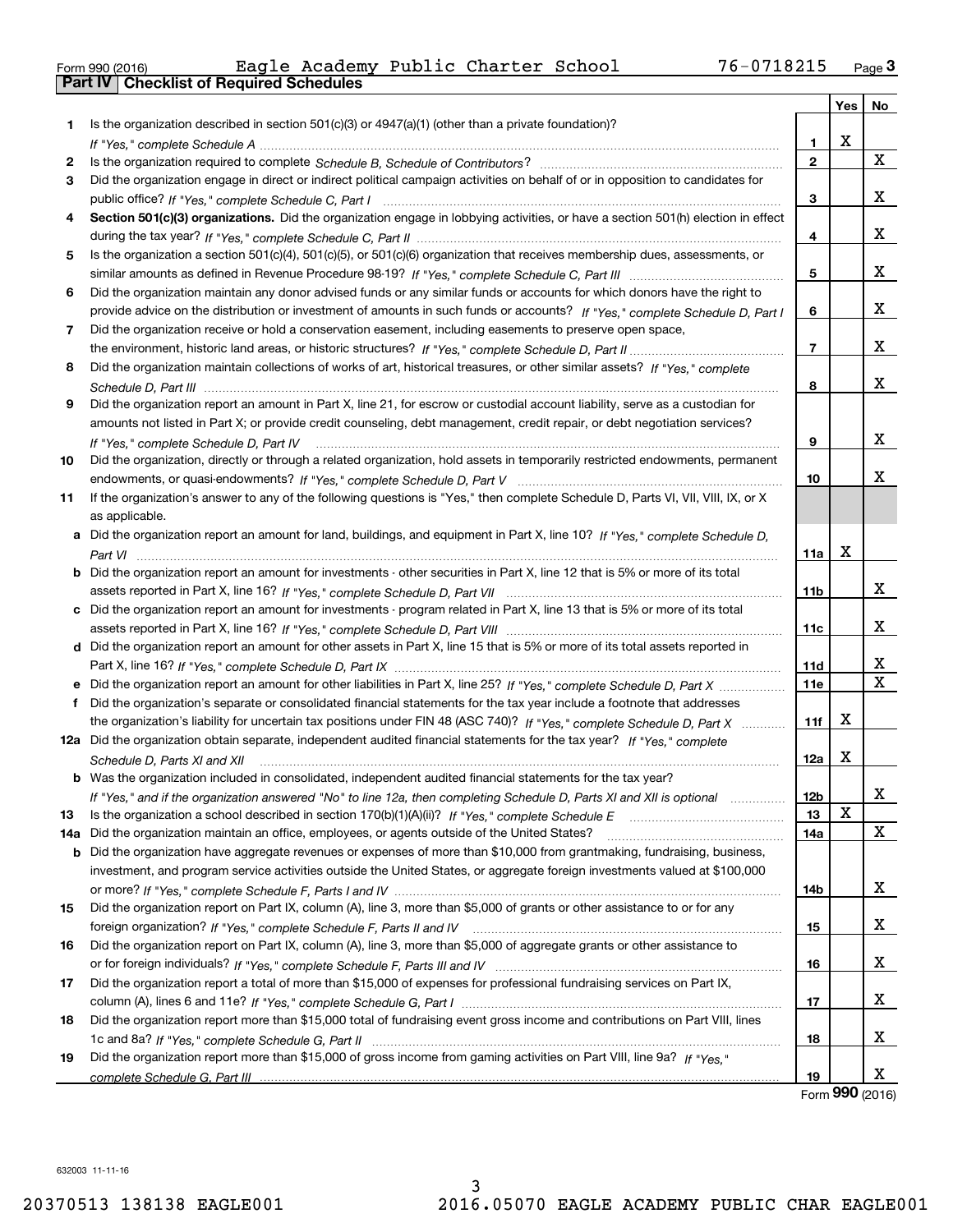| Form 990 (2016) |                                                            |  | Eagle Academy Public Charter School | 76-0718215 | Page 4 |
|-----------------|------------------------------------------------------------|--|-------------------------------------|------------|--------|
|                 | <b>Part IV Checklist of Required Schedules</b> (continued) |  |                                     |            |        |

|    | Parl IV I<br>Crieckist of Required Scriedules (continued)                                                                         |                 |     |    |
|----|-----------------------------------------------------------------------------------------------------------------------------------|-----------------|-----|----|
|    |                                                                                                                                   |                 | Yes | No |
|    | 20a Did the organization operate one or more hospital facilities? If "Yes," complete Schedule H                                   | 20a             |     | x  |
|    | <b>b</b> If "Yes" to line 20a, did the organization attach a copy of its audited financial statements to this return?             | 20 <sub>b</sub> |     |    |
| 21 | Did the organization report more than \$5,000 of grants or other assistance to any domestic organization or                       |                 |     |    |
|    |                                                                                                                                   | 21              |     | х  |
| 22 | Did the organization report more than \$5,000 of grants or other assistance to or for domestic individuals on                     |                 |     |    |
|    |                                                                                                                                   | 22              |     | х  |
| 23 | Did the organization answer "Yes" to Part VII, Section A, line 3, 4, or 5 about compensation of the organization's current        |                 |     |    |
|    | and former officers, directors, trustees, key employees, and highest compensated employees? If "Yes," complete                    |                 |     |    |
|    |                                                                                                                                   | 23              | х   |    |
|    | 24a Did the organization have a tax-exempt bond issue with an outstanding principal amount of more than \$100,000 as of the       |                 |     |    |
|    | last day of the year, that was issued after December 31, 2002? If "Yes," answer lines 24b through 24d and complete                |                 |     |    |
|    | Schedule K. If "No", go to line 25a                                                                                               | 24a             | X   |    |
|    | <b>b</b> Did the organization invest any proceeds of tax-exempt bonds beyond a temporary period exception?                        | 24b             |     | x  |
|    | c Did the organization maintain an escrow account other than a refunding escrow at any time during the year to defease            |                 |     |    |
|    |                                                                                                                                   | 24c             |     | х  |
|    |                                                                                                                                   | 24d             |     | х  |
|    | 25a Section 501(c)(3), 501(c)(4), and 501(c)(29) organizations. Did the organization engage in an excess benefit                  |                 |     |    |
|    |                                                                                                                                   | 25a             |     | х  |
|    | b Is the organization aware that it engaged in an excess benefit transaction with a disqualified person in a prior year, and      |                 |     |    |
|    | that the transaction has not been reported on any of the organization's prior Forms 990 or 990-EZ? If "Yes," complete             |                 |     |    |
|    | Schedule L, Part I                                                                                                                | 25b             |     | х  |
| 26 | Did the organization report any amount on Part X, line 5, 6, or 22 for receivables from or payables to any current or             |                 |     |    |
|    | former officers, directors, trustees, key employees, highest compensated employees, or disqualified persons? If "Yes."            |                 |     |    |
|    |                                                                                                                                   | 26              | X   |    |
| 27 | Did the organization provide a grant or other assistance to an officer, director, trustee, key employee, substantial              |                 |     |    |
|    | contributor or employee thereof, a grant selection committee member, or to a 35% controlled entity or family member               |                 |     |    |
|    |                                                                                                                                   | 27              |     | x  |
| 28 | Was the organization a party to a business transaction with one of the following parties (see Schedule L, Part IV                 |                 |     |    |
|    | instructions for applicable filing thresholds, conditions, and exceptions):                                                       |                 |     |    |
|    | a A current or former officer, director, trustee, or key employee? If "Yes," complete Schedule L, Part IV                         | 28a             |     | х  |
|    | b A family member of a current or former officer, director, trustee, or key employee? If "Yes," complete Schedule L, Part IV      | 28b             |     | х  |
|    | c An entity of which a current or former officer, director, trustee, or key employee (or a family member thereof) was an officer, |                 |     |    |
|    |                                                                                                                                   | 28c             |     | х  |
| 29 |                                                                                                                                   | 29              |     | X  |
| 30 | Did the organization receive contributions of art, historical treasures, or other similar assets, or qualified conservation       |                 |     |    |
|    |                                                                                                                                   | 30              |     | х  |
| 31 | Did the organization liquidate, terminate, or dissolve and cease operations?                                                      |                 |     |    |
|    |                                                                                                                                   | 31              |     | x  |
| 32 | Did the organization sell, exchange, dispose of, or transfer more than 25% of its net assets? If "Yes," complete                  |                 |     |    |
|    |                                                                                                                                   | 32              |     | х  |
| 33 | Did the organization own 100% of an entity disregarded as separate from the organization under Regulations                        |                 |     |    |
|    |                                                                                                                                   | 33              |     | х  |
| 34 | Was the organization related to any tax-exempt or taxable entity? If "Yes," complete Schedule R, Part II, III, or IV, and         |                 |     |    |
|    |                                                                                                                                   | 34              |     | х  |
|    |                                                                                                                                   |                 |     | Χ  |
|    | 35a Did the organization have a controlled entity within the meaning of section 512(b)(13)?                                       | 35a             |     |    |
|    | b If "Yes" to line 35a, did the organization receive any payment from or engage in any transaction with a controlled entity       |                 |     |    |
|    |                                                                                                                                   | 35b             |     |    |
| 36 | Section 501(c)(3) organizations. Did the organization make any transfers to an exempt non-charitable related organization?        |                 |     | х  |
|    |                                                                                                                                   | 36              |     |    |
| 37 | Did the organization conduct more than 5% of its activities through an entity that is not a related organization                  |                 |     | x  |
|    |                                                                                                                                   | 37              |     |    |
| 38 | Did the organization complete Schedule O and provide explanations in Schedule O for Part VI, lines 11b and 19?                    |                 | X   |    |
|    |                                                                                                                                   | 38              |     |    |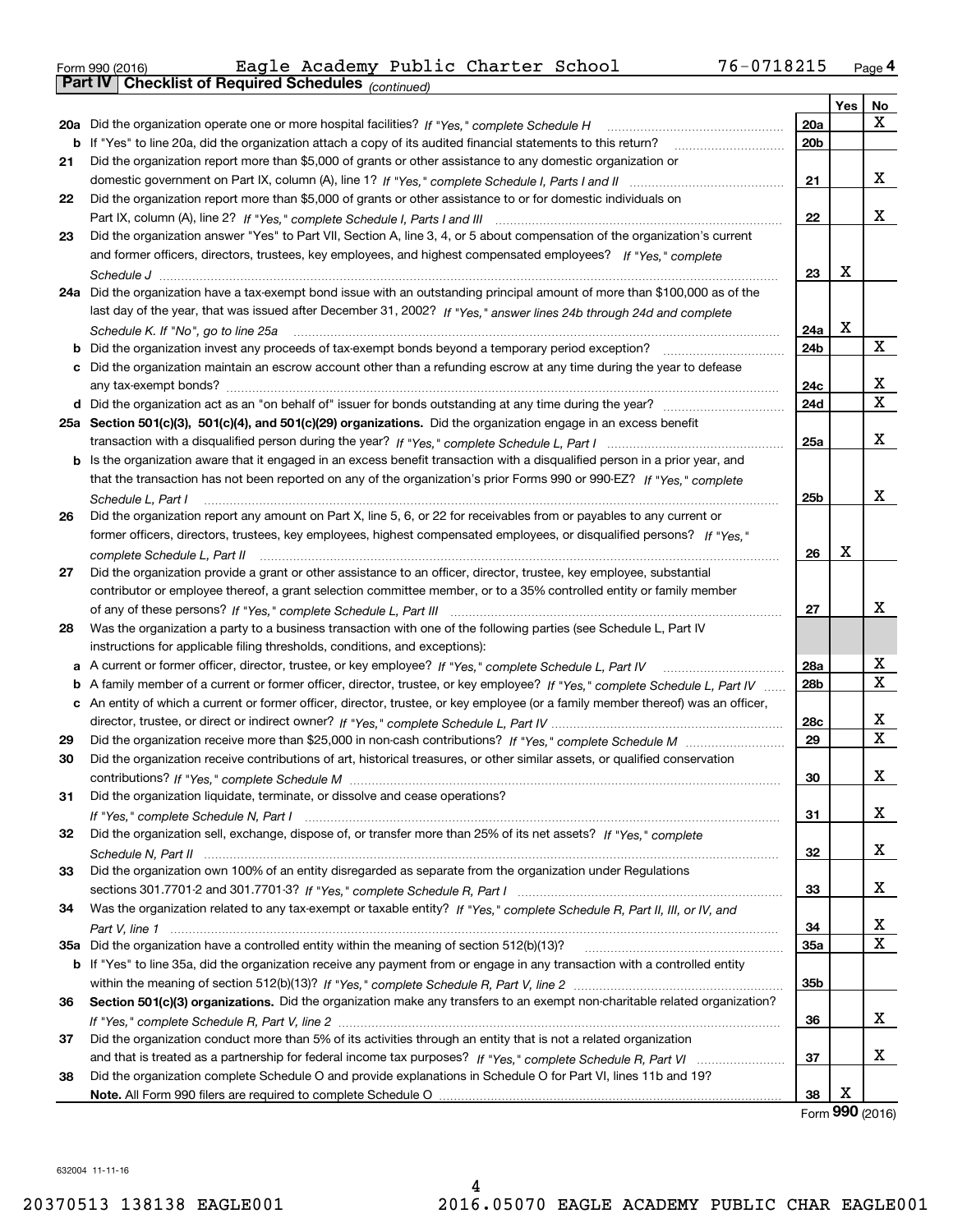|        | 76-0718215<br>Eagle Academy Public Charter School<br>Form 990 (2016)                                                                            |                |     | $_{\text{Page}}$ 5 |  |  |  |  |
|--------|-------------------------------------------------------------------------------------------------------------------------------------------------|----------------|-----|--------------------|--|--|--|--|
| Part V | <b>Statements Regarding Other IRS Filings and Tax Compliance</b>                                                                                |                |     |                    |  |  |  |  |
|        | Check if Schedule O contains a response or note to any line in this Part V                                                                      |                |     |                    |  |  |  |  |
|        |                                                                                                                                                 |                | Yes | No                 |  |  |  |  |
|        | 77<br>1a                                                                                                                                        |                |     |                    |  |  |  |  |
| b      | 0<br>1 <sub>b</sub><br>Enter the number of Forms W-2G included in line 1a. Enter -0- if not applicable                                          |                |     |                    |  |  |  |  |
| c      | Did the organization comply with backup withholding rules for reportable payments to vendors and reportable gaming                              |                |     |                    |  |  |  |  |
|        |                                                                                                                                                 | 1c             | х   |                    |  |  |  |  |
|        | 2a Enter the number of employees reported on Form W-3, Transmittal of Wage and Tax Statements,                                                  |                |     |                    |  |  |  |  |
|        | 332<br>filed for the calendar year ending with or within the year covered by this return<br>2a                                                  |                |     |                    |  |  |  |  |
|        |                                                                                                                                                 | 2 <sub>b</sub> | X   |                    |  |  |  |  |
|        |                                                                                                                                                 |                |     |                    |  |  |  |  |
|        | 3a Did the organization have unrelated business gross income of \$1,000 or more during the year?                                                | 3a             |     | х                  |  |  |  |  |
|        |                                                                                                                                                 | 3 <sub>b</sub> |     |                    |  |  |  |  |
|        | 4a At any time during the calendar year, did the organization have an interest in, or a signature or other authority over, a                    |                |     |                    |  |  |  |  |
|        |                                                                                                                                                 | 4a             |     | x                  |  |  |  |  |
|        | <b>b</b> If "Yes," enter the name of the foreign country: $\blacktriangleright$                                                                 |                |     |                    |  |  |  |  |
|        | See instructions for filing requirements for FinCEN Form 114, Report of Foreign Bank and Financial Accounts (FBAR).                             |                |     |                    |  |  |  |  |
|        |                                                                                                                                                 | 5a             |     | х                  |  |  |  |  |
| b      | Did any taxable party notify the organization that it was or is a party to a prohibited tax shelter transaction?                                | 5 <sub>b</sub> |     | х                  |  |  |  |  |
|        |                                                                                                                                                 | 5c             |     |                    |  |  |  |  |
|        | 6a Does the organization have annual gross receipts that are normally greater than \$100,000, and did the organization solicit                  |                |     |                    |  |  |  |  |
|        |                                                                                                                                                 | 6a             |     | x                  |  |  |  |  |
|        | <b>b</b> If "Yes," did the organization include with every solicitation an express statement that such contributions or gifts                   |                |     |                    |  |  |  |  |
|        |                                                                                                                                                 | 6b             |     |                    |  |  |  |  |
| 7      | Organizations that may receive deductible contributions under section 170(c).                                                                   |                |     |                    |  |  |  |  |
| a      | Did the organization receive a payment in excess of \$75 made partly as a contribution and partly for goods and services provided to the payor? | 7a             |     | x                  |  |  |  |  |
|        | <b>b</b> If "Yes," did the organization notify the donor of the value of the goods or services provided?                                        | 7b             |     |                    |  |  |  |  |
|        | c Did the organization sell, exchange, or otherwise dispose of tangible personal property for which it was required                             |                |     |                    |  |  |  |  |
|        |                                                                                                                                                 | 7c             |     | x                  |  |  |  |  |
|        | 7d                                                                                                                                              |                |     |                    |  |  |  |  |
| е      |                                                                                                                                                 | 7e             |     |                    |  |  |  |  |
| f      | Did the organization, during the year, pay premiums, directly or indirectly, on a personal benefit contract?                                    | 7f             |     |                    |  |  |  |  |
| g      | If the organization received a contribution of qualified intellectual property, did the organization file Form 8899 as required?                | 7g             |     |                    |  |  |  |  |
|        | h If the organization received a contribution of cars, boats, airplanes, or other vehicles, did the organization file a Form 1098-C?            | 7h             |     |                    |  |  |  |  |
| 8      | Sponsoring organizations maintaining donor advised funds. Did a donor advised fund maintained by the                                            |                |     |                    |  |  |  |  |
|        | sponsoring organization have excess business holdings at any time during the year?                                                              | 8              |     |                    |  |  |  |  |
|        | Sponsoring organizations maintaining donor advised funds.                                                                                       |                |     |                    |  |  |  |  |
| а      | Did the sponsoring organization make any taxable distributions under section 4966?                                                              | 9а             |     |                    |  |  |  |  |
| b      | Did the sponsoring organization make a distribution to a donor, donor advisor, or related person?                                               | 9b             |     |                    |  |  |  |  |
| 10     | Section 501(c)(7) organizations. Enter:                                                                                                         |                |     |                    |  |  |  |  |
| а      | 10a<br>Initiation fees and capital contributions included on Part VIII, line 12 <i>manuarrouus</i> manuations of the late                       |                |     |                    |  |  |  |  |
| b      | 10 <sub>b</sub><br>Gross receipts, included on Form 990, Part VIII, line 12, for public use of club facilities                                  |                |     |                    |  |  |  |  |
| 11     | Section 501(c)(12) organizations. Enter:                                                                                                        |                |     |                    |  |  |  |  |
| а      | 11a<br>Gross income from members or shareholders                                                                                                |                |     |                    |  |  |  |  |
|        | b Gross income from other sources (Do not net amounts due or paid to other sources against                                                      |                |     |                    |  |  |  |  |
|        | amounts due or received from them.)<br>11b                                                                                                      |                |     |                    |  |  |  |  |
|        | 12a Section 4947(a)(1) non-exempt charitable trusts. Is the organization filing Form 990 in lieu of Form 1041?                                  | 12a            |     |                    |  |  |  |  |
|        | 12 <sub>b</sub><br><b>b</b> If "Yes," enter the amount of tax-exempt interest received or accrued during the year <i>manument</i>               |                |     |                    |  |  |  |  |
| 13     | Section 501(c)(29) qualified nonprofit health insurance issuers.                                                                                |                |     |                    |  |  |  |  |
|        |                                                                                                                                                 | 13а            |     |                    |  |  |  |  |
| a      |                                                                                                                                                 |                |     |                    |  |  |  |  |
|        | Note. See the instructions for additional information the organization must report on Schedule O.                                               |                |     |                    |  |  |  |  |
|        | <b>b</b> Enter the amount of reserves the organization is required to maintain by the states in which the                                       |                |     |                    |  |  |  |  |
|        | 13b                                                                                                                                             |                |     |                    |  |  |  |  |
|        | 13с                                                                                                                                             |                |     | x                  |  |  |  |  |
|        | 14a Did the organization receive any payments for indoor tanning services during the tax year?                                                  | 14a            |     |                    |  |  |  |  |
|        |                                                                                                                                                 | 14b            |     |                    |  |  |  |  |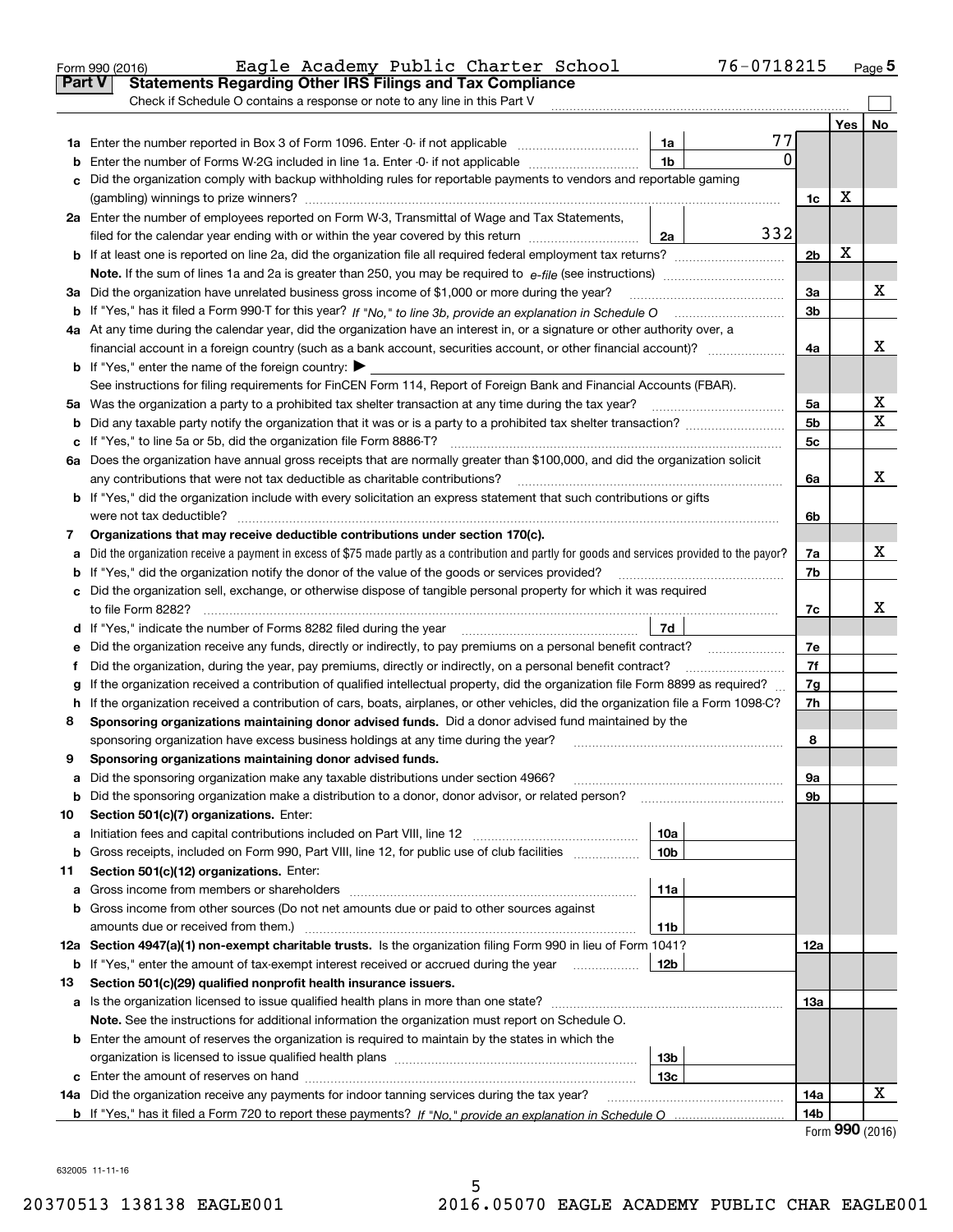|  | Form 990 (2016) |
|--|-----------------|
|  |                 |

| Form 990 (2016) |                                                                                                                  | Eagle Academy Public Charter School |  | 76-0718215                                                                                                                    | $P$ <sub>age</sub> $6$ |
|-----------------|------------------------------------------------------------------------------------------------------------------|-------------------------------------|--|-------------------------------------------------------------------------------------------------------------------------------|------------------------|
|                 |                                                                                                                  |                                     |  | Part VI   Governance, Management, and Disclosure For each "Yes" response to lines 2 through 7b below, and for a "No" response |                        |
|                 | to line 8a, 8b, or 10b below, describe the circumstances, processes, or changes in Schedule O. See instructions. |                                     |  |                                                                                                                               |                        |

|    |                                                                                                                                                                                                                                |                 | Yes   No    |                         |
|----|--------------------------------------------------------------------------------------------------------------------------------------------------------------------------------------------------------------------------------|-----------------|-------------|-------------------------|
|    | <b>1a</b> Enter the number of voting members of the governing body at the end of the tax year<br>1a                                                                                                                            |                 |             |                         |
|    | If there are material differences in voting rights among members of the governing body, or if the governing                                                                                                                    |                 |             |                         |
|    | body delegated broad authority to an executive committee or similar committee, explain in Schedule O.                                                                                                                          |                 |             |                         |
| b  | Enter the number of voting members included in line 1a, above, who are independent<br>1b                                                                                                                                       | 5               |             |                         |
| 2  | Did any officer, director, trustee, or key employee have a family relationship or a business relationship with any other                                                                                                       |                 |             |                         |
|    | officer, director, trustee, or key employee?                                                                                                                                                                                   | $\mathbf{2}$    |             | X                       |
| 3  | Did the organization delegate control over management duties customarily performed by or under the direct supervision                                                                                                          |                 |             |                         |
|    |                                                                                                                                                                                                                                | 3               |             | $\mathbf{X}$            |
| 4  | Did the organization make any significant changes to its governing documents since the prior Form 990 was filed?                                                                                                               | 4               |             | $\overline{\texttt{x}}$ |
| 5  |                                                                                                                                                                                                                                | 5               |             | $\overline{\mathbf{x}}$ |
| 6  | Did the organization have members or stockholders?                                                                                                                                                                             | 6               |             | $\overline{\mathbf{x}}$ |
| 7a | Did the organization have members, stockholders, or other persons who had the power to elect or appoint one or                                                                                                                 |                 |             |                         |
|    |                                                                                                                                                                                                                                | 7a              |             | X                       |
|    | <b>b</b> Are any governance decisions of the organization reserved to (or subject to approval by) members, stockholders, or                                                                                                    |                 |             |                         |
|    | persons other than the governing body?                                                                                                                                                                                         | 7b              |             | X                       |
| 8  | Did the organization contemporaneously document the meetings held or written actions undertaken during the year by the following:                                                                                              |                 |             |                         |
| a  |                                                                                                                                                                                                                                | 8а              | X           |                         |
|    |                                                                                                                                                                                                                                | 8b              | X           |                         |
| 9  | Is there any officer, director, trustee, or key employee listed in Part VII, Section A, who cannot be reached at the                                                                                                           |                 |             |                         |
|    |                                                                                                                                                                                                                                | 9               |             | X                       |
|    | Section B. Policies <sub>(This</sub> Section B requests information about policies not required by the Internal Revenue Code.)                                                                                                 |                 |             |                         |
|    |                                                                                                                                                                                                                                |                 | Yes         | No                      |
|    |                                                                                                                                                                                                                                |                 |             | X                       |
|    |                                                                                                                                                                                                                                | 10a             |             |                         |
|    | <b>b</b> If "Yes," did the organization have written policies and procedures governing the activities of such chapters, affiliates,                                                                                            |                 |             |                         |
|    |                                                                                                                                                                                                                                | 10 <sub>b</sub> |             |                         |
|    | 11a Has the organization provided a complete copy of this Form 990 to all members of its governing body before filing the form?                                                                                                | 11a             | X           |                         |
|    | <b>b</b> Describe in Schedule O the process, if any, used by the organization to review this Form 990.                                                                                                                         |                 |             |                         |
|    |                                                                                                                                                                                                                                | 12a             | X           |                         |
| b  |                                                                                                                                                                                                                                | 12 <sub>b</sub> | X           |                         |
|    | c Did the organization regularly and consistently monitor and enforce compliance with the policy? If "Yes," describe                                                                                                           |                 |             |                         |
|    | in Schedule O how this was done measured and the control of the control of the state of the control of the control of the control of the control of the control of the control of the control of the control of the control of | 12c             | X           |                         |
| 13 |                                                                                                                                                                                                                                | 13              | $\mathbf x$ |                         |
| 14 |                                                                                                                                                                                                                                | 14              | X           |                         |
| 15 | Did the process for determining compensation of the following persons include a review and approval by independent                                                                                                             |                 |             |                         |
|    | persons, comparability data, and contemporaneous substantiation of the deliberation and decision?                                                                                                                              |                 |             |                         |
|    |                                                                                                                                                                                                                                | 15a             | X           |                         |
|    |                                                                                                                                                                                                                                | 15b             |             | $\mathbf X$             |
|    | If "Yes" to line 15a or 15b, describe the process in Schedule O (see instructions).                                                                                                                                            |                 |             |                         |
|    | 16a Did the organization invest in, contribute assets to, or participate in a joint venture or similar arrangement with a                                                                                                      |                 |             |                         |
|    | taxable entity during the year?                                                                                                                                                                                                | 16a             |             | X                       |
|    | b If "Yes," did the organization follow a written policy or procedure requiring the organization to evaluate its participation                                                                                                 |                 |             |                         |
|    | in joint venture arrangements under applicable federal tax law, and take steps to safeguard the organization's                                                                                                                 |                 |             |                         |
|    |                                                                                                                                                                                                                                | 16b             |             |                         |
|    | <b>Section C. Disclosure</b>                                                                                                                                                                                                   |                 |             |                         |
| 17 | List the states with which a copy of this Form 990 is required to be filed $\blacktriangleright DC$                                                                                                                            |                 |             |                         |
| 18 | Section 6104 requires an organization to make its Forms 1023 (or 1024 if applicable), 990, and 990-T (Section 501(c)(3)s only) available                                                                                       |                 |             |                         |
|    | for public inspection. Indicate how you made these available. Check all that apply.                                                                                                                                            |                 |             |                         |
|    | $\lfloor x \rfloor$ Upon request<br>$\vert X \vert$ Another's website<br>Own website<br>Other (explain in Schedule O)                                                                                                          |                 |             |                         |
| 19 | Describe in Schedule O whether (and if so, how) the organization made its governing documents, conflict of interest policy, and financial                                                                                      |                 |             |                         |
|    | statements available to the public during the tax year.                                                                                                                                                                        |                 |             |                         |
| 20 | State the name, address, and telephone number of the person who possesses the organization's books and records:                                                                                                                |                 |             |                         |
|    | Joe M. Smith - (202)544-2646                                                                                                                                                                                                   |                 |             |                         |
|    | 20024<br>475 School Street SW, Washington, DC                                                                                                                                                                                  |                 |             |                         |
|    |                                                                                                                                                                                                                                |                 |             |                         |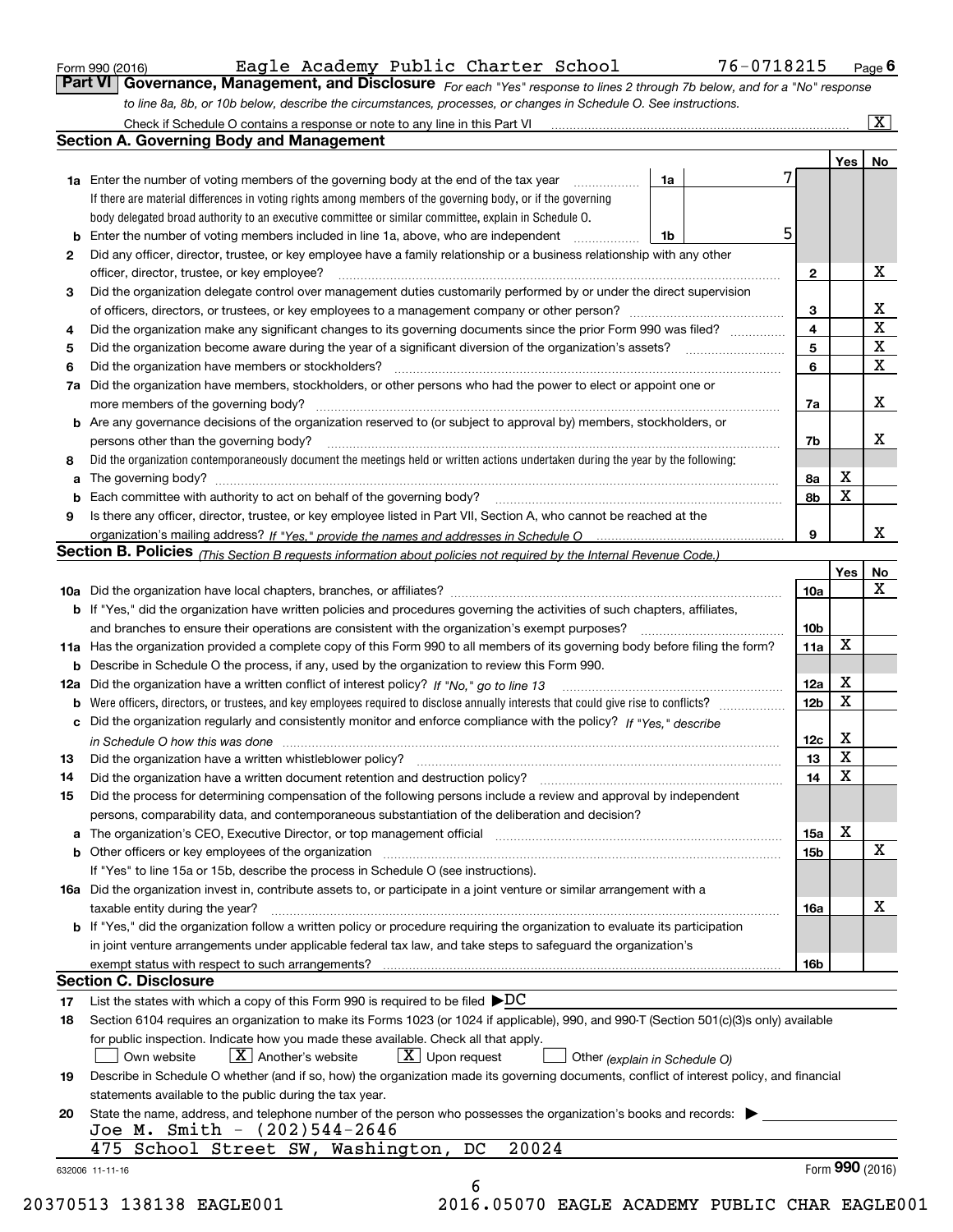$\mathcal{L}^{\text{max}}$ 

| Form 990 (2016) |                                                                                            | Eagle Academy Public Charter School |  | 76-0718215 | Page 7 |
|-----------------|--------------------------------------------------------------------------------------------|-------------------------------------|--|------------|--------|
|                 | Part VII Compensation of Officers, Directors, Trustees, Key Employees, Highest Compensated |                                     |  |            |        |
|                 | <b>Employees, and Independent Contractors</b>                                              |                                     |  |            |        |

Check if Schedule O contains a response or note to any line in this Part VII

**Section A. Officers, Directors, Trustees, Key Employees, and Highest Compensated Employees**

**1a**  Complete this table for all persons required to be listed. Report compensation for the calendar year ending with or within the organization's tax year.

**•** List all of the organization's current officers, directors, trustees (whether individuals or organizations), regardless of amount of compensation. Enter -0- in columns  $(D)$ ,  $(E)$ , and  $(F)$  if no compensation was paid.

● List all of the organization's **current** key employees, if any. See instructions for definition of "key employee."

**•** List the organization's five current highest compensated employees (other than an officer, director, trustee, or key employee) who received report-

 $\bullet$  List all of the organization's **former** officers, key employees, and highest compensated employees who received more than \$100,000 of able compensation (Box 5 of Form W-2 and/or Box 7 of Form 1099-MISC) of more than \$100,000 from the organization and any related organizations. reportable compensation from the organization and any related organizations.

**•** List all of the organization's former directors or trustees that received, in the capacity as a former director or trustee of the organization, more than \$10,000 of reportable compensation from the organization and any related organizations.

List persons in the following order: individual trustees or directors; institutional trustees; officers; key employees; highest compensated employees; and former such persons.

Check this box if neither the organization nor any related organization compensated any current officer, director, or trustee.  $\mathcal{L}^{\text{max}}$ 

| Position<br>Name and Title<br>Reportable<br>Reportable<br>Average<br>Estimated<br>(do not check more than one<br>hours per<br>compensation<br>compensation<br>amount of<br>box, unless person is both an<br>officer and a director/trustee)<br>week<br>from<br>from related<br>other<br>ndividual trustee or director<br>the<br>organizations<br>compensation<br>(list any<br>hours for<br>organization<br>(W-2/1099-MISC)<br>from the<br>Highest compensated<br> employee<br>nstitutional trustee<br>(W-2/1099-MISC)<br>related<br>organization<br>Key employee<br>organizations<br>and related<br>below<br>organizations<br>Former<br>Officer<br>line)<br>1.00<br>(1) John Pinkney<br>$\mathbf X$<br>$\mathbf 0$ .<br>$\mathbf 0$ .<br>X<br>$0$ .<br>Board Chair<br>1.00<br>(2) Munir Abubaker<br>$\mathbf X$<br>$\mathbf 0$ .<br>$\mathbf 0$ .<br>0.<br>Parent Representative<br>1.00<br>(3) Raven Purvis<br>0.<br>$\mathbf X$<br>$\mathbf 0$ .<br>$0_{.}$<br>Parent Representative<br>1.00<br>(4) Angelle Kwemo<br>$\mathbf X$<br>$\mathfrak o$ .<br>$\mathbf 0$ .<br>0.<br>Trustee<br>1.00<br>(5) Ed Mouton<br>$\mathbf X$<br>$\mathbf 0$ .<br>$\mathbf 0$ .<br>$0_{.}$<br>Trustee<br>40.00<br>(6) Joe Smith<br>$\mathbf X$<br>1,925.<br>X<br>242,000.<br>$\mathbf 0$ .<br>CEO/CFO<br>40.00<br>(7) Trenice Jett-Jones<br>128,000.<br>$\mathbf x$<br>$\overline{\textbf{X}}$<br>$\mathbf 0$ .<br>7,486.<br>CHIEF OPERATIONAL OFFICER<br>40.00<br>(8) Mayra Martinez-Fernandez<br>3,746.<br>X<br>163,000.<br>0.<br>CHIEF OF STAFF<br>40.00<br>(9) Maxwell Lyttle<br>7,698.<br>128,000.<br>$\mathbf X$<br>$\mathbf 0$ .<br>PRINCIPAL | (A) | (B) | (C) |  |  |  |  |  | (D) | (E) | (F) |
|----------------------------------------------------------------------------------------------------------------------------------------------------------------------------------------------------------------------------------------------------------------------------------------------------------------------------------------------------------------------------------------------------------------------------------------------------------------------------------------------------------------------------------------------------------------------------------------------------------------------------------------------------------------------------------------------------------------------------------------------------------------------------------------------------------------------------------------------------------------------------------------------------------------------------------------------------------------------------------------------------------------------------------------------------------------------------------------------------------------------------------------------------------------------------------------------------------------------------------------------------------------------------------------------------------------------------------------------------------------------------------------------------------------------------------------------------------------------------------------------------------------------------------------------------------------------------------------------------------------------------------------|-----|-----|-----|--|--|--|--|--|-----|-----|-----|
|                                                                                                                                                                                                                                                                                                                                                                                                                                                                                                                                                                                                                                                                                                                                                                                                                                                                                                                                                                                                                                                                                                                                                                                                                                                                                                                                                                                                                                                                                                                                                                                                                                        |     |     |     |  |  |  |  |  |     |     |     |
|                                                                                                                                                                                                                                                                                                                                                                                                                                                                                                                                                                                                                                                                                                                                                                                                                                                                                                                                                                                                                                                                                                                                                                                                                                                                                                                                                                                                                                                                                                                                                                                                                                        |     |     |     |  |  |  |  |  |     |     |     |
|                                                                                                                                                                                                                                                                                                                                                                                                                                                                                                                                                                                                                                                                                                                                                                                                                                                                                                                                                                                                                                                                                                                                                                                                                                                                                                                                                                                                                                                                                                                                                                                                                                        |     |     |     |  |  |  |  |  |     |     |     |
|                                                                                                                                                                                                                                                                                                                                                                                                                                                                                                                                                                                                                                                                                                                                                                                                                                                                                                                                                                                                                                                                                                                                                                                                                                                                                                                                                                                                                                                                                                                                                                                                                                        |     |     |     |  |  |  |  |  |     |     |     |
|                                                                                                                                                                                                                                                                                                                                                                                                                                                                                                                                                                                                                                                                                                                                                                                                                                                                                                                                                                                                                                                                                                                                                                                                                                                                                                                                                                                                                                                                                                                                                                                                                                        |     |     |     |  |  |  |  |  |     |     |     |
|                                                                                                                                                                                                                                                                                                                                                                                                                                                                                                                                                                                                                                                                                                                                                                                                                                                                                                                                                                                                                                                                                                                                                                                                                                                                                                                                                                                                                                                                                                                                                                                                                                        |     |     |     |  |  |  |  |  |     |     |     |
|                                                                                                                                                                                                                                                                                                                                                                                                                                                                                                                                                                                                                                                                                                                                                                                                                                                                                                                                                                                                                                                                                                                                                                                                                                                                                                                                                                                                                                                                                                                                                                                                                                        |     |     |     |  |  |  |  |  |     |     |     |
|                                                                                                                                                                                                                                                                                                                                                                                                                                                                                                                                                                                                                                                                                                                                                                                                                                                                                                                                                                                                                                                                                                                                                                                                                                                                                                                                                                                                                                                                                                                                                                                                                                        |     |     |     |  |  |  |  |  |     |     |     |
|                                                                                                                                                                                                                                                                                                                                                                                                                                                                                                                                                                                                                                                                                                                                                                                                                                                                                                                                                                                                                                                                                                                                                                                                                                                                                                                                                                                                                                                                                                                                                                                                                                        |     |     |     |  |  |  |  |  |     |     |     |
|                                                                                                                                                                                                                                                                                                                                                                                                                                                                                                                                                                                                                                                                                                                                                                                                                                                                                                                                                                                                                                                                                                                                                                                                                                                                                                                                                                                                                                                                                                                                                                                                                                        |     |     |     |  |  |  |  |  |     |     |     |
|                                                                                                                                                                                                                                                                                                                                                                                                                                                                                                                                                                                                                                                                                                                                                                                                                                                                                                                                                                                                                                                                                                                                                                                                                                                                                                                                                                                                                                                                                                                                                                                                                                        |     |     |     |  |  |  |  |  |     |     |     |
|                                                                                                                                                                                                                                                                                                                                                                                                                                                                                                                                                                                                                                                                                                                                                                                                                                                                                                                                                                                                                                                                                                                                                                                                                                                                                                                                                                                                                                                                                                                                                                                                                                        |     |     |     |  |  |  |  |  |     |     |     |
|                                                                                                                                                                                                                                                                                                                                                                                                                                                                                                                                                                                                                                                                                                                                                                                                                                                                                                                                                                                                                                                                                                                                                                                                                                                                                                                                                                                                                                                                                                                                                                                                                                        |     |     |     |  |  |  |  |  |     |     |     |
|                                                                                                                                                                                                                                                                                                                                                                                                                                                                                                                                                                                                                                                                                                                                                                                                                                                                                                                                                                                                                                                                                                                                                                                                                                                                                                                                                                                                                                                                                                                                                                                                                                        |     |     |     |  |  |  |  |  |     |     |     |
|                                                                                                                                                                                                                                                                                                                                                                                                                                                                                                                                                                                                                                                                                                                                                                                                                                                                                                                                                                                                                                                                                                                                                                                                                                                                                                                                                                                                                                                                                                                                                                                                                                        |     |     |     |  |  |  |  |  |     |     |     |
|                                                                                                                                                                                                                                                                                                                                                                                                                                                                                                                                                                                                                                                                                                                                                                                                                                                                                                                                                                                                                                                                                                                                                                                                                                                                                                                                                                                                                                                                                                                                                                                                                                        |     |     |     |  |  |  |  |  |     |     |     |
|                                                                                                                                                                                                                                                                                                                                                                                                                                                                                                                                                                                                                                                                                                                                                                                                                                                                                                                                                                                                                                                                                                                                                                                                                                                                                                                                                                                                                                                                                                                                                                                                                                        |     |     |     |  |  |  |  |  |     |     |     |
|                                                                                                                                                                                                                                                                                                                                                                                                                                                                                                                                                                                                                                                                                                                                                                                                                                                                                                                                                                                                                                                                                                                                                                                                                                                                                                                                                                                                                                                                                                                                                                                                                                        |     |     |     |  |  |  |  |  |     |     |     |
|                                                                                                                                                                                                                                                                                                                                                                                                                                                                                                                                                                                                                                                                                                                                                                                                                                                                                                                                                                                                                                                                                                                                                                                                                                                                                                                                                                                                                                                                                                                                                                                                                                        |     |     |     |  |  |  |  |  |     |     |     |
|                                                                                                                                                                                                                                                                                                                                                                                                                                                                                                                                                                                                                                                                                                                                                                                                                                                                                                                                                                                                                                                                                                                                                                                                                                                                                                                                                                                                                                                                                                                                                                                                                                        |     |     |     |  |  |  |  |  |     |     |     |
|                                                                                                                                                                                                                                                                                                                                                                                                                                                                                                                                                                                                                                                                                                                                                                                                                                                                                                                                                                                                                                                                                                                                                                                                                                                                                                                                                                                                                                                                                                                                                                                                                                        |     |     |     |  |  |  |  |  |     |     |     |
|                                                                                                                                                                                                                                                                                                                                                                                                                                                                                                                                                                                                                                                                                                                                                                                                                                                                                                                                                                                                                                                                                                                                                                                                                                                                                                                                                                                                                                                                                                                                                                                                                                        |     |     |     |  |  |  |  |  |     |     |     |
|                                                                                                                                                                                                                                                                                                                                                                                                                                                                                                                                                                                                                                                                                                                                                                                                                                                                                                                                                                                                                                                                                                                                                                                                                                                                                                                                                                                                                                                                                                                                                                                                                                        |     |     |     |  |  |  |  |  |     |     |     |
|                                                                                                                                                                                                                                                                                                                                                                                                                                                                                                                                                                                                                                                                                                                                                                                                                                                                                                                                                                                                                                                                                                                                                                                                                                                                                                                                                                                                                                                                                                                                                                                                                                        |     |     |     |  |  |  |  |  |     |     |     |
|                                                                                                                                                                                                                                                                                                                                                                                                                                                                                                                                                                                                                                                                                                                                                                                                                                                                                                                                                                                                                                                                                                                                                                                                                                                                                                                                                                                                                                                                                                                                                                                                                                        |     |     |     |  |  |  |  |  |     |     |     |
|                                                                                                                                                                                                                                                                                                                                                                                                                                                                                                                                                                                                                                                                                                                                                                                                                                                                                                                                                                                                                                                                                                                                                                                                                                                                                                                                                                                                                                                                                                                                                                                                                                        |     |     |     |  |  |  |  |  |     |     |     |
|                                                                                                                                                                                                                                                                                                                                                                                                                                                                                                                                                                                                                                                                                                                                                                                                                                                                                                                                                                                                                                                                                                                                                                                                                                                                                                                                                                                                                                                                                                                                                                                                                                        |     |     |     |  |  |  |  |  |     |     |     |
|                                                                                                                                                                                                                                                                                                                                                                                                                                                                                                                                                                                                                                                                                                                                                                                                                                                                                                                                                                                                                                                                                                                                                                                                                                                                                                                                                                                                                                                                                                                                                                                                                                        |     |     |     |  |  |  |  |  |     |     |     |
|                                                                                                                                                                                                                                                                                                                                                                                                                                                                                                                                                                                                                                                                                                                                                                                                                                                                                                                                                                                                                                                                                                                                                                                                                                                                                                                                                                                                                                                                                                                                                                                                                                        |     |     |     |  |  |  |  |  |     |     |     |
|                                                                                                                                                                                                                                                                                                                                                                                                                                                                                                                                                                                                                                                                                                                                                                                                                                                                                                                                                                                                                                                                                                                                                                                                                                                                                                                                                                                                                                                                                                                                                                                                                                        |     |     |     |  |  |  |  |  |     |     |     |
|                                                                                                                                                                                                                                                                                                                                                                                                                                                                                                                                                                                                                                                                                                                                                                                                                                                                                                                                                                                                                                                                                                                                                                                                                                                                                                                                                                                                                                                                                                                                                                                                                                        |     |     |     |  |  |  |  |  |     |     |     |
|                                                                                                                                                                                                                                                                                                                                                                                                                                                                                                                                                                                                                                                                                                                                                                                                                                                                                                                                                                                                                                                                                                                                                                                                                                                                                                                                                                                                                                                                                                                                                                                                                                        |     |     |     |  |  |  |  |  |     |     |     |
|                                                                                                                                                                                                                                                                                                                                                                                                                                                                                                                                                                                                                                                                                                                                                                                                                                                                                                                                                                                                                                                                                                                                                                                                                                                                                                                                                                                                                                                                                                                                                                                                                                        |     |     |     |  |  |  |  |  |     |     |     |
|                                                                                                                                                                                                                                                                                                                                                                                                                                                                                                                                                                                                                                                                                                                                                                                                                                                                                                                                                                                                                                                                                                                                                                                                                                                                                                                                                                                                                                                                                                                                                                                                                                        |     |     |     |  |  |  |  |  |     |     |     |
|                                                                                                                                                                                                                                                                                                                                                                                                                                                                                                                                                                                                                                                                                                                                                                                                                                                                                                                                                                                                                                                                                                                                                                                                                                                                                                                                                                                                                                                                                                                                                                                                                                        |     |     |     |  |  |  |  |  |     |     |     |
|                                                                                                                                                                                                                                                                                                                                                                                                                                                                                                                                                                                                                                                                                                                                                                                                                                                                                                                                                                                                                                                                                                                                                                                                                                                                                                                                                                                                                                                                                                                                                                                                                                        |     |     |     |  |  |  |  |  |     |     |     |
|                                                                                                                                                                                                                                                                                                                                                                                                                                                                                                                                                                                                                                                                                                                                                                                                                                                                                                                                                                                                                                                                                                                                                                                                                                                                                                                                                                                                                                                                                                                                                                                                                                        |     |     |     |  |  |  |  |  |     |     |     |
|                                                                                                                                                                                                                                                                                                                                                                                                                                                                                                                                                                                                                                                                                                                                                                                                                                                                                                                                                                                                                                                                                                                                                                                                                                                                                                                                                                                                                                                                                                                                                                                                                                        |     |     |     |  |  |  |  |  |     |     |     |
|                                                                                                                                                                                                                                                                                                                                                                                                                                                                                                                                                                                                                                                                                                                                                                                                                                                                                                                                                                                                                                                                                                                                                                                                                                                                                                                                                                                                                                                                                                                                                                                                                                        |     |     |     |  |  |  |  |  |     |     |     |
|                                                                                                                                                                                                                                                                                                                                                                                                                                                                                                                                                                                                                                                                                                                                                                                                                                                                                                                                                                                                                                                                                                                                                                                                                                                                                                                                                                                                                                                                                                                                                                                                                                        |     |     |     |  |  |  |  |  |     |     |     |

7

632007 11-11-16

Form (2016) **990**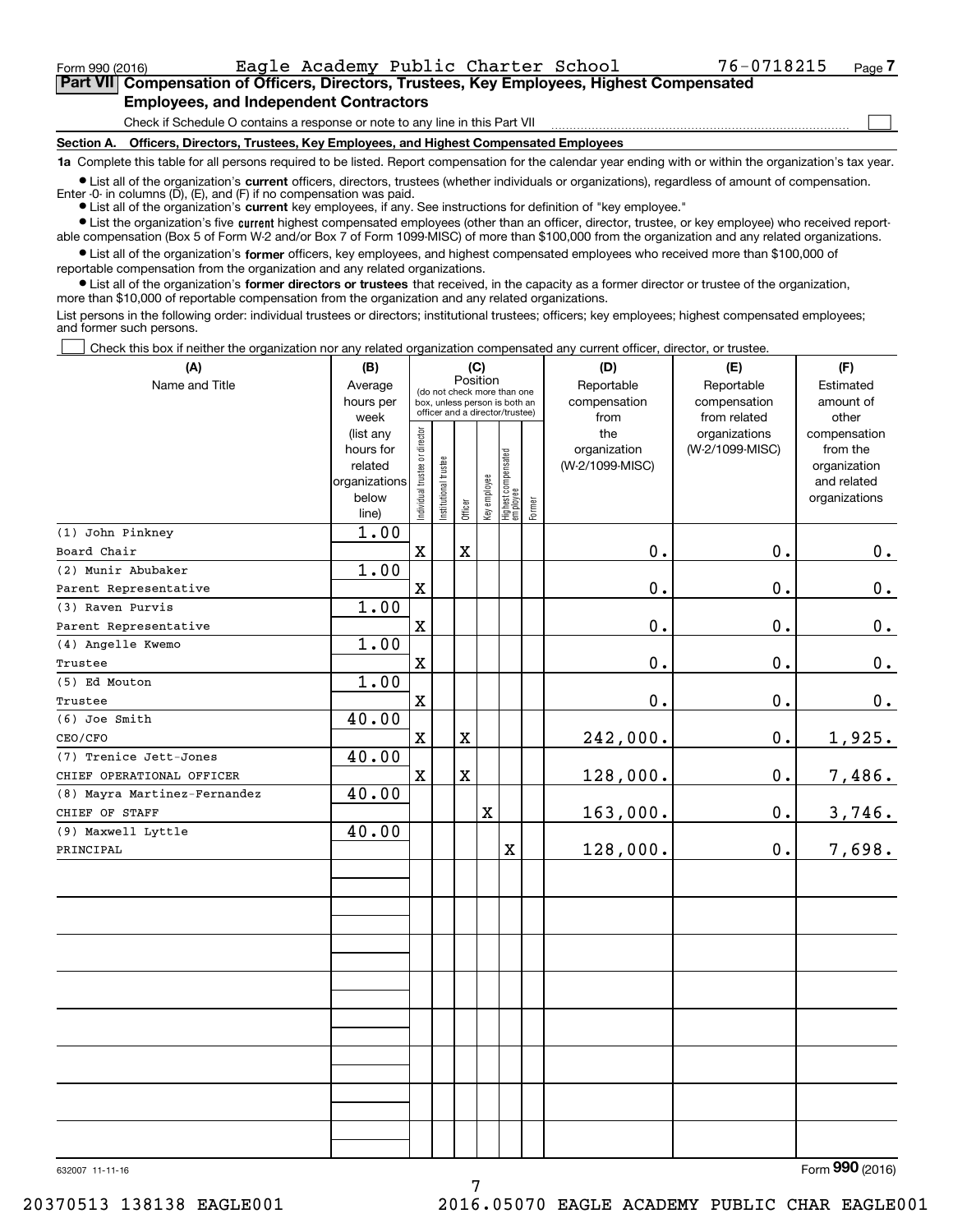| <b>Part VII</b><br>Section A. Officers, Directors, Trustees, Key Employees, and Highest Compensated Employees (continued)                                                                                                                                                                  |                             |                                                                          |
|--------------------------------------------------------------------------------------------------------------------------------------------------------------------------------------------------------------------------------------------------------------------------------------------|-----------------------------|--------------------------------------------------------------------------|
|                                                                                                                                                                                                                                                                                            |                             |                                                                          |
| (C)<br>(B)<br>(A)<br>(D)<br>(E)<br>Position<br>Average<br>Reportable<br>Name and title<br>Reportable<br>(do not check more than one<br>hours per<br>compensation<br>compensation<br>box, unless person is both an<br>officer and a director/trustee)<br>week<br>from related<br>from       |                             | (F)<br>Estimated<br>amount of<br>other                                   |
| (list any<br>Individual trustee or director<br>the<br>organizations<br>hours for<br>organization<br>(W-2/1099-MISC)<br>Highest compensated<br>employee<br>trustee<br>related<br>(W-2/1099-MISC)<br>organizations<br>Key employee<br>Institutional t<br>below<br>Former<br>Officer<br>line) |                             | compensation<br>from the<br>organization<br>and related<br>organizations |
|                                                                                                                                                                                                                                                                                            |                             |                                                                          |
|                                                                                                                                                                                                                                                                                            |                             |                                                                          |
|                                                                                                                                                                                                                                                                                            |                             |                                                                          |
|                                                                                                                                                                                                                                                                                            |                             |                                                                          |
|                                                                                                                                                                                                                                                                                            |                             |                                                                          |
|                                                                                                                                                                                                                                                                                            |                             |                                                                          |
|                                                                                                                                                                                                                                                                                            |                             |                                                                          |
|                                                                                                                                                                                                                                                                                            |                             |                                                                          |
|                                                                                                                                                                                                                                                                                            |                             |                                                                          |
| 661,000.<br>0.<br>c Total from continuation sheets to Part VII, Section A                                                                                                                                                                                                                  | $0$ .<br>$\overline{0}$ .   | 20,855.<br>0.                                                            |
| 661,000.<br>d Total (add lines 1b and 1c).                                                                                                                                                                                                                                                 | $\overline{\mathfrak{o}}$ . | 20,855.                                                                  |
| Total number of individuals (including but not limited to those listed above) who received more than \$100,000 of reportable<br>2<br>compensation from the organization $\blacktriangleright$                                                                                              |                             |                                                                          |
|                                                                                                                                                                                                                                                                                            |                             | No<br>Yes                                                                |
| Did the organization list any former officer, director, or trustee, key employee, or highest compensated employee on<br>з<br>line 1a? If "Yes," complete Schedule J for such individual manufactured contained and the Ves," complete Schedule J for such individual                       | 3                           | x                                                                        |
| For any individual listed on line 1a, is the sum of reportable compensation and other compensation from the organization<br>4                                                                                                                                                              | 4                           | X                                                                        |
| Did any person listed on line 1a receive or accrue compensation from any unrelated organization or individual for services<br>5                                                                                                                                                            | 5                           | x                                                                        |
| <b>Section B. Independent Contractors</b>                                                                                                                                                                                                                                                  |                             |                                                                          |
| Complete this table for your five highest compensated independent contractors that received more than \$100,000 of compensation from<br>1<br>the organization. Report compensation for the calendar year ending with or within the organization's tax year.                                |                             |                                                                          |
| (A)<br>(B)<br>Name and business address<br>Description of services                                                                                                                                                                                                                         | (C)<br>Compensation         |                                                                          |
| Educational Solutions, LLC<br>CONTRACTED STUDENT<br>4508 - 4th Rd. North, Arlington, VA 22203<br>SERVICES                                                                                                                                                                                  |                             | 529,725.                                                                 |
| Wu, Grohovsky & Whipple PLLC, 1300                                                                                                                                                                                                                                                         |                             |                                                                          |
| Pennsylvania Ave NW, Washington, DC 20004<br>LEGAL SERVICES                                                                                                                                                                                                                                |                             | 311,754.                                                                 |
| Capitol Management Resources<br>FACILITIES<br>13842 Outlet Drive, Silver Spring, MD 20904<br>MANAGEMENT                                                                                                                                                                                    |                             | 231,188.                                                                 |
| ACS Business & Accounting Solutions LLC<br>1300 Caraway Court, Largo, MD 20774<br>ACCOUNTING SERVICES                                                                                                                                                                                      |                             | 206, 290.                                                                |
| Levick Strategic Communications<br>1900 M Street NW, Washington, DC 20036<br>PUBLIC RELATIONS                                                                                                                                                                                              |                             | 151, 290.                                                                |
| Total number of independent contractors (including but not limited to those listed above) who received more than<br>$\mathbf{2}$<br>ל<br>\$100,000 of compensation from the organization >                                                                                                 |                             |                                                                          |

632008 11-11-16

Form (2016) **990**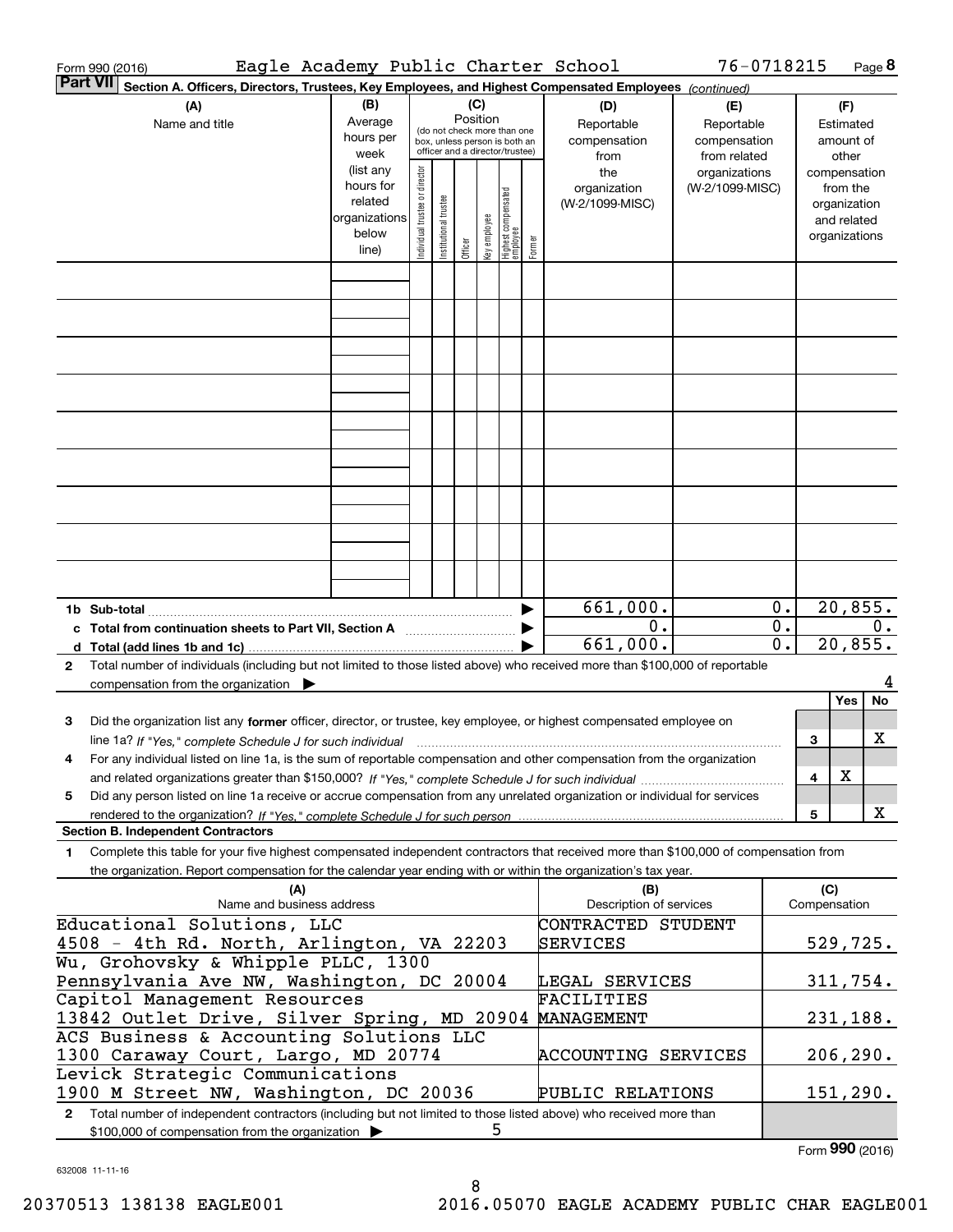| <b>Part VIII</b>                                          | Form 990 (2016)<br><b>Statement of Revenue</b>                                                                            |                |                      | Eagle Academy Public Charter School |                                                 | 76-0718215                                         | Page 9                                                             |
|-----------------------------------------------------------|---------------------------------------------------------------------------------------------------------------------------|----------------|----------------------|-------------------------------------|-------------------------------------------------|----------------------------------------------------|--------------------------------------------------------------------|
|                                                           | Check if Schedule O contains a response or note to any line in this Part VIII                                             |                |                      |                                     |                                                 |                                                    |                                                                    |
|                                                           |                                                                                                                           |                |                      | (A)<br>Total revenue                | (B)<br>Related or<br>exempt function<br>revenue | $\overline{C}$<br>Unrelated<br>business<br>revenue | (D)<br>Revenue excluded<br>from tax under<br>sections<br>512 - 514 |
|                                                           | 1 a Federated campaigns                                                                                                   | 1a             |                      |                                     |                                                 |                                                    |                                                                    |
| Contributions, Gifts, Grants<br>and Other Similar Amounts |                                                                                                                           | 1 <sub>b</sub> |                      |                                     |                                                 |                                                    |                                                                    |
|                                                           | c Fundraising events                                                                                                      | 1c             |                      |                                     |                                                 |                                                    |                                                                    |
|                                                           | d Related organizations                                                                                                   | 1d             |                      |                                     |                                                 |                                                    |                                                                    |
|                                                           | e Government grants (contributions)                                                                                       | 1e             | 20, 338, 849.        |                                     |                                                 |                                                    |                                                                    |
|                                                           | f All other contributions, gifts, grants, and                                                                             |                |                      |                                     |                                                 |                                                    |                                                                    |
|                                                           | similar amounts not included above                                                                                        | 1f             | 23,353.              |                                     |                                                 |                                                    |                                                                    |
|                                                           | Noncash contributions included in lines 1a-1f: \$<br>g                                                                    |                |                      |                                     |                                                 |                                                    |                                                                    |
|                                                           |                                                                                                                           |                |                      | 20, 362, 202.                       |                                                 |                                                    |                                                                    |
|                                                           |                                                                                                                           |                | <b>Business Code</b> |                                     |                                                 |                                                    |                                                                    |
|                                                           | 2 a Before and After Care                                                                                                 |                | 611110               | 627,160.                            | 627,160.                                        |                                                    |                                                                    |
|                                                           | <b>b</b> Student Fees                                                                                                     |                | 611110               | 31,597.                             | 31,597.                                         |                                                    |                                                                    |
|                                                           | с<br><u> 2000 - Jan Barbara (j. 1918)</u>                                                                                 |                |                      |                                     |                                                 |                                                    |                                                                    |
|                                                           | d<br><u> 1989 - Johann John Stein, mars ar yn y brenin y brenin y brenin y brenin y brenin y brenin y brenin y brenin</u> |                |                      |                                     |                                                 |                                                    |                                                                    |
| Program Service<br>Revenue                                | е                                                                                                                         |                |                      |                                     |                                                 |                                                    |                                                                    |
|                                                           | f All other program service revenue                                                                                       |                |                      |                                     |                                                 |                                                    |                                                                    |
|                                                           | g                                                                                                                         |                |                      | 658.757.                            |                                                 |                                                    |                                                                    |
| З                                                         | Investment income (including dividends, interest, and                                                                     |                |                      |                                     |                                                 |                                                    |                                                                    |
|                                                           |                                                                                                                           |                |                      | 1,765.                              |                                                 |                                                    | 1,765.                                                             |
| 4                                                         | Income from investment of tax-exempt bond proceeds                                                                        |                |                      |                                     |                                                 |                                                    |                                                                    |
| 5                                                         |                                                                                                                           |                |                      |                                     |                                                 |                                                    |                                                                    |
|                                                           |                                                                                                                           | (i) Real       | (ii) Personal        |                                     |                                                 |                                                    |                                                                    |
|                                                           | <b>6 a</b> Gross rents                                                                                                    |                |                      |                                     |                                                 |                                                    |                                                                    |
|                                                           | <b>b</b> Less: rental expenses                                                                                            |                |                      |                                     |                                                 |                                                    |                                                                    |
|                                                           | Rental income or (loss)<br>c                                                                                              |                |                      |                                     |                                                 |                                                    |                                                                    |
|                                                           |                                                                                                                           |                |                      |                                     |                                                 |                                                    |                                                                    |
|                                                           | 7 a Gross amount from sales of                                                                                            | (i) Securities | (ii) Other           |                                     |                                                 |                                                    |                                                                    |
|                                                           | assets other than inventory                                                                                               |                |                      |                                     |                                                 |                                                    |                                                                    |
|                                                           | <b>b</b> Less: cost or other basis                                                                                        |                |                      |                                     |                                                 |                                                    |                                                                    |
|                                                           | and sales expenses                                                                                                        |                |                      |                                     |                                                 |                                                    |                                                                    |
|                                                           |                                                                                                                           |                |                      |                                     |                                                 |                                                    |                                                                    |
|                                                           |                                                                                                                           |                |                      |                                     |                                                 |                                                    |                                                                    |
|                                                           | 8 a Gross income from fundraising events (not                                                                             |                |                      |                                     |                                                 |                                                    |                                                                    |
|                                                           |                                                                                                                           |                |                      |                                     |                                                 |                                                    |                                                                    |
|                                                           | contributions reported on line 1c). See                                                                                   |                |                      |                                     |                                                 |                                                    |                                                                    |
|                                                           |                                                                                                                           |                |                      |                                     |                                                 |                                                    |                                                                    |
| <b>Other Revenue</b>                                      |                                                                                                                           | $\mathbf b$    |                      |                                     |                                                 |                                                    |                                                                    |
|                                                           | c Net income or (loss) from fundraising events                                                                            |                | .                    |                                     |                                                 |                                                    |                                                                    |
|                                                           | 9 a Gross income from gaming activities. See                                                                              |                |                      |                                     |                                                 |                                                    |                                                                    |
|                                                           |                                                                                                                           |                |                      |                                     |                                                 |                                                    |                                                                    |
|                                                           |                                                                                                                           |                | $\mathbf b$          |                                     |                                                 |                                                    |                                                                    |
|                                                           |                                                                                                                           |                |                      |                                     |                                                 |                                                    |                                                                    |
|                                                           | 10 a Gross sales of inventory, less returns                                                                               |                |                      |                                     |                                                 |                                                    |                                                                    |
|                                                           |                                                                                                                           |                |                      |                                     |                                                 |                                                    |                                                                    |
|                                                           |                                                                                                                           |                | $\mathbf b$          |                                     |                                                 |                                                    |                                                                    |
|                                                           |                                                                                                                           |                |                      |                                     |                                                 |                                                    |                                                                    |
|                                                           | Miscellaneous Revenue                                                                                                     |                | <b>Business Code</b> |                                     |                                                 |                                                    |                                                                    |
|                                                           | 11 a Other income                                                                                                         |                | 900099               | 351,619.                            |                                                 |                                                    | 351,619.                                                           |
|                                                           |                                                                                                                           |                |                      |                                     |                                                 |                                                    |                                                                    |
|                                                           | b<br><u> 1989 - Johann Stein, marwolaethau a bhann an t-Amhair an t-Amhair an t-Amhair an t-Amhair an t-Amhair an t-A</u> |                |                      |                                     |                                                 |                                                    |                                                                    |
|                                                           | с                                                                                                                         |                |                      |                                     |                                                 |                                                    |                                                                    |
|                                                           | d                                                                                                                         |                |                      | 351,619.                            |                                                 |                                                    |                                                                    |
|                                                           |                                                                                                                           |                |                      | 21, 374, 343.                       | 658,757.                                        | 0.                                                 | 353,384.                                                           |
| 12                                                        |                                                                                                                           |                |                      |                                     |                                                 |                                                    |                                                                    |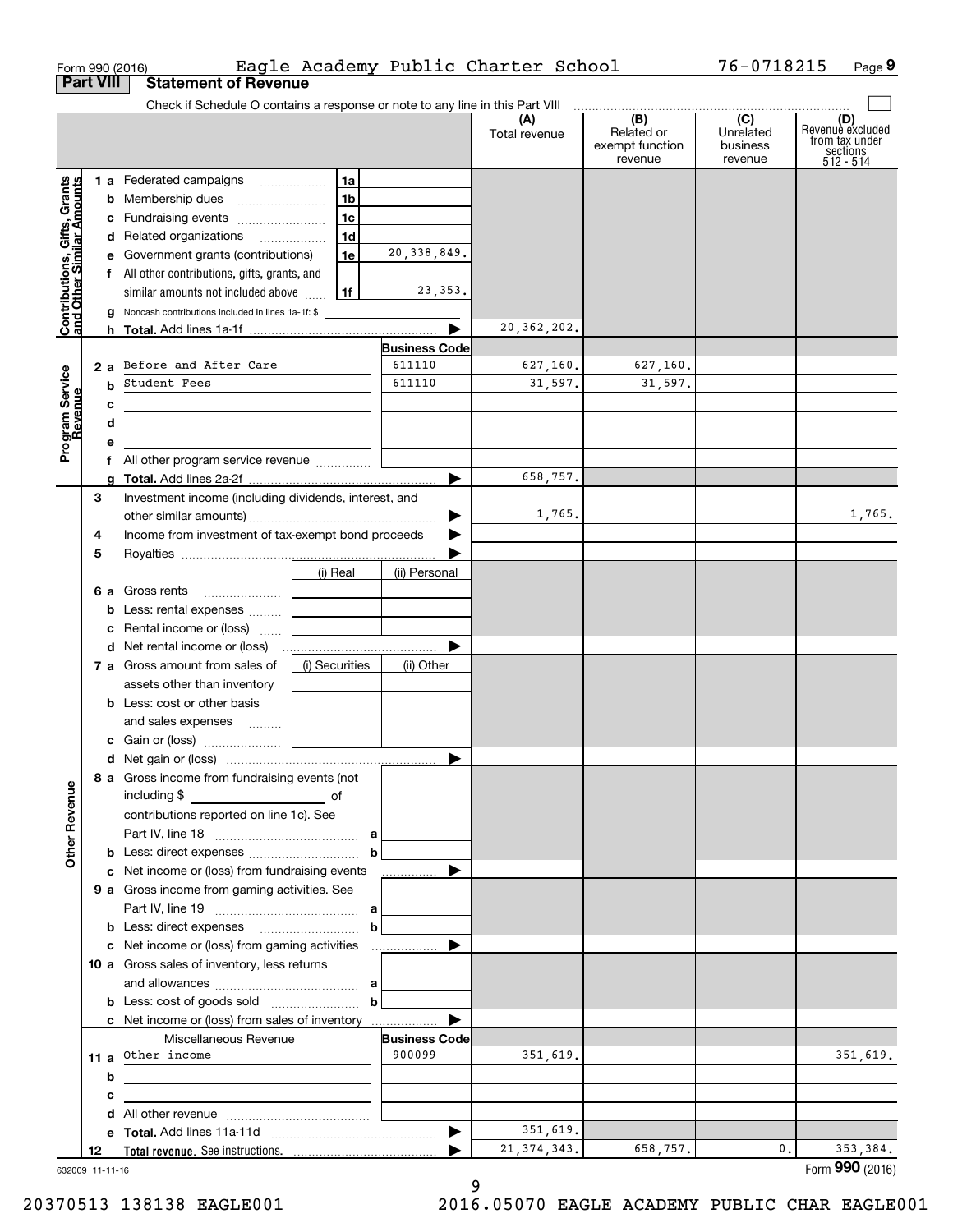**Part IX Statement of Functional Expenses**

|              | Section 501(c)(3) and 501(c)(4) organizations must complete all columns. All other organizations must complete column (A).<br>Check if Schedule O contains a response or note to any line in this Part IX |                         |                             |                                    |                                 |
|--------------|-----------------------------------------------------------------------------------------------------------------------------------------------------------------------------------------------------------|-------------------------|-----------------------------|------------------------------------|---------------------------------|
|              | Do not include amounts reported on lines 6b,                                                                                                                                                              | (A)                     | (B)                         | (C)                                | (D)                             |
|              | 7b, 8b, 9b, and 10b of Part VIII.                                                                                                                                                                         | Total expenses          | Program service<br>expenses | Management and<br>general expenses | Fundraising<br>expenses         |
| 1.           | Grants and other assistance to domestic organizations                                                                                                                                                     |                         |                             |                                    |                                 |
|              | and domestic governments. See Part IV, line 21                                                                                                                                                            |                         |                             |                                    |                                 |
| $\mathbf{2}$ | Grants and other assistance to domestic                                                                                                                                                                   |                         |                             |                                    |                                 |
|              | individuals. See Part IV, line 22                                                                                                                                                                         |                         |                             |                                    |                                 |
| 3            | Grants and other assistance to foreign                                                                                                                                                                    |                         |                             |                                    |                                 |
|              | organizations, foreign governments, and foreign                                                                                                                                                           |                         |                             |                                    |                                 |
|              | individuals. See Part IV, lines 15 and 16                                                                                                                                                                 |                         |                             |                                    |                                 |
| 4            | Benefits paid to or for members                                                                                                                                                                           |                         |                             |                                    |                                 |
| 5            | Compensation of current officers, directors,                                                                                                                                                              |                         |                             |                                    |                                 |
|              | trustees, and key employees                                                                                                                                                                               | 546,157.                | 431,464.                    | 109,232.                           | 5,461.                          |
| 6            | Compensation not included above, to disqualified                                                                                                                                                          |                         |                             |                                    |                                 |
|              | persons (as defined under section 4958(f)(1)) and                                                                                                                                                         |                         |                             |                                    |                                 |
|              | persons described in section 4958(c)(3)(B)<br>1.1.1.1.1.1.1                                                                                                                                               |                         |                             |                                    |                                 |
| 7            |                                                                                                                                                                                                           | 10,637,503.             | 8,509,281.                  | 2,007,102.                         | 121, 120.                       |
| 8            | Pension plan accruals and contributions (include                                                                                                                                                          |                         |                             |                                    |                                 |
|              | section 401(k) and 403(b) employer contributions)                                                                                                                                                         | 70, 278.                | 54, 779.                    | 14,796.                            | 703.                            |
| 9            |                                                                                                                                                                                                           | 1,131,864.              | 882,760.                    | 237,785.                           | 11,319.                         |
| 10           |                                                                                                                                                                                                           | $\overline{919, 159}$ . | $\overline{716}$ , 944.     | 193,023.                           | 9,192.                          |
| 11           | Fees for services (non-employees):                                                                                                                                                                        |                         |                             |                                    |                                 |
|              |                                                                                                                                                                                                           |                         |                             |                                    |                                 |
| b            |                                                                                                                                                                                                           | 321,905.                | 251,086.                    | 67,600.                            | 3,219.                          |
| c            |                                                                                                                                                                                                           | 420,782.                | 328,210.                    | 88,364.                            | 4,208.                          |
| d            |                                                                                                                                                                                                           |                         |                             |                                    |                                 |
| е            | Professional fundraising services. See Part IV, line 17                                                                                                                                                   |                         |                             |                                    |                                 |
| f            | Investment management fees                                                                                                                                                                                |                         |                             |                                    |                                 |
|              | g Other. (If line 11g amount exceeds 10% of line 25,                                                                                                                                                      |                         |                             |                                    |                                 |
|              | column (A) amount, list line 11g expenses on Sch 0.)                                                                                                                                                      | 187,626.                | 146,348.                    | 39,402.                            |                                 |
| 12           |                                                                                                                                                                                                           | $240, 466$ .            | $\overline{187,}563.$       | 50,498.                            | $\frac{1,876}{2,405}$<br>3,176. |
| 13           |                                                                                                                                                                                                           | 317,688.                | 247,798.                    | 66,714.                            |                                 |
| 14           |                                                                                                                                                                                                           |                         |                             |                                    |                                 |
| 15           |                                                                                                                                                                                                           |                         |                             |                                    |                                 |
| 16           |                                                                                                                                                                                                           | 1,496,155.              | 1, 122, 115.                | 359,077.                           | 14,963.                         |
| 17           |                                                                                                                                                                                                           | 76,886.                 | 59,971.                     | 16, 146.                           | 769.                            |
| 18           | Payments of travel or entertainment expenses                                                                                                                                                              |                         |                             |                                    |                                 |
|              | for any federal, state, or local public officials                                                                                                                                                         |                         |                             |                                    |                                 |
| 19           | Conferences, conventions, and meetings                                                                                                                                                                    | 335,420.                | 261,628.                    | 70,438.                            | 3,354.                          |
| 20           | Interest                                                                                                                                                                                                  | 496,826.                | 372,620.                    | 119,238.                           | 4,968.                          |
| 21           |                                                                                                                                                                                                           |                         |                             |                                    |                                 |
| 22           | Depreciation, depletion, and amortization                                                                                                                                                                 | 769,038.                | 611,378.                    | 151,344.                           | 6,316.                          |
| 23           | Insurance                                                                                                                                                                                                 | 135,297.                | 105,532.                    | 28,412.                            | 1,353.                          |
| 24           | Other expenses. Itemize expenses not covered<br>above. (List miscellaneous expenses in line 24e. If line<br>24e amount exceeds 10% of line 25, column (A)                                                 |                         |                             |                                    |                                 |
|              | amount, list line 24e expenses on Schedule O.)                                                                                                                                                            |                         |                             |                                    |                                 |
|              | a Direct Student Cost                                                                                                                                                                                     | 1,384,431.              | 1,384,431.                  |                                    |                                 |
| b            | Food Service                                                                                                                                                                                              | 635,284.                | 635,284.                    |                                    |                                 |
|              | Bad Debt Expense                                                                                                                                                                                          | 562,025.                | 438,380.                    | 118,025.                           | 5,620.                          |
| d            | Other Expenses                                                                                                                                                                                            | 387,515.                | 302,262.                    | 81,378.                            | 3,875.                          |
|              | e All other expenses                                                                                                                                                                                      |                         |                             |                                    |                                 |
| 25           | Total functional expenses. Add lines 1 through 24e                                                                                                                                                        | 21,072,305.             | 17,049,834.                 | 3,818,574.                         | 203,897.                        |
| 26           | Joint costs. Complete this line only if the organization                                                                                                                                                  |                         |                             |                                    |                                 |
|              | reported in column (B) joint costs from a combined                                                                                                                                                        |                         |                             |                                    |                                 |
|              | educational campaign and fundraising solicitation.<br>Check here $\blacktriangleright$                                                                                                                    |                         |                             |                                    |                                 |
|              | if following SOP 98-2 (ASC 958-720)                                                                                                                                                                       |                         |                             |                                    |                                 |

632010 11-11-16

20370513 138138 EAGLE001 2016.05070 EAGLE ACADEMY PUBLIC CHAR EAGLE001

10

Form (2016) **990**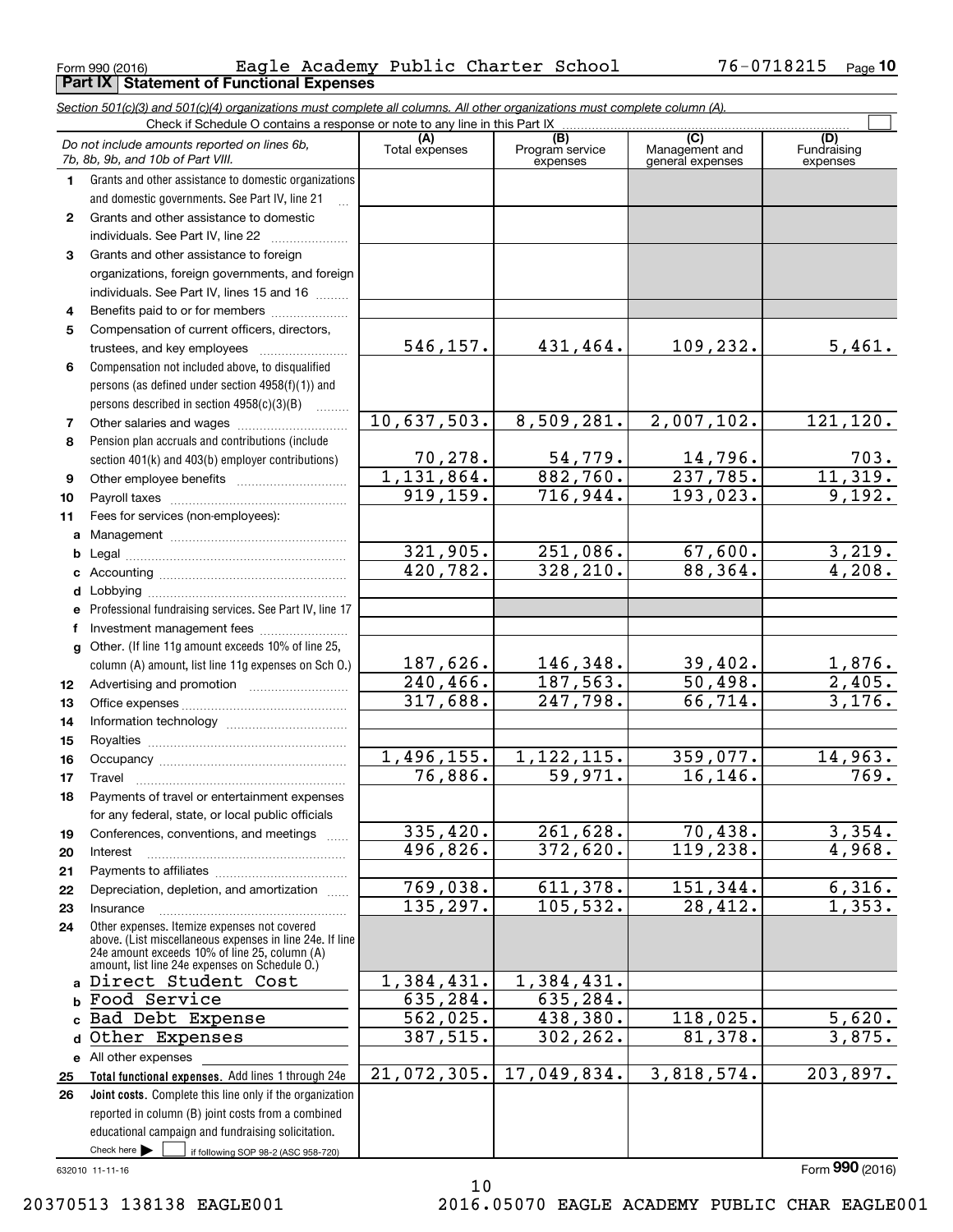| Check if Schedule O contains a response or note to any line in this Part X |
|----------------------------------------------------------------------------|
|                                                                            |
|                                                                            |
|                                                                            |

 $\mathcal{L}^{\text{max}}$ 

|                             |              |                                                                                                                                                                                                                                |                 |                         | (A)<br>Beginning of year |                 | (B)<br>End of year |
|-----------------------------|--------------|--------------------------------------------------------------------------------------------------------------------------------------------------------------------------------------------------------------------------------|-----------------|-------------------------|--------------------------|-----------------|--------------------|
|                             | 1            |                                                                                                                                                                                                                                |                 |                         | 179,513.                 | $\mathbf{1}$    | 4, 221, 241.       |
|                             | $\mathbf{2}$ |                                                                                                                                                                                                                                |                 |                         | 572.                     | $\mathbf{2}$    | 249.               |
|                             | з            |                                                                                                                                                                                                                                |                 | 3                       |                          |                 |                    |
|                             | 4            |                                                                                                                                                                                                                                | 2,238,054.      | $\overline{\mathbf{4}}$ | 2,683,456.               |                 |                    |
|                             | 5            | Loans and other receivables from current and former officers, directors,                                                                                                                                                       |                 |                         |                          |                 |                    |
|                             |              | trustees, key employees, and highest compensated employees. Complete                                                                                                                                                           |                 |                         |                          |                 |                    |
|                             |              |                                                                                                                                                                                                                                |                 | 5                       |                          |                 |                    |
|                             | 6            | Loans and other receivables from other disqualified persons (as defined under                                                                                                                                                  |                 |                         |                          |                 |                    |
|                             |              | section $4958(f)(1)$ , persons described in section $4958(c)(3)(B)$ , and contributing                                                                                                                                         |                 |                         |                          |                 |                    |
|                             |              | employers and sponsoring organizations of section 501(c)(9) voluntary                                                                                                                                                          |                 |                         |                          |                 |                    |
|                             |              | employees' beneficiary organizations (see instr). Complete Part II of Sch L                                                                                                                                                    |                 |                         |                          | 6               |                    |
| Assets                      | 7            |                                                                                                                                                                                                                                |                 |                         | 21,924.                  | $\overline{7}$  | 15, 129.           |
|                             | 8            |                                                                                                                                                                                                                                |                 |                         |                          | 8               |                    |
|                             | 9            | Prepaid expenses and deferred charges                                                                                                                                                                                          |                 |                         | 50, 125.                 | 9               | 33,705.            |
|                             |              | <b>10a</b> Land, buildings, and equipment: cost or other                                                                                                                                                                       |                 |                         |                          |                 |                    |
|                             |              | basis. Complete Part VI of Schedule D  10a                                                                                                                                                                                     |                 | 25,615,973.             |                          |                 |                    |
|                             | b            | Less: accumulated depreciation<br>. 1                                                                                                                                                                                          | 10 <sub>b</sub> | 3,518,912.              | 19,942,770.              | 10 <sub>c</sub> | 22,097,061.        |
|                             | 11           |                                                                                                                                                                                                                                |                 |                         |                          | 11              |                    |
|                             | 12           |                                                                                                                                                                                                                                |                 |                         |                          | 12              |                    |
|                             | 13           |                                                                                                                                                                                                                                |                 |                         |                          | 13              |                    |
|                             | 14           |                                                                                                                                                                                                                                |                 |                         |                          | 14              |                    |
|                             | 15           |                                                                                                                                                                                                                                |                 |                         | 101,003.                 | 15              | 72,440.            |
|                             | 16           |                                                                                                                                                                                                                                |                 |                         | $\overline{22,533,961.}$ | 16              | 29, 123, 281.      |
|                             | 17           |                                                                                                                                                                                                                                | 1, 511, 878.    | 17                      | 2, 255, 762.             |                 |                    |
|                             | 18           |                                                                                                                                                                                                                                |                 | 18                      |                          |                 |                    |
|                             | 19           | Deferred revenue manual contracts and contracts are all the manual contracts and contracts are all the manual contracts are all the manual contracts are contracted and contract are contracted and contract are contracted an |                 |                         | 12,200.                  | 19              |                    |
|                             | 20           |                                                                                                                                                                                                                                |                 |                         |                          | 20              | 18,500,000.        |
|                             | 21           | Escrow or custodial account liability. Complete Part IV of Schedule D                                                                                                                                                          |                 |                         |                          | 21              |                    |
|                             | 22           | Loans and other payables to current and former officers, directors, trustees,                                                                                                                                                  |                 |                         |                          |                 |                    |
| Liabilities                 |              | key employees, highest compensated employees, and disqualified persons.                                                                                                                                                        |                 |                         |                          | 22              | 145,000.           |
|                             | 23           | Secured mortgages and notes payable to unrelated third parties                                                                                                                                                                 |                 |                         | 15, 113, 069.            | 23              | 2,023,667.         |
|                             | 24           |                                                                                                                                                                                                                                |                 |                         |                          | 24              |                    |
|                             | 25           | Other liabilities (including federal income tax, payables to related third                                                                                                                                                     |                 |                         |                          |                 |                    |
|                             |              | parties, and other liabilities not included on lines 17-24). Complete Part X of                                                                                                                                                |                 |                         |                          |                 |                    |
|                             |              | Schedule D                                                                                                                                                                                                                     |                 |                         |                          | 25              |                    |
|                             | 26           | Total liabilities. Add lines 17 through 25                                                                                                                                                                                     |                 |                         | 16,637,147.              | 26              | 22,924,429.        |
|                             |              | Organizations that follow SFAS 117 (ASC 958), check here $\blacktriangleright \begin{array}{ c } \hline X & \text{and} \end{array}$                                                                                            |                 |                         |                          |                 |                    |
|                             |              | complete lines 27 through 29, and lines 33 and 34.                                                                                                                                                                             |                 |                         |                          |                 |                    |
|                             | 27           |                                                                                                                                                                                                                                |                 |                         | 5,896,814.               | 27              | 4,958,711.         |
|                             | 28           | Temporarily restricted net assets                                                                                                                                                                                              |                 |                         |                          | 28              | 1,240,141.         |
|                             | 29           | Permanently restricted net assets                                                                                                                                                                                              |                 |                         |                          | 29              |                    |
| Net Assets or Fund Balances |              | Organizations that do not follow SFAS 117 (ASC 958), check here ▶ □                                                                                                                                                            |                 |                         |                          |                 |                    |
|                             |              | and complete lines 30 through 34.                                                                                                                                                                                              |                 |                         |                          |                 |                    |
|                             | 30           |                                                                                                                                                                                                                                |                 |                         | 30                       |                 |                    |
|                             | 31           | Paid-in or capital surplus, or land, building, or equipment fund                                                                                                                                                               |                 |                         |                          | 31              |                    |
|                             | 32           | Retained earnings, endowment, accumulated income, or other funds                                                                                                                                                               |                 | .                       |                          | 32              |                    |
|                             | 33           | Total net assets or fund balances                                                                                                                                                                                              |                 |                         | 5,896,814.               | 33              | 6, 198, 852.       |
|                             | 34           |                                                                                                                                                                                                                                |                 |                         | 22,533,961.              | 34              | 29, 123, 281.      |

Form (2016) **990**

**Part X Balance Sheet**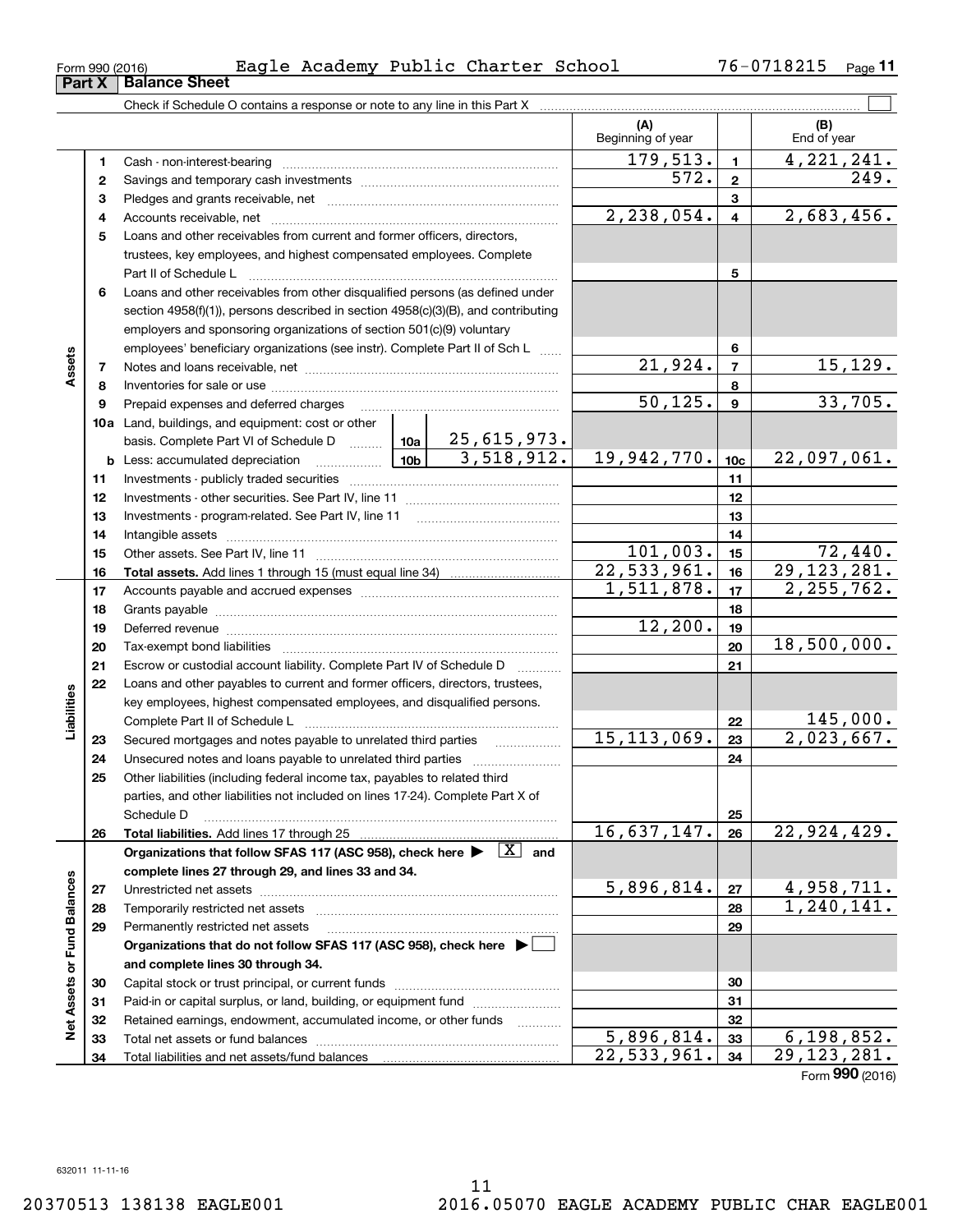|    | Eagle Academy Public Charter School<br>Form 990 (2016)                                                                          |                | 76-0718215     |                 | Page 12                 |
|----|---------------------------------------------------------------------------------------------------------------------------------|----------------|----------------|-----------------|-------------------------|
|    | <b>Reconciliation of Net Assets</b><br>Part XI                                                                                  |                |                |                 |                         |
|    | Check if Schedule O contains a response or note to any line in this Part XI                                                     |                |                |                 |                         |
|    |                                                                                                                                 |                |                |                 |                         |
| 1  | Total revenue (must equal Part VIII, column (A), line 12)                                                                       | 1.             | 21, 374, 343.  |                 |                         |
| 2  | Total expenses (must equal Part IX, column (A), line 25)                                                                        | $\overline{2}$ | 21,072,305.    |                 |                         |
| 3  | Revenue less expenses. Subtract line 2 from line 1                                                                              | 3              |                |                 | 302,038.                |
| 4  |                                                                                                                                 | 4              | 5,896,814.     |                 |                         |
| 5  | Net unrealized gains (losses) on investments                                                                                    | 5              |                |                 |                         |
| 6  | Donated services and use of facilities                                                                                          | 6              |                |                 |                         |
| 7  | Investment expenses                                                                                                             | $\overline{7}$ |                |                 |                         |
| 8  | Prior period adjustments                                                                                                        | 8              |                |                 |                         |
| 9  |                                                                                                                                 | 9              |                |                 | 0.                      |
| 10 | Net assets or fund balances at end of year. Combine lines 3 through 9 (must equal Part X, line 33,                              |                |                |                 |                         |
|    | column (B))                                                                                                                     | 10             | 6, 198, 852.   |                 |                         |
|    | Part XII Financial Statements and Reporting                                                                                     |                |                |                 |                         |
|    |                                                                                                                                 |                |                |                 | $\overline{\mathbf{X}}$ |
|    |                                                                                                                                 |                |                | Yes             | <b>No</b>               |
| 1  | $\boxed{\mathbf{X}}$ Accrual<br>Accounting method used to prepare the Form 990: <u>II</u> Cash<br>Other                         |                |                |                 |                         |
|    | If the organization changed its method of accounting from a prior year or checked "Other," explain in Schedule O.               |                |                |                 |                         |
|    | 2a Were the organization's financial statements compiled or reviewed by an independent accountant?                              |                | 2a             |                 | x                       |
|    | If "Yes," check a box below to indicate whether the financial statements for the year were compiled or reviewed on a            |                |                |                 |                         |
|    | separate basis, consolidated basis, or both:                                                                                    |                |                |                 |                         |
|    | Separate basis<br><b>Consolidated basis</b><br>Both consolidated and separate basis                                             |                |                |                 |                         |
|    | <b>b</b> Were the organization's financial statements audited by an independent accountant?                                     |                | 2 <sub>b</sub> | х               |                         |
|    | If "Yes," check a box below to indicate whether the financial statements for the year were audited on a separate basis,         |                |                |                 |                         |
|    | consolidated basis, or both:                                                                                                    |                |                |                 |                         |
|    | $ \mathbf{X} $ Separate basis<br><b>Consolidated basis</b><br>Both consolidated and separate basis                              |                |                |                 |                         |
|    | c If "Yes" to line 2a or 2b, does the organization have a committee that assumes responsibility for oversight of the audit,     |                |                |                 |                         |
|    |                                                                                                                                 |                | 2c             | x               |                         |
|    | If the organization changed either its oversight process or selection process during the tax year, explain in Schedule O.       |                |                |                 |                         |
|    | 3a As a result of a federal award, was the organization required to undergo an audit or audits as set forth in the Single Audit |                |                |                 |                         |
|    |                                                                                                                                 |                | За             | х               |                         |
|    | b If "Yes," did the organization undergo the required audit or audits? If the organization did not undergo the required audit   |                |                |                 |                         |
|    | or audits, explain why in Schedule O and describe any steps taken to undergo such audits                                        |                | 3b             | х<br><b>nnn</b> |                         |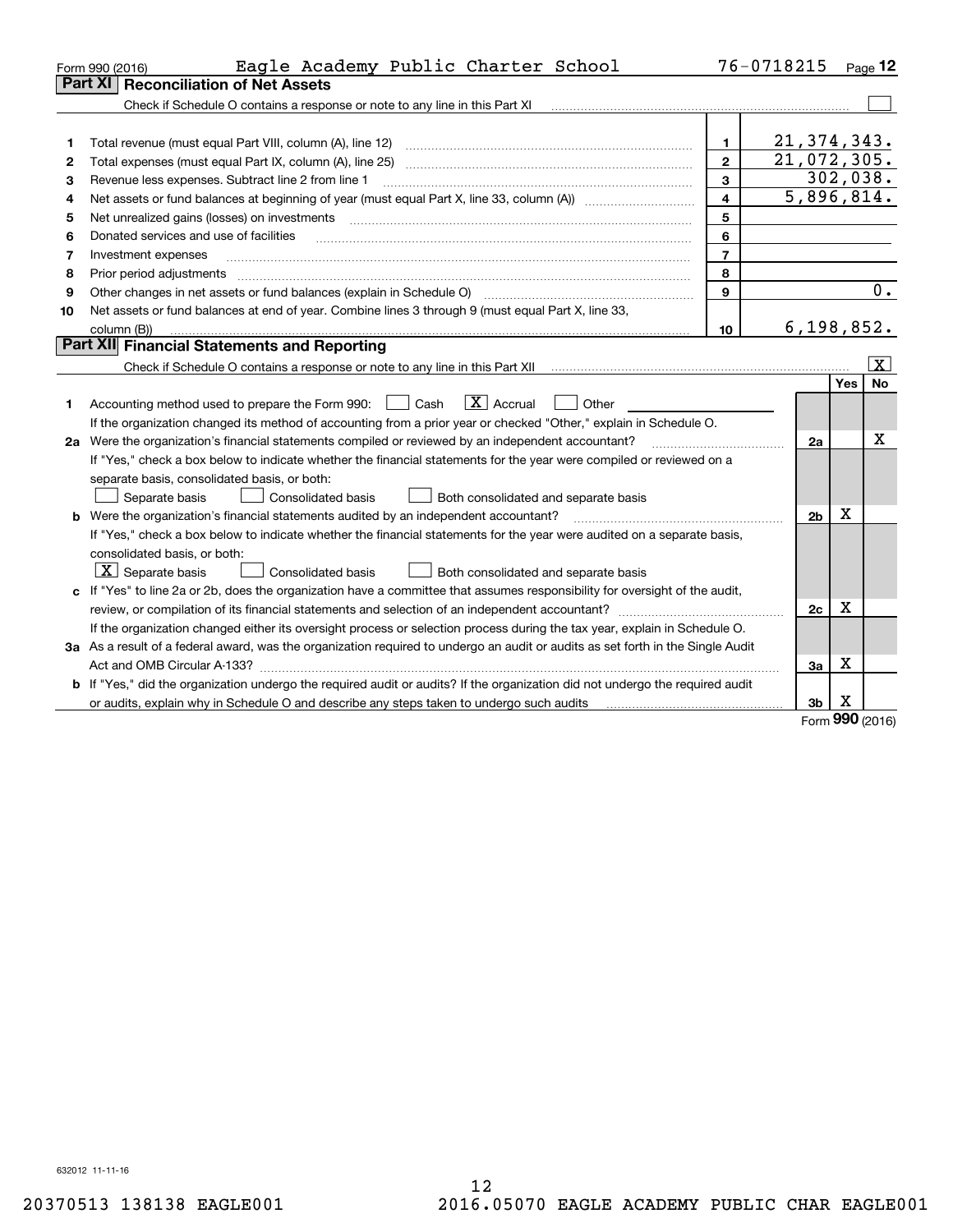| <b>SCHEDULE A</b> |                         |                                                        |                                             |                                                                                                                                  |                                                                                                                                               |     |                                   |                            |  | OMB No. 1545-0047                     |  |
|-------------------|-------------------------|--------------------------------------------------------|---------------------------------------------|----------------------------------------------------------------------------------------------------------------------------------|-----------------------------------------------------------------------------------------------------------------------------------------------|-----|-----------------------------------|----------------------------|--|---------------------------------------|--|
|                   |                         | (Form 990 or 990-EZ)                                   |                                             | <b>Public Charity Status and Public Support</b><br>Complete if the organization is a section 501(c)(3) organization or a section |                                                                                                                                               |     |                                   |                            |  |                                       |  |
|                   |                         |                                                        |                                             | 4947(a)(1) nonexempt charitable trust.                                                                                           |                                                                                                                                               |     |                                   |                            |  |                                       |  |
|                   |                         | Department of the Treasury<br>Internal Revenue Service |                                             |                                                                                                                                  | Attach to Form 990 or Form 990-EZ.                                                                                                            |     |                                   |                            |  | <b>Open to Public</b><br>Inspection   |  |
|                   |                         | Name of the organization                               |                                             |                                                                                                                                  | Information about Schedule A (Form 990 or 990-EZ) and its instructions is at www.irs.gov/form990.                                             |     |                                   |                            |  | <b>Employer identification number</b> |  |
|                   |                         |                                                        |                                             |                                                                                                                                  | Eagle Academy Public Charter School                                                                                                           |     |                                   |                            |  | 76-0718215                            |  |
| Part I            |                         |                                                        |                                             |                                                                                                                                  | Reason for Public Charity Status (All organizations must complete this part.) See instructions.                                               |     |                                   |                            |  |                                       |  |
|                   |                         |                                                        |                                             |                                                                                                                                  | The organization is not a private foundation because it is: (For lines 1 through 12, check only one box.)                                     |     |                                   |                            |  |                                       |  |
| 1                 |                         |                                                        |                                             |                                                                                                                                  | A church, convention of churches, or association of churches described in section 170(b)(1)(A)(i).                                            |     |                                   |                            |  |                                       |  |
| 2                 | $\overline{\mathbf{X}}$ |                                                        |                                             |                                                                                                                                  | A school described in section 170(b)(1)(A)(ii). (Attach Schedule E (Form 990 or 990-EZ).)                                                     |     |                                   |                            |  |                                       |  |
| з                 |                         |                                                        |                                             |                                                                                                                                  | A hospital or a cooperative hospital service organization described in section $170(b)(1)(A)(iii)$ .                                          |     |                                   |                            |  |                                       |  |
| 4                 |                         |                                                        |                                             |                                                                                                                                  | A medical research organization operated in conjunction with a hospital described in section 170(b)(1)(A)(iii). Enter the hospital's name,    |     |                                   |                            |  |                                       |  |
|                   |                         | city, and state:                                       |                                             |                                                                                                                                  |                                                                                                                                               |     |                                   |                            |  |                                       |  |
| 5                 |                         |                                                        |                                             |                                                                                                                                  | An organization operated for the benefit of a college or university owned or operated by a governmental unit described in                     |     |                                   |                            |  |                                       |  |
|                   |                         |                                                        |                                             | section 170(b)(1)(A)(iv). (Complete Part II.)                                                                                    |                                                                                                                                               |     |                                   |                            |  |                                       |  |
| 6                 |                         |                                                        |                                             |                                                                                                                                  | A federal, state, or local government or governmental unit described in section 170(b)(1)(A)(v).                                              |     |                                   |                            |  |                                       |  |
| 7                 |                         |                                                        |                                             |                                                                                                                                  | An organization that normally receives a substantial part of its support from a governmental unit or from the general public described in     |     |                                   |                            |  |                                       |  |
|                   |                         |                                                        |                                             | section 170(b)(1)(A)(vi). (Complete Part II.)                                                                                    |                                                                                                                                               |     |                                   |                            |  |                                       |  |
| 8                 |                         |                                                        |                                             |                                                                                                                                  | A community trust described in section 170(b)(1)(A)(vi). (Complete Part II.)                                                                  |     |                                   |                            |  |                                       |  |
| 9                 |                         |                                                        |                                             |                                                                                                                                  | An agricultural research organization described in section 170(b)(1)(A)(ix) operated in conjunction with a land-grant college                 |     |                                   |                            |  |                                       |  |
|                   |                         |                                                        |                                             |                                                                                                                                  | or university or a non-land-grant college of agriculture (see instructions). Enter the name, city, and state of the college or                |     |                                   |                            |  |                                       |  |
|                   |                         | university:                                            |                                             |                                                                                                                                  |                                                                                                                                               |     |                                   |                            |  |                                       |  |
| 10                |                         |                                                        |                                             |                                                                                                                                  | An organization that normally receives: (1) more than 33 1/3% of its support from contributions, membership fees, and gross receipts from     |     |                                   |                            |  |                                       |  |
|                   |                         |                                                        |                                             |                                                                                                                                  | activities related to its exempt functions - subject to certain exceptions, and (2) no more than 33 1/3% of its support from gross investment |     |                                   |                            |  |                                       |  |
|                   |                         |                                                        |                                             |                                                                                                                                  | income and unrelated business taxable income (less section 511 tax) from businesses acquired by the organization after June 30, 1975.         |     |                                   |                            |  |                                       |  |
|                   |                         |                                                        |                                             | See section 509(a)(2). (Complete Part III.)                                                                                      |                                                                                                                                               |     |                                   |                            |  |                                       |  |
| 11                |                         |                                                        |                                             |                                                                                                                                  | An organization organized and operated exclusively to test for public safety. See section 509(a)(4).                                          |     |                                   |                            |  |                                       |  |
| 12                |                         |                                                        |                                             |                                                                                                                                  | An organization organized and operated exclusively for the benefit of, to perform the functions of, or to carry out the purposes of one or    |     |                                   |                            |  |                                       |  |
|                   |                         |                                                        |                                             |                                                                                                                                  | more publicly supported organizations described in section 509(a)(1) or section 509(a)(2). See section 509(a)(3). Check the box in            |     |                                   |                            |  |                                       |  |
|                   |                         |                                                        |                                             |                                                                                                                                  | lines 12a through 12d that describes the type of supporting organization and complete lines 12e, 12f, and 12g.                                |     |                                   |                            |  |                                       |  |
| а                 |                         |                                                        |                                             |                                                                                                                                  | Type I. A supporting organization operated, supervised, or controlled by its supported organization(s), typically by giving                   |     |                                   |                            |  |                                       |  |
|                   |                         |                                                        |                                             |                                                                                                                                  | the supported organization(s) the power to regularly appoint or elect a majority of the directors or trustees of the supporting               |     |                                   |                            |  |                                       |  |
|                   |                         |                                                        |                                             | organization. You must complete Part IV, Sections A and B.                                                                       |                                                                                                                                               |     |                                   |                            |  |                                       |  |
| b                 |                         |                                                        |                                             |                                                                                                                                  | Type II. A supporting organization supervised or controlled in connection with its supported organization(s), by having                       |     |                                   |                            |  |                                       |  |
|                   |                         |                                                        |                                             |                                                                                                                                  | control or management of the supporting organization vested in the same persons that control or manage the supported                          |     |                                   |                            |  |                                       |  |
|                   |                         |                                                        |                                             |                                                                                                                                  | organization(s). You must complete Part IV, Sections A and C.                                                                                 |     |                                   |                            |  |                                       |  |
| с                 |                         |                                                        |                                             |                                                                                                                                  | Type III functionally integrated. A supporting organization operated in connection with, and functionally integrated with,                    |     |                                   |                            |  |                                       |  |
|                   |                         |                                                        |                                             |                                                                                                                                  | its supported organization(s) (see instructions). You must complete Part IV, Sections A, D, and E.                                            |     |                                   |                            |  |                                       |  |
| d                 |                         |                                                        |                                             |                                                                                                                                  | Type III non-functionally integrated. A supporting organization operated in connection with its supported organization(s)                     |     |                                   |                            |  |                                       |  |
|                   |                         |                                                        |                                             |                                                                                                                                  | that is not functionally integrated. The organization generally must satisfy a distribution requirement and an attentiveness                  |     |                                   |                            |  |                                       |  |
|                   |                         |                                                        |                                             |                                                                                                                                  | requirement (see instructions). You must complete Part IV, Sections A and D, and Part V.                                                      |     |                                   |                            |  |                                       |  |
| е                 |                         |                                                        |                                             |                                                                                                                                  | Check this box if the organization received a written determination from the IRS that it is a Type I, Type II, Type III                       |     |                                   |                            |  |                                       |  |
|                   |                         |                                                        |                                             |                                                                                                                                  | functionally integrated, or Type III non-functionally integrated supporting organization.                                                     |     |                                   |                            |  |                                       |  |
| f                 |                         |                                                        | Enter the number of supported organizations |                                                                                                                                  |                                                                                                                                               |     |                                   |                            |  |                                       |  |
| a                 |                         | (i) Name of supported                                  |                                             | Provide the following information about the supported organization(s).<br>(ii) EIN                                               | (iii) Type of organization                                                                                                                    |     | (iv) Is the organization listed   | (v) Amount of monetary     |  | (vi) Amount of other                  |  |
|                   |                         | organization                                           |                                             |                                                                                                                                  | (described on lines 1-10                                                                                                                      | Yes | in your governing document?<br>No | support (see instructions) |  | support (see instructions)            |  |
|                   |                         |                                                        |                                             |                                                                                                                                  | above (see instructions))                                                                                                                     |     |                                   |                            |  |                                       |  |
|                   |                         |                                                        |                                             |                                                                                                                                  |                                                                                                                                               |     |                                   |                            |  |                                       |  |
|                   |                         |                                                        |                                             |                                                                                                                                  |                                                                                                                                               |     |                                   |                            |  |                                       |  |
|                   |                         |                                                        |                                             |                                                                                                                                  |                                                                                                                                               |     |                                   |                            |  |                                       |  |
|                   |                         |                                                        |                                             |                                                                                                                                  |                                                                                                                                               |     |                                   |                            |  |                                       |  |
|                   |                         |                                                        |                                             |                                                                                                                                  |                                                                                                                                               |     |                                   |                            |  |                                       |  |
|                   |                         |                                                        |                                             |                                                                                                                                  |                                                                                                                                               |     |                                   |                            |  |                                       |  |
|                   |                         |                                                        |                                             |                                                                                                                                  |                                                                                                                                               |     |                                   |                            |  |                                       |  |
|                   |                         |                                                        |                                             |                                                                                                                                  |                                                                                                                                               |     |                                   |                            |  |                                       |  |

LHA For Paperwork Reduction Act Notice, see the Instructions for Form 990 or 990-EZ. 632021 09-21-16 Schedule A (Form 990 or 990-EZ) 2016 **Total** 13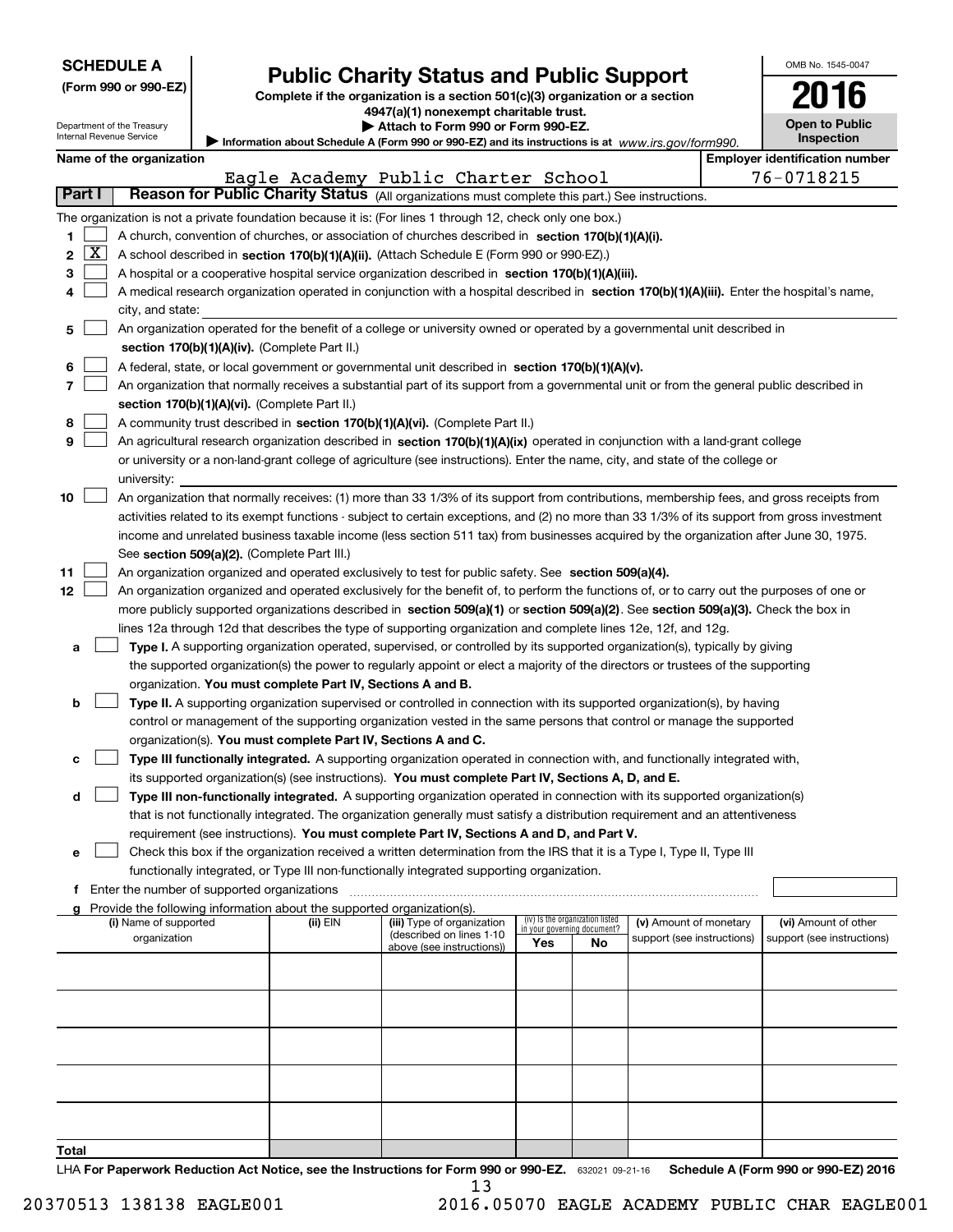### Schedule A (Form 990 or 990-EZ) 2016  $\verb|Eagle Academy Public Chapter School 76-0718215$   $\verb|Page 201602|$

(Complete only if you checked the box on line 5, 7, or 8 of Part I or if the organization failed to qualify under Part III. If the organization fails to qualify under the tests listed below, please complete Part III.) **Part II Support Schedule for Organizations Described in Sections 170(b)(1)(A)(iv) and 170(b)(1)(A)(vi)**

| <b>Section A. Public Support</b>                                                                                                                                                                                   |          |            |            |            |          |           |
|--------------------------------------------------------------------------------------------------------------------------------------------------------------------------------------------------------------------|----------|------------|------------|------------|----------|-----------|
| Calendar year (or fiscal year beginning in) $\blacktriangleright$                                                                                                                                                  | (a) 2012 | $(b)$ 2013 | $(c)$ 2014 | $(d)$ 2015 | (e) 2016 | (f) Total |
| 1 Gifts, grants, contributions, and                                                                                                                                                                                |          |            |            |            |          |           |
| membership fees received. (Do not                                                                                                                                                                                  |          |            |            |            |          |           |
| include any "unusual grants.")                                                                                                                                                                                     |          |            |            |            |          |           |
| 2 Tax revenues levied for the organ-                                                                                                                                                                               |          |            |            |            |          |           |
| ization's benefit and either paid to                                                                                                                                                                               |          |            |            |            |          |           |
| or expended on its behalf                                                                                                                                                                                          |          |            |            |            |          |           |
| 3 The value of services or facilities                                                                                                                                                                              |          |            |            |            |          |           |
| furnished by a governmental unit to                                                                                                                                                                                |          |            |            |            |          |           |
| the organization without charge                                                                                                                                                                                    |          |            |            |            |          |           |
| 4 Total. Add lines 1 through 3<br>.                                                                                                                                                                                |          |            |            |            |          |           |
| 5 The portion of total contributions                                                                                                                                                                               |          |            |            |            |          |           |
| by each person (other than a                                                                                                                                                                                       |          |            |            |            |          |           |
| governmental unit or publicly                                                                                                                                                                                      |          |            |            |            |          |           |
| supported organization) included                                                                                                                                                                                   |          |            |            |            |          |           |
| on line 1 that exceeds 2% of the                                                                                                                                                                                   |          |            |            |            |          |           |
| amount shown on line 11,                                                                                                                                                                                           |          |            |            |            |          |           |
| column (f)                                                                                                                                                                                                         |          |            |            |            |          |           |
| 6 Public support. Subtract line 5 from line 4.                                                                                                                                                                     |          |            |            |            |          |           |
| <b>Section B. Total Support</b>                                                                                                                                                                                    |          |            |            |            |          |           |
| Calendar year (or fiscal year beginning in) $\blacktriangleright$                                                                                                                                                  | (a) 2012 | $(b)$ 2013 | $(c)$ 2014 | $(d)$ 2015 | (e) 2016 | (f) Total |
| 7 Amounts from line 4                                                                                                                                                                                              |          |            |            |            |          |           |
| 8 Gross income from interest,                                                                                                                                                                                      |          |            |            |            |          |           |
| dividends, payments received on                                                                                                                                                                                    |          |            |            |            |          |           |
| securities loans, rents, royalties                                                                                                                                                                                 |          |            |            |            |          |           |
| and income from similar sources                                                                                                                                                                                    |          |            |            |            |          |           |
| <b>9</b> Net income from unrelated business                                                                                                                                                                        |          |            |            |            |          |           |
| activities, whether or not the                                                                                                                                                                                     |          |            |            |            |          |           |
| business is regularly carried on                                                                                                                                                                                   |          |            |            |            |          |           |
| <b>10</b> Other income. Do not include gain                                                                                                                                                                        |          |            |            |            |          |           |
| or loss from the sale of capital                                                                                                                                                                                   |          |            |            |            |          |           |
| assets (Explain in Part VI.)                                                                                                                                                                                       |          |            |            |            |          |           |
| <b>11 Total support.</b> Add lines 7 through 10                                                                                                                                                                    |          |            |            |            |          |           |
|                                                                                                                                                                                                                    |          |            |            |            | 12       |           |
| <b>12</b> Gross receipts from related activities, etc. (see instructions)<br>13 First five years. If the Form 990 is for the organization's first, second, third, fourth, or fifth tax year as a section 501(c)(3) |          |            |            |            |          |           |
| organization, check this box and stop here                                                                                                                                                                         |          |            |            |            |          |           |
| <b>Section C. Computation of Public Support Percentage</b>                                                                                                                                                         |          |            |            |            |          |           |
| 14 Public support percentage for 2016 (line 6, column (f) divided by line 11, column (f) <i>marrourcommum</i>                                                                                                      |          |            |            |            | 14       | %         |
|                                                                                                                                                                                                                    |          |            |            |            | 15       | %         |
| 16a 33 1/3% support test - 2016. If the organization did not check the box on line 13, and line 14 is 33 1/3% or more, check this box and                                                                          |          |            |            |            |          |           |
| stop here. The organization qualifies as a publicly supported organization                                                                                                                                         |          |            |            |            |          | <u>_</u>  |
| b 33 1/3% support test - 2015. If the organization did not check a box on line 13 or 16a, and line 15 is 33 1/3% or more, check this box                                                                           |          |            |            |            |          |           |
| and stop here. The organization qualifies as a publicly supported organization                                                                                                                                     |          |            |            |            |          |           |
|                                                                                                                                                                                                                    |          |            |            |            |          |           |
| 17a 10% -facts-and-circumstances test - 2016. If the organization did not check a box on line 13, 16a, or 16b, and line 14 is 10% or more,                                                                         |          |            |            |            |          |           |
| and if the organization meets the "facts-and-circumstances" test, check this box and stop here. Explain in Part VI how the organization                                                                            |          |            |            |            |          |           |
| meets the "facts-and-circumstances" test. The organization qualifies as a publicly supported organization                                                                                                          |          |            |            |            |          |           |
| <b>b 10% -facts-and-circumstances test - 2015.</b> If the organization did not check a box on line 13, 16a, 16b, or 17a, and line 15 is 10% or                                                                     |          |            |            |            |          |           |
| more, and if the organization meets the "facts-and-circumstances" test, check this box and stop here. Explain in Part VI how the                                                                                   |          |            |            |            |          |           |
| organization meets the "facts-and-circumstances" test. The organization qualifies as a publicly supported organization                                                                                             |          |            |            |            |          |           |
| 18 Private foundation. If the organization did not check a box on line 13, 16a, 16b, 17a, or 17b, check this box and see instructions                                                                              |          |            |            |            |          |           |

**Schedule A (Form 990 or 990-EZ) 2016**

632022 09-21-16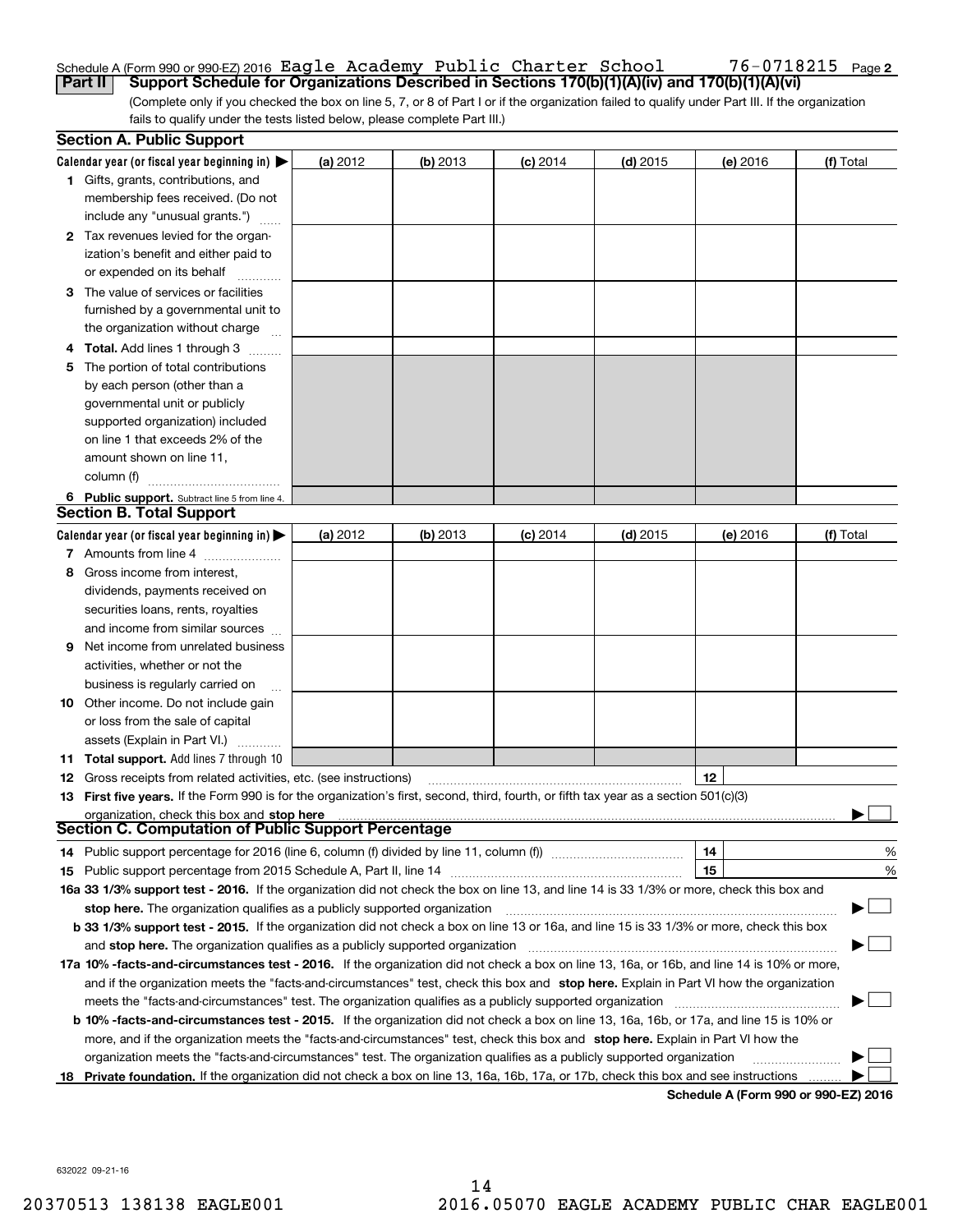#### Schedule A (Form 990 or 990-EZ) 2016  $\verb|Eagle Academy Public Chapter School 76-0718215$   $\verb|Page 201602|$ **Part III Support Schedule for Organizations Described in Section 509(a)(2)**

(Complete only if you checked the box on line 10 of Part I or if the organization failed to qualify under Part II. If the organization fails to qualify under the tests listed below, please complete Part II.)

|    | <b>Section A. Public Support</b>                                                                                                                                                                                                                                   |          |          |                 |            |          |                                           |
|----|--------------------------------------------------------------------------------------------------------------------------------------------------------------------------------------------------------------------------------------------------------------------|----------|----------|-----------------|------------|----------|-------------------------------------------|
|    | Calendar year (or fiscal year beginning in) $\blacktriangleright$                                                                                                                                                                                                  | (a) 2012 | (b) 2013 | <b>(c)</b> 2014 | $(d)$ 2015 | (e) 2016 | (f) Total                                 |
|    | 1 Gifts, grants, contributions, and                                                                                                                                                                                                                                |          |          |                 |            |          |                                           |
|    | membership fees received. (Do not                                                                                                                                                                                                                                  |          |          |                 |            |          |                                           |
|    | include any "unusual grants.")                                                                                                                                                                                                                                     |          |          |                 |            |          |                                           |
|    | <b>2</b> Gross receipts from admissions,<br>merchandise sold or services per-<br>formed, or facilities furnished in<br>any activity that is related to the<br>organization's tax-exempt purpose                                                                    |          |          |                 |            |          |                                           |
|    | 3 Gross receipts from activities that<br>are not an unrelated trade or bus-                                                                                                                                                                                        |          |          |                 |            |          |                                           |
|    | iness under section 513                                                                                                                                                                                                                                            |          |          |                 |            |          |                                           |
|    | 4 Tax revenues levied for the organ-<br>ization's benefit and either paid to                                                                                                                                                                                       |          |          |                 |            |          |                                           |
|    | or expended on its behalf                                                                                                                                                                                                                                          |          |          |                 |            |          |                                           |
|    | 5 The value of services or facilities<br>furnished by a governmental unit to                                                                                                                                                                                       |          |          |                 |            |          |                                           |
|    | the organization without charge                                                                                                                                                                                                                                    |          |          |                 |            |          |                                           |
|    | <b>6 Total.</b> Add lines 1 through 5                                                                                                                                                                                                                              |          |          |                 |            |          |                                           |
|    | 7a Amounts included on lines 1, 2, and<br>3 received from disqualified persons                                                                                                                                                                                     |          |          |                 |            |          |                                           |
|    | <b>b</b> Amounts included on lines 2 and 3 received<br>from other than disqualified persons that<br>exceed the greater of \$5,000 or 1% of the<br>amount on line 13 for the year                                                                                   |          |          |                 |            |          |                                           |
|    | c Add lines 7a and 7b                                                                                                                                                                                                                                              |          |          |                 |            |          |                                           |
|    | 8 Public support. (Subtract line 7c from line 6.)<br><b>Section B. Total Support</b>                                                                                                                                                                               |          |          |                 |            |          |                                           |
|    | Calendar year (or fiscal year beginning in)                                                                                                                                                                                                                        | (a) 2012 | (b) 2013 | $(c)$ 2014      | $(d)$ 2015 | (e) 2016 | (f) Total                                 |
|    | 9 Amounts from line 6                                                                                                                                                                                                                                              |          |          |                 |            |          |                                           |
|    | <b>10a</b> Gross income from interest,<br>dividends, payments received on<br>securities loans, rents, royalties<br>and income from similar sources                                                                                                                 |          |          |                 |            |          |                                           |
|    | <b>b</b> Unrelated business taxable income<br>(less section 511 taxes) from businesses                                                                                                                                                                             |          |          |                 |            |          |                                           |
|    | acquired after June 30, 1975                                                                                                                                                                                                                                       |          |          |                 |            |          |                                           |
|    | c Add lines 10a and 10b                                                                                                                                                                                                                                            |          |          |                 |            |          |                                           |
|    | 11 Net income from unrelated business<br>activities not included in line 10b,<br>whether or not the business is<br>regularly carried on                                                                                                                            |          |          |                 |            |          |                                           |
|    | 12 Other income. Do not include gain<br>or loss from the sale of capital<br>assets (Explain in Part VI.)                                                                                                                                                           |          |          |                 |            |          |                                           |
|    | 13 Total support. (Add lines 9, 10c, 11, and 12.)                                                                                                                                                                                                                  |          |          |                 |            |          |                                           |
|    | 14 First five years. If the Form 990 is for the organization's first, second, third, fourth, or fifth tax year as a section 501(c)(3) organization,                                                                                                                |          |          |                 |            |          |                                           |
|    | check this box and stop here measurements and stop here are constructed and the measurement of the state of the                                                                                                                                                    |          |          |                 |            |          |                                           |
|    | <b>Section C. Computation of Public Support Percentage</b>                                                                                                                                                                                                         |          |          |                 |            |          |                                           |
|    |                                                                                                                                                                                                                                                                    |          |          |                 |            | 15       | %                                         |
| 16 | Public support percentage from 2015 Schedule A, Part III, line 15                                                                                                                                                                                                  |          |          |                 |            | 16       | %                                         |
|    | <b>Section D. Computation of Investment Income Percentage</b>                                                                                                                                                                                                      |          |          |                 |            |          |                                           |
|    | 17 Investment income percentage for 2016 (line 10c, column (f) divided by line 13, column (f))                                                                                                                                                                     |          |          |                 |            | 17       | %                                         |
|    | 18 Investment income percentage from 2015 Schedule A, Part III, line 17                                                                                                                                                                                            |          |          |                 |            | 18       | %                                         |
|    | 19a 33 1/3% support tests - 2016. If the organization did not check the box on line 14, and line 15 is more than 33 1/3%, and line 17 is not                                                                                                                       |          |          |                 |            |          |                                           |
|    | more than 33 1/3%, check this box and stop here. The organization qualifies as a publicly supported organization                                                                                                                                                   |          |          |                 |            |          | ▶                                         |
|    | b 33 1/3% support tests - 2015. If the organization did not check a box on line 14 or line 19a, and line 16 is more than 33 1/3%, and                                                                                                                              |          |          |                 |            |          |                                           |
|    | line 18 is not more than 33 1/3%, check this box and stop here. The organization qualifies as a publicly supported organization<br><b>Private foundation.</b> If the organization did not check a box on line 14, 19a, or 19b, check this box and see instructions |          |          |                 |            |          |                                           |
| 20 | 632023 09-21-16                                                                                                                                                                                                                                                    |          |          |                 |            |          | .<br>Schedule A (Form 990 or 990-EZ) 2016 |
|    |                                                                                                                                                                                                                                                                    |          | 15       |                 |            |          |                                           |

 <sup>20370513 138138</sup> EAGLE001 2016.05070 EAGLE ACADEMY PUBLIC CHAR EAGLE001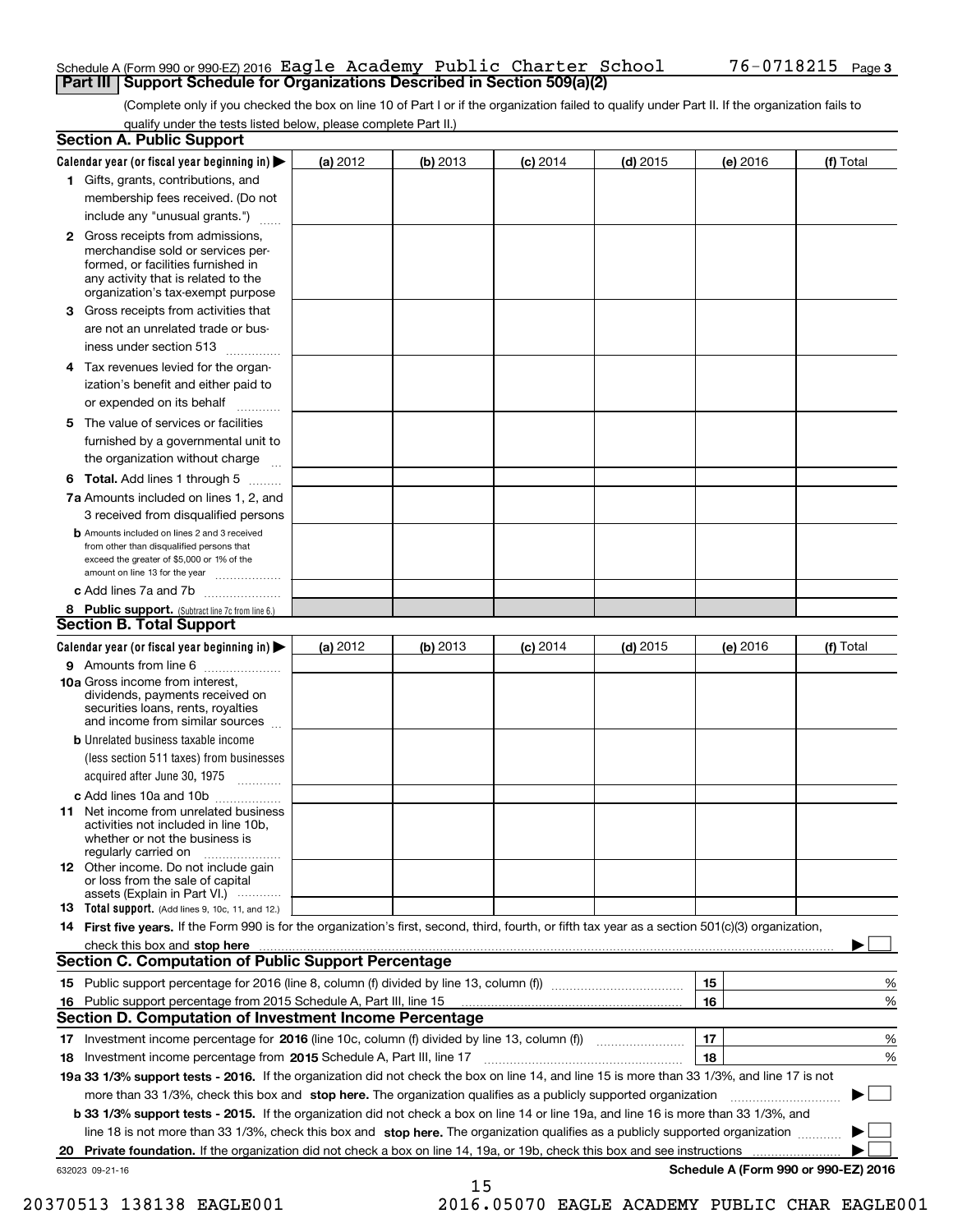#### Schedule A (Form 990 or 990-EZ) 2016  $\verb|Eagle Academy Public Chapter School 76-0718215$   $\verb|Page 201602|$

**1**

**2**

**3a**

**3b**

**3c**

**4a**

**4b**

**4c**

**5a**

**5b5c**

**6**

**7**

**8**

**9a**

**9b**

**9c**

**10a**

**10b**

**YesNo**

## **Part IV Supporting Organizations**

(Complete only if you checked a box in line 12 on Part I. If you checked 12a of Part I, complete Sections A and B. If you checked 12b of Part I, complete Sections A and C. If you checked 12c of Part I, complete Sections A, D, and E. If you checked 12d of Part I, complete Sections A and D, and complete Part V.)

#### **Section A. All Supporting Organizations**

- **1** Are all of the organization's supported organizations listed by name in the organization's governing documents? If "No," describe in Part VI how the supported organizations are designated. If designated by *class or purpose, describe the designation. If historic and continuing relationship, explain.*
- **2** Did the organization have any supported organization that does not have an IRS determination of status under section 509(a)(1) or (2)? If "Yes," explain in Part VI how the organization determined that the supported *organization was described in section 509(a)(1) or (2).*
- **3a** Did the organization have a supported organization described in section 501(c)(4), (5), or (6)? If "Yes," answer *(b) and (c) below.*
- **b** Did the organization confirm that each supported organization qualified under section 501(c)(4), (5), or (6) and satisfied the public support tests under section 509(a)(2)? If "Yes," describe in Part VI when and how the *organization made the determination.*
- **c**Did the organization ensure that all support to such organizations was used exclusively for section 170(c)(2)(B) purposes? If "Yes," explain in Part VI what controls the organization put in place to ensure such use.
- **4a***If* Was any supported organization not organized in the United States ("foreign supported organization")? *"Yes," and if you checked 12a or 12b in Part I, answer (b) and (c) below.*
- **b** Did the organization have ultimate control and discretion in deciding whether to make grants to the foreign supported organization? If "Yes," describe in Part VI how the organization had such control and discretion *despite being controlled or supervised by or in connection with its supported organizations.*
- **c** Did the organization support any foreign supported organization that does not have an IRS determination under sections 501(c)(3) and 509(a)(1) or (2)? If "Yes," explain in Part VI what controls the organization used *to ensure that all support to the foreign supported organization was used exclusively for section 170(c)(2)(B) purposes.*
- **5a** Did the organization add, substitute, or remove any supported organizations during the tax year? If "Yes," answer (b) and (c) below (if applicable). Also, provide detail in Part VI, including (i) the names and EIN *numbers of the supported organizations added, substituted, or removed; (ii) the reasons for each such action; (iii) the authority under the organization's organizing document authorizing such action; and (iv) how the action was accomplished (such as by amendment to the organizing document).*
- **b** Type I or Type II only. Was any added or substituted supported organization part of a class already designated in the organization's organizing document?
- **cSubstitutions only.**  Was the substitution the result of an event beyond the organization's control?
- **6** Did the organization provide support (whether in the form of grants or the provision of services or facilities) to *If "Yes," provide detail in* support or benefit one or more of the filing organization's supported organizations? anyone other than (i) its supported organizations, (ii) individuals that are part of the charitable class benefited by one or more of its supported organizations, or (iii) other supporting organizations that also *Part VI.*
- **7**Did the organization provide a grant, loan, compensation, or other similar payment to a substantial contributor *If "Yes," complete Part I of Schedule L (Form 990 or 990-EZ).* regard to a substantial contributor? (defined in section 4958(c)(3)(C)), a family member of a substantial contributor, or a 35% controlled entity with
- **8** Did the organization make a loan to a disqualified person (as defined in section 4958) not described in line 7? *If "Yes," complete Part I of Schedule L (Form 990 or 990-EZ).*
- **9a** Was the organization controlled directly or indirectly at any time during the tax year by one or more in section 509(a)(1) or (2))? If "Yes," *provide detail in Part VI.* disqualified persons as defined in section 4946 (other than foundation managers and organizations described
- **b** Did one or more disqualified persons (as defined in line 9a) hold a controlling interest in any entity in which the supporting organization had an interest? If "Yes," provide detail in Part VI.
- **c**Did a disqualified person (as defined in line 9a) have an ownership interest in, or derive any personal benefit from, assets in which the supporting organization also had an interest? If "Yes," provide detail in Part VI.
- **10a** Was the organization subject to the excess business holdings rules of section 4943 because of section supporting organizations)? If "Yes," answer 10b below. 4943(f) (regarding certain Type II supporting organizations, and all Type III non-functionally integrated
- **b** Did the organization have any excess business holdings in the tax year? (Use Schedule C, Form 4720, to *determine whether the organization had excess business holdings.)*

16

632024 09-21-16

**Schedule A (Form 990 or 990-EZ) 2016**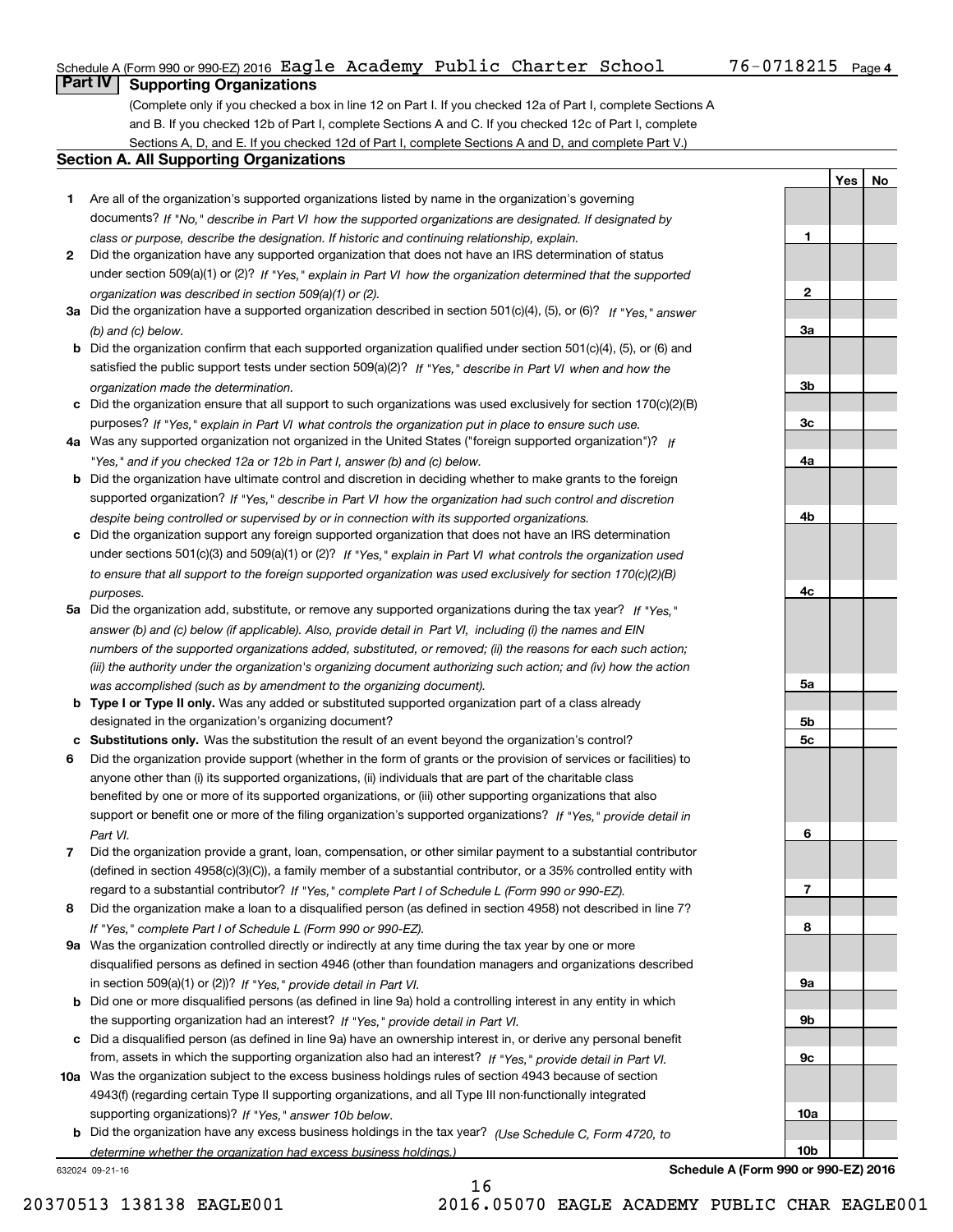#### Schedule A (Form 990 or 990-EZ) 2016 <code>Eagle Academy Public Charter School 76-0718215 Page 5</code> **Part IV** Supporting Organizations  $(continued)$

| Has the organization accepted a gift or contribution from any of the following persons?<br>11<br>a A person who directly or indirectly controls, either alone or together with persons described in (b) and (c)<br>below, the governing body of a supported organization?<br>11a<br><b>b</b> A family member of a person described in (a) above?<br>11 <sub>b</sub><br>11c<br>c A 35% controlled entity of a person described in (a) or (b) above? If "Yes" to a, b, or c, provide detail in Part VI.<br><b>Section B. Type I Supporting Organizations</b><br>Yes<br>No<br>Did the directors, trustees, or membership of one or more supported organizations have the power to<br>1<br>regularly appoint or elect at least a majority of the organization's directors or trustees at all times during the<br>tax year? If "No," describe in Part VI how the supported organization(s) effectively operated, supervised, or<br>controlled the organization's activities. If the organization had more than one supported organization,<br>describe how the powers to appoint and/or remove directors or trustees were allocated among the supported<br>1<br>organizations and what conditions or restrictions, if any, applied to such powers during the tax year.<br>Did the organization operate for the benefit of any supported organization other than the supported<br>2<br>organization(s) that operated, supervised, or controlled the supporting organization? If "Yes," explain in<br>Part VI how providing such benefit carried out the purposes of the supported organization(s) that operated,<br>$\mathbf 2$<br>supervised, or controlled the supporting organization.<br><b>Section C. Type II Supporting Organizations</b><br>Yes<br>No<br>Were a majority of the organization's directors or trustees during the tax year also a majority of the directors<br>1.<br>or trustees of each of the organization's supported organization(s)? If "No," describe in Part VI how control<br>or management of the supporting organization was vested in the same persons that controlled or managed<br>1<br>the supported organization(s).<br><b>Section D. All Type III Supporting Organizations</b><br>Yes<br>No<br>Did the organization provide to each of its supported organizations, by the last day of the fifth month of the<br>1<br>organization's tax year, (i) a written notice describing the type and amount of support provided during the prior tax<br>year, (ii) a copy of the Form 990 that was most recently filed as of the date of notification, and (iii) copies of the<br>organization's governing documents in effect on the date of notification, to the extent not previously provided?<br>1<br>Were any of the organization's officers, directors, or trustees either (i) appointed or elected by the supported<br>2<br>organization(s) or (ii) serving on the governing body of a supported organization? If "No," explain in Part VI how<br>2<br>the organization maintained a close and continuous working relationship with the supported organization(s).<br>By reason of the relationship described in (2), did the organization's supported organizations have a<br>3<br>significant voice in the organization's investment policies and in directing the use of the organization's<br>income or assets at all times during the tax year? If "Yes," describe in Part VI the role the organization's<br>3<br>supported organizations played in this regard.<br>Section E. Type III Functionally Integrated Supporting Organizations<br>1<br>Check the box next to the method that the organization used to satisfy the Integral Part Test during the year (see instructions).<br>The organization satisfied the Activities Test. Complete line 2 below.<br>a<br>The organization is the parent of each of its supported organizations. Complete line 3 below.<br>b<br>The organization supported a governmental entity. Describe in Part VI how you supported a government entity (see instructions).<br>c<br>Yes<br>No<br>Activities Test. Answer (a) and (b) below.<br>2<br>Did substantially all of the organization's activities during the tax year directly further the exempt purposes of<br>а<br>the supported organization(s) to which the organization was responsive? If "Yes," then in Part VI identify<br>those supported organizations and explain<br>how these activities directly furthered their exempt purposes,<br>how the organization was responsive to those supported organizations, and how the organization determined<br>2a<br>that these activities constituted substantially all of its activities.<br><b>b</b> Did the activities described in (a) constitute activities that, but for the organization's involvement, one or more<br>of the organization's supported organization(s) would have been engaged in? If "Yes," explain in Part VI the<br>reasons for the organization's position that its supported organization(s) would have engaged in these<br>2b<br>activities but for the organization's involvement.<br>Parent of Supported Organizations. Answer (a) and (b) below.<br>3<br>a Did the organization have the power to regularly appoint or elect a majority of the officers, directors, or<br>trustees of each of the supported organizations? Provide details in Part VI.<br>За<br><b>b</b> Did the organization exercise a substantial degree of direction over the policies, programs, and activities of each<br>3b<br>of its supported organizations? If "Yes." describe in Part VI the role played by the organization in this regard. |  | Yes | <b>No</b> |
|--------------------------------------------------------------------------------------------------------------------------------------------------------------------------------------------------------------------------------------------------------------------------------------------------------------------------------------------------------------------------------------------------------------------------------------------------------------------------------------------------------------------------------------------------------------------------------------------------------------------------------------------------------------------------------------------------------------------------------------------------------------------------------------------------------------------------------------------------------------------------------------------------------------------------------------------------------------------------------------------------------------------------------------------------------------------------------------------------------------------------------------------------------------------------------------------------------------------------------------------------------------------------------------------------------------------------------------------------------------------------------------------------------------------------------------------------------------------------------------------------------------------------------------------------------------------------------------------------------------------------------------------------------------------------------------------------------------------------------------------------------------------------------------------------------------------------------------------------------------------------------------------------------------------------------------------------------------------------------------------------------------------------------------------------------------------------------------------------------------------------------------------------------------------------------------------------------------------------------------------------------------------------------------------------------------------------------------------------------------------------------------------------------------------------------------------------------------------------------------------------------------------------------------------------------------------------------------------------------------------------------------------------------------------------------------------------------------------------------------------------------------------------------------------------------------------------------------------------------------------------------------------------------------------------------------------------------------------------------------------------------------------------------------------------------------------------------------------------------------------------------------------------------------------------------------------------------------------------------------------------------------------------------------------------------------------------------------------------------------------------------------------------------------------------------------------------------------------------------------------------------------------------------------------------------------------------------------------------------------------------------------------------------------------------------------------------------------------------------------------------------------------------------------------------------------------------------------------------------------------------------------------------------------------------------------------------------------------------------------------------------------------------------------------------------------------------------------------------------------------------------------------------------------------------------------------------------------------------------------------------------------------------------------------------------------------------------------------------------------------------------------------------------------------------------------------------------------------------------------------------------------------------------------------------------------------------------------------------------------------------------------------------------------------------------------------------------------------------------------------------------------------------------------------------------------------------------------------------------------------------------------------------------------------------------------------------------------------------------------------------------------------------------------------------------------------------------------------------------------------------------------------------------------------------------------------------------------------------------------------------------------------------------------------------------------------------------------------------------------------------------------------------------------------------------------------------------------------------------------------------------------------------------------------------------------------------------------------------------------------------------------|--|-----|-----------|
|                                                                                                                                                                                                                                                                                                                                                                                                                                                                                                                                                                                                                                                                                                                                                                                                                                                                                                                                                                                                                                                                                                                                                                                                                                                                                                                                                                                                                                                                                                                                                                                                                                                                                                                                                                                                                                                                                                                                                                                                                                                                                                                                                                                                                                                                                                                                                                                                                                                                                                                                                                                                                                                                                                                                                                                                                                                                                                                                                                                                                                                                                                                                                                                                                                                                                                                                                                                                                                                                                                                                                                                                                                                                                                                                                                                                                                                                                                                                                                                                                                                                                                                                                                                                                                                                                                                                                                                                                                                                                                                                                                                                                                                                                                                                                                                                                                                                                                                                                                                                                                                                                                                                                                                                                                                                                                                                                                                                                                                                                                                                                                                                                                      |  |     |           |
|                                                                                                                                                                                                                                                                                                                                                                                                                                                                                                                                                                                                                                                                                                                                                                                                                                                                                                                                                                                                                                                                                                                                                                                                                                                                                                                                                                                                                                                                                                                                                                                                                                                                                                                                                                                                                                                                                                                                                                                                                                                                                                                                                                                                                                                                                                                                                                                                                                                                                                                                                                                                                                                                                                                                                                                                                                                                                                                                                                                                                                                                                                                                                                                                                                                                                                                                                                                                                                                                                                                                                                                                                                                                                                                                                                                                                                                                                                                                                                                                                                                                                                                                                                                                                                                                                                                                                                                                                                                                                                                                                                                                                                                                                                                                                                                                                                                                                                                                                                                                                                                                                                                                                                                                                                                                                                                                                                                                                                                                                                                                                                                                                                      |  |     |           |
|                                                                                                                                                                                                                                                                                                                                                                                                                                                                                                                                                                                                                                                                                                                                                                                                                                                                                                                                                                                                                                                                                                                                                                                                                                                                                                                                                                                                                                                                                                                                                                                                                                                                                                                                                                                                                                                                                                                                                                                                                                                                                                                                                                                                                                                                                                                                                                                                                                                                                                                                                                                                                                                                                                                                                                                                                                                                                                                                                                                                                                                                                                                                                                                                                                                                                                                                                                                                                                                                                                                                                                                                                                                                                                                                                                                                                                                                                                                                                                                                                                                                                                                                                                                                                                                                                                                                                                                                                                                                                                                                                                                                                                                                                                                                                                                                                                                                                                                                                                                                                                                                                                                                                                                                                                                                                                                                                                                                                                                                                                                                                                                                                                      |  |     |           |
|                                                                                                                                                                                                                                                                                                                                                                                                                                                                                                                                                                                                                                                                                                                                                                                                                                                                                                                                                                                                                                                                                                                                                                                                                                                                                                                                                                                                                                                                                                                                                                                                                                                                                                                                                                                                                                                                                                                                                                                                                                                                                                                                                                                                                                                                                                                                                                                                                                                                                                                                                                                                                                                                                                                                                                                                                                                                                                                                                                                                                                                                                                                                                                                                                                                                                                                                                                                                                                                                                                                                                                                                                                                                                                                                                                                                                                                                                                                                                                                                                                                                                                                                                                                                                                                                                                                                                                                                                                                                                                                                                                                                                                                                                                                                                                                                                                                                                                                                                                                                                                                                                                                                                                                                                                                                                                                                                                                                                                                                                                                                                                                                                                      |  |     |           |
|                                                                                                                                                                                                                                                                                                                                                                                                                                                                                                                                                                                                                                                                                                                                                                                                                                                                                                                                                                                                                                                                                                                                                                                                                                                                                                                                                                                                                                                                                                                                                                                                                                                                                                                                                                                                                                                                                                                                                                                                                                                                                                                                                                                                                                                                                                                                                                                                                                                                                                                                                                                                                                                                                                                                                                                                                                                                                                                                                                                                                                                                                                                                                                                                                                                                                                                                                                                                                                                                                                                                                                                                                                                                                                                                                                                                                                                                                                                                                                                                                                                                                                                                                                                                                                                                                                                                                                                                                                                                                                                                                                                                                                                                                                                                                                                                                                                                                                                                                                                                                                                                                                                                                                                                                                                                                                                                                                                                                                                                                                                                                                                                                                      |  |     |           |
|                                                                                                                                                                                                                                                                                                                                                                                                                                                                                                                                                                                                                                                                                                                                                                                                                                                                                                                                                                                                                                                                                                                                                                                                                                                                                                                                                                                                                                                                                                                                                                                                                                                                                                                                                                                                                                                                                                                                                                                                                                                                                                                                                                                                                                                                                                                                                                                                                                                                                                                                                                                                                                                                                                                                                                                                                                                                                                                                                                                                                                                                                                                                                                                                                                                                                                                                                                                                                                                                                                                                                                                                                                                                                                                                                                                                                                                                                                                                                                                                                                                                                                                                                                                                                                                                                                                                                                                                                                                                                                                                                                                                                                                                                                                                                                                                                                                                                                                                                                                                                                                                                                                                                                                                                                                                                                                                                                                                                                                                                                                                                                                                                                      |  |     |           |
|                                                                                                                                                                                                                                                                                                                                                                                                                                                                                                                                                                                                                                                                                                                                                                                                                                                                                                                                                                                                                                                                                                                                                                                                                                                                                                                                                                                                                                                                                                                                                                                                                                                                                                                                                                                                                                                                                                                                                                                                                                                                                                                                                                                                                                                                                                                                                                                                                                                                                                                                                                                                                                                                                                                                                                                                                                                                                                                                                                                                                                                                                                                                                                                                                                                                                                                                                                                                                                                                                                                                                                                                                                                                                                                                                                                                                                                                                                                                                                                                                                                                                                                                                                                                                                                                                                                                                                                                                                                                                                                                                                                                                                                                                                                                                                                                                                                                                                                                                                                                                                                                                                                                                                                                                                                                                                                                                                                                                                                                                                                                                                                                                                      |  |     |           |
|                                                                                                                                                                                                                                                                                                                                                                                                                                                                                                                                                                                                                                                                                                                                                                                                                                                                                                                                                                                                                                                                                                                                                                                                                                                                                                                                                                                                                                                                                                                                                                                                                                                                                                                                                                                                                                                                                                                                                                                                                                                                                                                                                                                                                                                                                                                                                                                                                                                                                                                                                                                                                                                                                                                                                                                                                                                                                                                                                                                                                                                                                                                                                                                                                                                                                                                                                                                                                                                                                                                                                                                                                                                                                                                                                                                                                                                                                                                                                                                                                                                                                                                                                                                                                                                                                                                                                                                                                                                                                                                                                                                                                                                                                                                                                                                                                                                                                                                                                                                                                                                                                                                                                                                                                                                                                                                                                                                                                                                                                                                                                                                                                                      |  |     |           |
|                                                                                                                                                                                                                                                                                                                                                                                                                                                                                                                                                                                                                                                                                                                                                                                                                                                                                                                                                                                                                                                                                                                                                                                                                                                                                                                                                                                                                                                                                                                                                                                                                                                                                                                                                                                                                                                                                                                                                                                                                                                                                                                                                                                                                                                                                                                                                                                                                                                                                                                                                                                                                                                                                                                                                                                                                                                                                                                                                                                                                                                                                                                                                                                                                                                                                                                                                                                                                                                                                                                                                                                                                                                                                                                                                                                                                                                                                                                                                                                                                                                                                                                                                                                                                                                                                                                                                                                                                                                                                                                                                                                                                                                                                                                                                                                                                                                                                                                                                                                                                                                                                                                                                                                                                                                                                                                                                                                                                                                                                                                                                                                                                                      |  |     |           |
|                                                                                                                                                                                                                                                                                                                                                                                                                                                                                                                                                                                                                                                                                                                                                                                                                                                                                                                                                                                                                                                                                                                                                                                                                                                                                                                                                                                                                                                                                                                                                                                                                                                                                                                                                                                                                                                                                                                                                                                                                                                                                                                                                                                                                                                                                                                                                                                                                                                                                                                                                                                                                                                                                                                                                                                                                                                                                                                                                                                                                                                                                                                                                                                                                                                                                                                                                                                                                                                                                                                                                                                                                                                                                                                                                                                                                                                                                                                                                                                                                                                                                                                                                                                                                                                                                                                                                                                                                                                                                                                                                                                                                                                                                                                                                                                                                                                                                                                                                                                                                                                                                                                                                                                                                                                                                                                                                                                                                                                                                                                                                                                                                                      |  |     |           |
|                                                                                                                                                                                                                                                                                                                                                                                                                                                                                                                                                                                                                                                                                                                                                                                                                                                                                                                                                                                                                                                                                                                                                                                                                                                                                                                                                                                                                                                                                                                                                                                                                                                                                                                                                                                                                                                                                                                                                                                                                                                                                                                                                                                                                                                                                                                                                                                                                                                                                                                                                                                                                                                                                                                                                                                                                                                                                                                                                                                                                                                                                                                                                                                                                                                                                                                                                                                                                                                                                                                                                                                                                                                                                                                                                                                                                                                                                                                                                                                                                                                                                                                                                                                                                                                                                                                                                                                                                                                                                                                                                                                                                                                                                                                                                                                                                                                                                                                                                                                                                                                                                                                                                                                                                                                                                                                                                                                                                                                                                                                                                                                                                                      |  |     |           |
|                                                                                                                                                                                                                                                                                                                                                                                                                                                                                                                                                                                                                                                                                                                                                                                                                                                                                                                                                                                                                                                                                                                                                                                                                                                                                                                                                                                                                                                                                                                                                                                                                                                                                                                                                                                                                                                                                                                                                                                                                                                                                                                                                                                                                                                                                                                                                                                                                                                                                                                                                                                                                                                                                                                                                                                                                                                                                                                                                                                                                                                                                                                                                                                                                                                                                                                                                                                                                                                                                                                                                                                                                                                                                                                                                                                                                                                                                                                                                                                                                                                                                                                                                                                                                                                                                                                                                                                                                                                                                                                                                                                                                                                                                                                                                                                                                                                                                                                                                                                                                                                                                                                                                                                                                                                                                                                                                                                                                                                                                                                                                                                                                                      |  |     |           |
|                                                                                                                                                                                                                                                                                                                                                                                                                                                                                                                                                                                                                                                                                                                                                                                                                                                                                                                                                                                                                                                                                                                                                                                                                                                                                                                                                                                                                                                                                                                                                                                                                                                                                                                                                                                                                                                                                                                                                                                                                                                                                                                                                                                                                                                                                                                                                                                                                                                                                                                                                                                                                                                                                                                                                                                                                                                                                                                                                                                                                                                                                                                                                                                                                                                                                                                                                                                                                                                                                                                                                                                                                                                                                                                                                                                                                                                                                                                                                                                                                                                                                                                                                                                                                                                                                                                                                                                                                                                                                                                                                                                                                                                                                                                                                                                                                                                                                                                                                                                                                                                                                                                                                                                                                                                                                                                                                                                                                                                                                                                                                                                                                                      |  |     |           |
|                                                                                                                                                                                                                                                                                                                                                                                                                                                                                                                                                                                                                                                                                                                                                                                                                                                                                                                                                                                                                                                                                                                                                                                                                                                                                                                                                                                                                                                                                                                                                                                                                                                                                                                                                                                                                                                                                                                                                                                                                                                                                                                                                                                                                                                                                                                                                                                                                                                                                                                                                                                                                                                                                                                                                                                                                                                                                                                                                                                                                                                                                                                                                                                                                                                                                                                                                                                                                                                                                                                                                                                                                                                                                                                                                                                                                                                                                                                                                                                                                                                                                                                                                                                                                                                                                                                                                                                                                                                                                                                                                                                                                                                                                                                                                                                                                                                                                                                                                                                                                                                                                                                                                                                                                                                                                                                                                                                                                                                                                                                                                                                                                                      |  |     |           |
|                                                                                                                                                                                                                                                                                                                                                                                                                                                                                                                                                                                                                                                                                                                                                                                                                                                                                                                                                                                                                                                                                                                                                                                                                                                                                                                                                                                                                                                                                                                                                                                                                                                                                                                                                                                                                                                                                                                                                                                                                                                                                                                                                                                                                                                                                                                                                                                                                                                                                                                                                                                                                                                                                                                                                                                                                                                                                                                                                                                                                                                                                                                                                                                                                                                                                                                                                                                                                                                                                                                                                                                                                                                                                                                                                                                                                                                                                                                                                                                                                                                                                                                                                                                                                                                                                                                                                                                                                                                                                                                                                                                                                                                                                                                                                                                                                                                                                                                                                                                                                                                                                                                                                                                                                                                                                                                                                                                                                                                                                                                                                                                                                                      |  |     |           |
|                                                                                                                                                                                                                                                                                                                                                                                                                                                                                                                                                                                                                                                                                                                                                                                                                                                                                                                                                                                                                                                                                                                                                                                                                                                                                                                                                                                                                                                                                                                                                                                                                                                                                                                                                                                                                                                                                                                                                                                                                                                                                                                                                                                                                                                                                                                                                                                                                                                                                                                                                                                                                                                                                                                                                                                                                                                                                                                                                                                                                                                                                                                                                                                                                                                                                                                                                                                                                                                                                                                                                                                                                                                                                                                                                                                                                                                                                                                                                                                                                                                                                                                                                                                                                                                                                                                                                                                                                                                                                                                                                                                                                                                                                                                                                                                                                                                                                                                                                                                                                                                                                                                                                                                                                                                                                                                                                                                                                                                                                                                                                                                                                                      |  |     |           |
|                                                                                                                                                                                                                                                                                                                                                                                                                                                                                                                                                                                                                                                                                                                                                                                                                                                                                                                                                                                                                                                                                                                                                                                                                                                                                                                                                                                                                                                                                                                                                                                                                                                                                                                                                                                                                                                                                                                                                                                                                                                                                                                                                                                                                                                                                                                                                                                                                                                                                                                                                                                                                                                                                                                                                                                                                                                                                                                                                                                                                                                                                                                                                                                                                                                                                                                                                                                                                                                                                                                                                                                                                                                                                                                                                                                                                                                                                                                                                                                                                                                                                                                                                                                                                                                                                                                                                                                                                                                                                                                                                                                                                                                                                                                                                                                                                                                                                                                                                                                                                                                                                                                                                                                                                                                                                                                                                                                                                                                                                                                                                                                                                                      |  |     |           |
|                                                                                                                                                                                                                                                                                                                                                                                                                                                                                                                                                                                                                                                                                                                                                                                                                                                                                                                                                                                                                                                                                                                                                                                                                                                                                                                                                                                                                                                                                                                                                                                                                                                                                                                                                                                                                                                                                                                                                                                                                                                                                                                                                                                                                                                                                                                                                                                                                                                                                                                                                                                                                                                                                                                                                                                                                                                                                                                                                                                                                                                                                                                                                                                                                                                                                                                                                                                                                                                                                                                                                                                                                                                                                                                                                                                                                                                                                                                                                                                                                                                                                                                                                                                                                                                                                                                                                                                                                                                                                                                                                                                                                                                                                                                                                                                                                                                                                                                                                                                                                                                                                                                                                                                                                                                                                                                                                                                                                                                                                                                                                                                                                                      |  |     |           |
|                                                                                                                                                                                                                                                                                                                                                                                                                                                                                                                                                                                                                                                                                                                                                                                                                                                                                                                                                                                                                                                                                                                                                                                                                                                                                                                                                                                                                                                                                                                                                                                                                                                                                                                                                                                                                                                                                                                                                                                                                                                                                                                                                                                                                                                                                                                                                                                                                                                                                                                                                                                                                                                                                                                                                                                                                                                                                                                                                                                                                                                                                                                                                                                                                                                                                                                                                                                                                                                                                                                                                                                                                                                                                                                                                                                                                                                                                                                                                                                                                                                                                                                                                                                                                                                                                                                                                                                                                                                                                                                                                                                                                                                                                                                                                                                                                                                                                                                                                                                                                                                                                                                                                                                                                                                                                                                                                                                                                                                                                                                                                                                                                                      |  |     |           |
|                                                                                                                                                                                                                                                                                                                                                                                                                                                                                                                                                                                                                                                                                                                                                                                                                                                                                                                                                                                                                                                                                                                                                                                                                                                                                                                                                                                                                                                                                                                                                                                                                                                                                                                                                                                                                                                                                                                                                                                                                                                                                                                                                                                                                                                                                                                                                                                                                                                                                                                                                                                                                                                                                                                                                                                                                                                                                                                                                                                                                                                                                                                                                                                                                                                                                                                                                                                                                                                                                                                                                                                                                                                                                                                                                                                                                                                                                                                                                                                                                                                                                                                                                                                                                                                                                                                                                                                                                                                                                                                                                                                                                                                                                                                                                                                                                                                                                                                                                                                                                                                                                                                                                                                                                                                                                                                                                                                                                                                                                                                                                                                                                                      |  |     |           |
|                                                                                                                                                                                                                                                                                                                                                                                                                                                                                                                                                                                                                                                                                                                                                                                                                                                                                                                                                                                                                                                                                                                                                                                                                                                                                                                                                                                                                                                                                                                                                                                                                                                                                                                                                                                                                                                                                                                                                                                                                                                                                                                                                                                                                                                                                                                                                                                                                                                                                                                                                                                                                                                                                                                                                                                                                                                                                                                                                                                                                                                                                                                                                                                                                                                                                                                                                                                                                                                                                                                                                                                                                                                                                                                                                                                                                                                                                                                                                                                                                                                                                                                                                                                                                                                                                                                                                                                                                                                                                                                                                                                                                                                                                                                                                                                                                                                                                                                                                                                                                                                                                                                                                                                                                                                                                                                                                                                                                                                                                                                                                                                                                                      |  |     |           |
|                                                                                                                                                                                                                                                                                                                                                                                                                                                                                                                                                                                                                                                                                                                                                                                                                                                                                                                                                                                                                                                                                                                                                                                                                                                                                                                                                                                                                                                                                                                                                                                                                                                                                                                                                                                                                                                                                                                                                                                                                                                                                                                                                                                                                                                                                                                                                                                                                                                                                                                                                                                                                                                                                                                                                                                                                                                                                                                                                                                                                                                                                                                                                                                                                                                                                                                                                                                                                                                                                                                                                                                                                                                                                                                                                                                                                                                                                                                                                                                                                                                                                                                                                                                                                                                                                                                                                                                                                                                                                                                                                                                                                                                                                                                                                                                                                                                                                                                                                                                                                                                                                                                                                                                                                                                                                                                                                                                                                                                                                                                                                                                                                                      |  |     |           |
|                                                                                                                                                                                                                                                                                                                                                                                                                                                                                                                                                                                                                                                                                                                                                                                                                                                                                                                                                                                                                                                                                                                                                                                                                                                                                                                                                                                                                                                                                                                                                                                                                                                                                                                                                                                                                                                                                                                                                                                                                                                                                                                                                                                                                                                                                                                                                                                                                                                                                                                                                                                                                                                                                                                                                                                                                                                                                                                                                                                                                                                                                                                                                                                                                                                                                                                                                                                                                                                                                                                                                                                                                                                                                                                                                                                                                                                                                                                                                                                                                                                                                                                                                                                                                                                                                                                                                                                                                                                                                                                                                                                                                                                                                                                                                                                                                                                                                                                                                                                                                                                                                                                                                                                                                                                                                                                                                                                                                                                                                                                                                                                                                                      |  |     |           |
|                                                                                                                                                                                                                                                                                                                                                                                                                                                                                                                                                                                                                                                                                                                                                                                                                                                                                                                                                                                                                                                                                                                                                                                                                                                                                                                                                                                                                                                                                                                                                                                                                                                                                                                                                                                                                                                                                                                                                                                                                                                                                                                                                                                                                                                                                                                                                                                                                                                                                                                                                                                                                                                                                                                                                                                                                                                                                                                                                                                                                                                                                                                                                                                                                                                                                                                                                                                                                                                                                                                                                                                                                                                                                                                                                                                                                                                                                                                                                                                                                                                                                                                                                                                                                                                                                                                                                                                                                                                                                                                                                                                                                                                                                                                                                                                                                                                                                                                                                                                                                                                                                                                                                                                                                                                                                                                                                                                                                                                                                                                                                                                                                                      |  |     |           |
|                                                                                                                                                                                                                                                                                                                                                                                                                                                                                                                                                                                                                                                                                                                                                                                                                                                                                                                                                                                                                                                                                                                                                                                                                                                                                                                                                                                                                                                                                                                                                                                                                                                                                                                                                                                                                                                                                                                                                                                                                                                                                                                                                                                                                                                                                                                                                                                                                                                                                                                                                                                                                                                                                                                                                                                                                                                                                                                                                                                                                                                                                                                                                                                                                                                                                                                                                                                                                                                                                                                                                                                                                                                                                                                                                                                                                                                                                                                                                                                                                                                                                                                                                                                                                                                                                                                                                                                                                                                                                                                                                                                                                                                                                                                                                                                                                                                                                                                                                                                                                                                                                                                                                                                                                                                                                                                                                                                                                                                                                                                                                                                                                                      |  |     |           |
|                                                                                                                                                                                                                                                                                                                                                                                                                                                                                                                                                                                                                                                                                                                                                                                                                                                                                                                                                                                                                                                                                                                                                                                                                                                                                                                                                                                                                                                                                                                                                                                                                                                                                                                                                                                                                                                                                                                                                                                                                                                                                                                                                                                                                                                                                                                                                                                                                                                                                                                                                                                                                                                                                                                                                                                                                                                                                                                                                                                                                                                                                                                                                                                                                                                                                                                                                                                                                                                                                                                                                                                                                                                                                                                                                                                                                                                                                                                                                                                                                                                                                                                                                                                                                                                                                                                                                                                                                                                                                                                                                                                                                                                                                                                                                                                                                                                                                                                                                                                                                                                                                                                                                                                                                                                                                                                                                                                                                                                                                                                                                                                                                                      |  |     |           |
|                                                                                                                                                                                                                                                                                                                                                                                                                                                                                                                                                                                                                                                                                                                                                                                                                                                                                                                                                                                                                                                                                                                                                                                                                                                                                                                                                                                                                                                                                                                                                                                                                                                                                                                                                                                                                                                                                                                                                                                                                                                                                                                                                                                                                                                                                                                                                                                                                                                                                                                                                                                                                                                                                                                                                                                                                                                                                                                                                                                                                                                                                                                                                                                                                                                                                                                                                                                                                                                                                                                                                                                                                                                                                                                                                                                                                                                                                                                                                                                                                                                                                                                                                                                                                                                                                                                                                                                                                                                                                                                                                                                                                                                                                                                                                                                                                                                                                                                                                                                                                                                                                                                                                                                                                                                                                                                                                                                                                                                                                                                                                                                                                                      |  |     |           |
|                                                                                                                                                                                                                                                                                                                                                                                                                                                                                                                                                                                                                                                                                                                                                                                                                                                                                                                                                                                                                                                                                                                                                                                                                                                                                                                                                                                                                                                                                                                                                                                                                                                                                                                                                                                                                                                                                                                                                                                                                                                                                                                                                                                                                                                                                                                                                                                                                                                                                                                                                                                                                                                                                                                                                                                                                                                                                                                                                                                                                                                                                                                                                                                                                                                                                                                                                                                                                                                                                                                                                                                                                                                                                                                                                                                                                                                                                                                                                                                                                                                                                                                                                                                                                                                                                                                                                                                                                                                                                                                                                                                                                                                                                                                                                                                                                                                                                                                                                                                                                                                                                                                                                                                                                                                                                                                                                                                                                                                                                                                                                                                                                                      |  |     |           |
|                                                                                                                                                                                                                                                                                                                                                                                                                                                                                                                                                                                                                                                                                                                                                                                                                                                                                                                                                                                                                                                                                                                                                                                                                                                                                                                                                                                                                                                                                                                                                                                                                                                                                                                                                                                                                                                                                                                                                                                                                                                                                                                                                                                                                                                                                                                                                                                                                                                                                                                                                                                                                                                                                                                                                                                                                                                                                                                                                                                                                                                                                                                                                                                                                                                                                                                                                                                                                                                                                                                                                                                                                                                                                                                                                                                                                                                                                                                                                                                                                                                                                                                                                                                                                                                                                                                                                                                                                                                                                                                                                                                                                                                                                                                                                                                                                                                                                                                                                                                                                                                                                                                                                                                                                                                                                                                                                                                                                                                                                                                                                                                                                                      |  |     |           |
|                                                                                                                                                                                                                                                                                                                                                                                                                                                                                                                                                                                                                                                                                                                                                                                                                                                                                                                                                                                                                                                                                                                                                                                                                                                                                                                                                                                                                                                                                                                                                                                                                                                                                                                                                                                                                                                                                                                                                                                                                                                                                                                                                                                                                                                                                                                                                                                                                                                                                                                                                                                                                                                                                                                                                                                                                                                                                                                                                                                                                                                                                                                                                                                                                                                                                                                                                                                                                                                                                                                                                                                                                                                                                                                                                                                                                                                                                                                                                                                                                                                                                                                                                                                                                                                                                                                                                                                                                                                                                                                                                                                                                                                                                                                                                                                                                                                                                                                                                                                                                                                                                                                                                                                                                                                                                                                                                                                                                                                                                                                                                                                                                                      |  |     |           |
|                                                                                                                                                                                                                                                                                                                                                                                                                                                                                                                                                                                                                                                                                                                                                                                                                                                                                                                                                                                                                                                                                                                                                                                                                                                                                                                                                                                                                                                                                                                                                                                                                                                                                                                                                                                                                                                                                                                                                                                                                                                                                                                                                                                                                                                                                                                                                                                                                                                                                                                                                                                                                                                                                                                                                                                                                                                                                                                                                                                                                                                                                                                                                                                                                                                                                                                                                                                                                                                                                                                                                                                                                                                                                                                                                                                                                                                                                                                                                                                                                                                                                                                                                                                                                                                                                                                                                                                                                                                                                                                                                                                                                                                                                                                                                                                                                                                                                                                                                                                                                                                                                                                                                                                                                                                                                                                                                                                                                                                                                                                                                                                                                                      |  |     |           |
|                                                                                                                                                                                                                                                                                                                                                                                                                                                                                                                                                                                                                                                                                                                                                                                                                                                                                                                                                                                                                                                                                                                                                                                                                                                                                                                                                                                                                                                                                                                                                                                                                                                                                                                                                                                                                                                                                                                                                                                                                                                                                                                                                                                                                                                                                                                                                                                                                                                                                                                                                                                                                                                                                                                                                                                                                                                                                                                                                                                                                                                                                                                                                                                                                                                                                                                                                                                                                                                                                                                                                                                                                                                                                                                                                                                                                                                                                                                                                                                                                                                                                                                                                                                                                                                                                                                                                                                                                                                                                                                                                                                                                                                                                                                                                                                                                                                                                                                                                                                                                                                                                                                                                                                                                                                                                                                                                                                                                                                                                                                                                                                                                                      |  |     |           |
|                                                                                                                                                                                                                                                                                                                                                                                                                                                                                                                                                                                                                                                                                                                                                                                                                                                                                                                                                                                                                                                                                                                                                                                                                                                                                                                                                                                                                                                                                                                                                                                                                                                                                                                                                                                                                                                                                                                                                                                                                                                                                                                                                                                                                                                                                                                                                                                                                                                                                                                                                                                                                                                                                                                                                                                                                                                                                                                                                                                                                                                                                                                                                                                                                                                                                                                                                                                                                                                                                                                                                                                                                                                                                                                                                                                                                                                                                                                                                                                                                                                                                                                                                                                                                                                                                                                                                                                                                                                                                                                                                                                                                                                                                                                                                                                                                                                                                                                                                                                                                                                                                                                                                                                                                                                                                                                                                                                                                                                                                                                                                                                                                                      |  |     |           |
|                                                                                                                                                                                                                                                                                                                                                                                                                                                                                                                                                                                                                                                                                                                                                                                                                                                                                                                                                                                                                                                                                                                                                                                                                                                                                                                                                                                                                                                                                                                                                                                                                                                                                                                                                                                                                                                                                                                                                                                                                                                                                                                                                                                                                                                                                                                                                                                                                                                                                                                                                                                                                                                                                                                                                                                                                                                                                                                                                                                                                                                                                                                                                                                                                                                                                                                                                                                                                                                                                                                                                                                                                                                                                                                                                                                                                                                                                                                                                                                                                                                                                                                                                                                                                                                                                                                                                                                                                                                                                                                                                                                                                                                                                                                                                                                                                                                                                                                                                                                                                                                                                                                                                                                                                                                                                                                                                                                                                                                                                                                                                                                                                                      |  |     |           |
|                                                                                                                                                                                                                                                                                                                                                                                                                                                                                                                                                                                                                                                                                                                                                                                                                                                                                                                                                                                                                                                                                                                                                                                                                                                                                                                                                                                                                                                                                                                                                                                                                                                                                                                                                                                                                                                                                                                                                                                                                                                                                                                                                                                                                                                                                                                                                                                                                                                                                                                                                                                                                                                                                                                                                                                                                                                                                                                                                                                                                                                                                                                                                                                                                                                                                                                                                                                                                                                                                                                                                                                                                                                                                                                                                                                                                                                                                                                                                                                                                                                                                                                                                                                                                                                                                                                                                                                                                                                                                                                                                                                                                                                                                                                                                                                                                                                                                                                                                                                                                                                                                                                                                                                                                                                                                                                                                                                                                                                                                                                                                                                                                                      |  |     |           |
|                                                                                                                                                                                                                                                                                                                                                                                                                                                                                                                                                                                                                                                                                                                                                                                                                                                                                                                                                                                                                                                                                                                                                                                                                                                                                                                                                                                                                                                                                                                                                                                                                                                                                                                                                                                                                                                                                                                                                                                                                                                                                                                                                                                                                                                                                                                                                                                                                                                                                                                                                                                                                                                                                                                                                                                                                                                                                                                                                                                                                                                                                                                                                                                                                                                                                                                                                                                                                                                                                                                                                                                                                                                                                                                                                                                                                                                                                                                                                                                                                                                                                                                                                                                                                                                                                                                                                                                                                                                                                                                                                                                                                                                                                                                                                                                                                                                                                                                                                                                                                                                                                                                                                                                                                                                                                                                                                                                                                                                                                                                                                                                                                                      |  |     |           |
|                                                                                                                                                                                                                                                                                                                                                                                                                                                                                                                                                                                                                                                                                                                                                                                                                                                                                                                                                                                                                                                                                                                                                                                                                                                                                                                                                                                                                                                                                                                                                                                                                                                                                                                                                                                                                                                                                                                                                                                                                                                                                                                                                                                                                                                                                                                                                                                                                                                                                                                                                                                                                                                                                                                                                                                                                                                                                                                                                                                                                                                                                                                                                                                                                                                                                                                                                                                                                                                                                                                                                                                                                                                                                                                                                                                                                                                                                                                                                                                                                                                                                                                                                                                                                                                                                                                                                                                                                                                                                                                                                                                                                                                                                                                                                                                                                                                                                                                                                                                                                                                                                                                                                                                                                                                                                                                                                                                                                                                                                                                                                                                                                                      |  |     |           |
|                                                                                                                                                                                                                                                                                                                                                                                                                                                                                                                                                                                                                                                                                                                                                                                                                                                                                                                                                                                                                                                                                                                                                                                                                                                                                                                                                                                                                                                                                                                                                                                                                                                                                                                                                                                                                                                                                                                                                                                                                                                                                                                                                                                                                                                                                                                                                                                                                                                                                                                                                                                                                                                                                                                                                                                                                                                                                                                                                                                                                                                                                                                                                                                                                                                                                                                                                                                                                                                                                                                                                                                                                                                                                                                                                                                                                                                                                                                                                                                                                                                                                                                                                                                                                                                                                                                                                                                                                                                                                                                                                                                                                                                                                                                                                                                                                                                                                                                                                                                                                                                                                                                                                                                                                                                                                                                                                                                                                                                                                                                                                                                                                                      |  |     |           |
|                                                                                                                                                                                                                                                                                                                                                                                                                                                                                                                                                                                                                                                                                                                                                                                                                                                                                                                                                                                                                                                                                                                                                                                                                                                                                                                                                                                                                                                                                                                                                                                                                                                                                                                                                                                                                                                                                                                                                                                                                                                                                                                                                                                                                                                                                                                                                                                                                                                                                                                                                                                                                                                                                                                                                                                                                                                                                                                                                                                                                                                                                                                                                                                                                                                                                                                                                                                                                                                                                                                                                                                                                                                                                                                                                                                                                                                                                                                                                                                                                                                                                                                                                                                                                                                                                                                                                                                                                                                                                                                                                                                                                                                                                                                                                                                                                                                                                                                                                                                                                                                                                                                                                                                                                                                                                                                                                                                                                                                                                                                                                                                                                                      |  |     |           |
|                                                                                                                                                                                                                                                                                                                                                                                                                                                                                                                                                                                                                                                                                                                                                                                                                                                                                                                                                                                                                                                                                                                                                                                                                                                                                                                                                                                                                                                                                                                                                                                                                                                                                                                                                                                                                                                                                                                                                                                                                                                                                                                                                                                                                                                                                                                                                                                                                                                                                                                                                                                                                                                                                                                                                                                                                                                                                                                                                                                                                                                                                                                                                                                                                                                                                                                                                                                                                                                                                                                                                                                                                                                                                                                                                                                                                                                                                                                                                                                                                                                                                                                                                                                                                                                                                                                                                                                                                                                                                                                                                                                                                                                                                                                                                                                                                                                                                                                                                                                                                                                                                                                                                                                                                                                                                                                                                                                                                                                                                                                                                                                                                                      |  |     |           |
|                                                                                                                                                                                                                                                                                                                                                                                                                                                                                                                                                                                                                                                                                                                                                                                                                                                                                                                                                                                                                                                                                                                                                                                                                                                                                                                                                                                                                                                                                                                                                                                                                                                                                                                                                                                                                                                                                                                                                                                                                                                                                                                                                                                                                                                                                                                                                                                                                                                                                                                                                                                                                                                                                                                                                                                                                                                                                                                                                                                                                                                                                                                                                                                                                                                                                                                                                                                                                                                                                                                                                                                                                                                                                                                                                                                                                                                                                                                                                                                                                                                                                                                                                                                                                                                                                                                                                                                                                                                                                                                                                                                                                                                                                                                                                                                                                                                                                                                                                                                                                                                                                                                                                                                                                                                                                                                                                                                                                                                                                                                                                                                                                                      |  |     |           |
|                                                                                                                                                                                                                                                                                                                                                                                                                                                                                                                                                                                                                                                                                                                                                                                                                                                                                                                                                                                                                                                                                                                                                                                                                                                                                                                                                                                                                                                                                                                                                                                                                                                                                                                                                                                                                                                                                                                                                                                                                                                                                                                                                                                                                                                                                                                                                                                                                                                                                                                                                                                                                                                                                                                                                                                                                                                                                                                                                                                                                                                                                                                                                                                                                                                                                                                                                                                                                                                                                                                                                                                                                                                                                                                                                                                                                                                                                                                                                                                                                                                                                                                                                                                                                                                                                                                                                                                                                                                                                                                                                                                                                                                                                                                                                                                                                                                                                                                                                                                                                                                                                                                                                                                                                                                                                                                                                                                                                                                                                                                                                                                                                                      |  |     |           |
|                                                                                                                                                                                                                                                                                                                                                                                                                                                                                                                                                                                                                                                                                                                                                                                                                                                                                                                                                                                                                                                                                                                                                                                                                                                                                                                                                                                                                                                                                                                                                                                                                                                                                                                                                                                                                                                                                                                                                                                                                                                                                                                                                                                                                                                                                                                                                                                                                                                                                                                                                                                                                                                                                                                                                                                                                                                                                                                                                                                                                                                                                                                                                                                                                                                                                                                                                                                                                                                                                                                                                                                                                                                                                                                                                                                                                                                                                                                                                                                                                                                                                                                                                                                                                                                                                                                                                                                                                                                                                                                                                                                                                                                                                                                                                                                                                                                                                                                                                                                                                                                                                                                                                                                                                                                                                                                                                                                                                                                                                                                                                                                                                                      |  |     |           |
|                                                                                                                                                                                                                                                                                                                                                                                                                                                                                                                                                                                                                                                                                                                                                                                                                                                                                                                                                                                                                                                                                                                                                                                                                                                                                                                                                                                                                                                                                                                                                                                                                                                                                                                                                                                                                                                                                                                                                                                                                                                                                                                                                                                                                                                                                                                                                                                                                                                                                                                                                                                                                                                                                                                                                                                                                                                                                                                                                                                                                                                                                                                                                                                                                                                                                                                                                                                                                                                                                                                                                                                                                                                                                                                                                                                                                                                                                                                                                                                                                                                                                                                                                                                                                                                                                                                                                                                                                                                                                                                                                                                                                                                                                                                                                                                                                                                                                                                                                                                                                                                                                                                                                                                                                                                                                                                                                                                                                                                                                                                                                                                                                                      |  |     |           |
|                                                                                                                                                                                                                                                                                                                                                                                                                                                                                                                                                                                                                                                                                                                                                                                                                                                                                                                                                                                                                                                                                                                                                                                                                                                                                                                                                                                                                                                                                                                                                                                                                                                                                                                                                                                                                                                                                                                                                                                                                                                                                                                                                                                                                                                                                                                                                                                                                                                                                                                                                                                                                                                                                                                                                                                                                                                                                                                                                                                                                                                                                                                                                                                                                                                                                                                                                                                                                                                                                                                                                                                                                                                                                                                                                                                                                                                                                                                                                                                                                                                                                                                                                                                                                                                                                                                                                                                                                                                                                                                                                                                                                                                                                                                                                                                                                                                                                                                                                                                                                                                                                                                                                                                                                                                                                                                                                                                                                                                                                                                                                                                                                                      |  |     |           |
|                                                                                                                                                                                                                                                                                                                                                                                                                                                                                                                                                                                                                                                                                                                                                                                                                                                                                                                                                                                                                                                                                                                                                                                                                                                                                                                                                                                                                                                                                                                                                                                                                                                                                                                                                                                                                                                                                                                                                                                                                                                                                                                                                                                                                                                                                                                                                                                                                                                                                                                                                                                                                                                                                                                                                                                                                                                                                                                                                                                                                                                                                                                                                                                                                                                                                                                                                                                                                                                                                                                                                                                                                                                                                                                                                                                                                                                                                                                                                                                                                                                                                                                                                                                                                                                                                                                                                                                                                                                                                                                                                                                                                                                                                                                                                                                                                                                                                                                                                                                                                                                                                                                                                                                                                                                                                                                                                                                                                                                                                                                                                                                                                                      |  |     |           |
|                                                                                                                                                                                                                                                                                                                                                                                                                                                                                                                                                                                                                                                                                                                                                                                                                                                                                                                                                                                                                                                                                                                                                                                                                                                                                                                                                                                                                                                                                                                                                                                                                                                                                                                                                                                                                                                                                                                                                                                                                                                                                                                                                                                                                                                                                                                                                                                                                                                                                                                                                                                                                                                                                                                                                                                                                                                                                                                                                                                                                                                                                                                                                                                                                                                                                                                                                                                                                                                                                                                                                                                                                                                                                                                                                                                                                                                                                                                                                                                                                                                                                                                                                                                                                                                                                                                                                                                                                                                                                                                                                                                                                                                                                                                                                                                                                                                                                                                                                                                                                                                                                                                                                                                                                                                                                                                                                                                                                                                                                                                                                                                                                                      |  |     |           |
|                                                                                                                                                                                                                                                                                                                                                                                                                                                                                                                                                                                                                                                                                                                                                                                                                                                                                                                                                                                                                                                                                                                                                                                                                                                                                                                                                                                                                                                                                                                                                                                                                                                                                                                                                                                                                                                                                                                                                                                                                                                                                                                                                                                                                                                                                                                                                                                                                                                                                                                                                                                                                                                                                                                                                                                                                                                                                                                                                                                                                                                                                                                                                                                                                                                                                                                                                                                                                                                                                                                                                                                                                                                                                                                                                                                                                                                                                                                                                                                                                                                                                                                                                                                                                                                                                                                                                                                                                                                                                                                                                                                                                                                                                                                                                                                                                                                                                                                                                                                                                                                                                                                                                                                                                                                                                                                                                                                                                                                                                                                                                                                                                                      |  |     |           |
|                                                                                                                                                                                                                                                                                                                                                                                                                                                                                                                                                                                                                                                                                                                                                                                                                                                                                                                                                                                                                                                                                                                                                                                                                                                                                                                                                                                                                                                                                                                                                                                                                                                                                                                                                                                                                                                                                                                                                                                                                                                                                                                                                                                                                                                                                                                                                                                                                                                                                                                                                                                                                                                                                                                                                                                                                                                                                                                                                                                                                                                                                                                                                                                                                                                                                                                                                                                                                                                                                                                                                                                                                                                                                                                                                                                                                                                                                                                                                                                                                                                                                                                                                                                                                                                                                                                                                                                                                                                                                                                                                                                                                                                                                                                                                                                                                                                                                                                                                                                                                                                                                                                                                                                                                                                                                                                                                                                                                                                                                                                                                                                                                                      |  |     |           |
|                                                                                                                                                                                                                                                                                                                                                                                                                                                                                                                                                                                                                                                                                                                                                                                                                                                                                                                                                                                                                                                                                                                                                                                                                                                                                                                                                                                                                                                                                                                                                                                                                                                                                                                                                                                                                                                                                                                                                                                                                                                                                                                                                                                                                                                                                                                                                                                                                                                                                                                                                                                                                                                                                                                                                                                                                                                                                                                                                                                                                                                                                                                                                                                                                                                                                                                                                                                                                                                                                                                                                                                                                                                                                                                                                                                                                                                                                                                                                                                                                                                                                                                                                                                                                                                                                                                                                                                                                                                                                                                                                                                                                                                                                                                                                                                                                                                                                                                                                                                                                                                                                                                                                                                                                                                                                                                                                                                                                                                                                                                                                                                                                                      |  |     |           |
|                                                                                                                                                                                                                                                                                                                                                                                                                                                                                                                                                                                                                                                                                                                                                                                                                                                                                                                                                                                                                                                                                                                                                                                                                                                                                                                                                                                                                                                                                                                                                                                                                                                                                                                                                                                                                                                                                                                                                                                                                                                                                                                                                                                                                                                                                                                                                                                                                                                                                                                                                                                                                                                                                                                                                                                                                                                                                                                                                                                                                                                                                                                                                                                                                                                                                                                                                                                                                                                                                                                                                                                                                                                                                                                                                                                                                                                                                                                                                                                                                                                                                                                                                                                                                                                                                                                                                                                                                                                                                                                                                                                                                                                                                                                                                                                                                                                                                                                                                                                                                                                                                                                                                                                                                                                                                                                                                                                                                                                                                                                                                                                                                                      |  |     |           |
|                                                                                                                                                                                                                                                                                                                                                                                                                                                                                                                                                                                                                                                                                                                                                                                                                                                                                                                                                                                                                                                                                                                                                                                                                                                                                                                                                                                                                                                                                                                                                                                                                                                                                                                                                                                                                                                                                                                                                                                                                                                                                                                                                                                                                                                                                                                                                                                                                                                                                                                                                                                                                                                                                                                                                                                                                                                                                                                                                                                                                                                                                                                                                                                                                                                                                                                                                                                                                                                                                                                                                                                                                                                                                                                                                                                                                                                                                                                                                                                                                                                                                                                                                                                                                                                                                                                                                                                                                                                                                                                                                                                                                                                                                                                                                                                                                                                                                                                                                                                                                                                                                                                                                                                                                                                                                                                                                                                                                                                                                                                                                                                                                                      |  |     |           |
|                                                                                                                                                                                                                                                                                                                                                                                                                                                                                                                                                                                                                                                                                                                                                                                                                                                                                                                                                                                                                                                                                                                                                                                                                                                                                                                                                                                                                                                                                                                                                                                                                                                                                                                                                                                                                                                                                                                                                                                                                                                                                                                                                                                                                                                                                                                                                                                                                                                                                                                                                                                                                                                                                                                                                                                                                                                                                                                                                                                                                                                                                                                                                                                                                                                                                                                                                                                                                                                                                                                                                                                                                                                                                                                                                                                                                                                                                                                                                                                                                                                                                                                                                                                                                                                                                                                                                                                                                                                                                                                                                                                                                                                                                                                                                                                                                                                                                                                                                                                                                                                                                                                                                                                                                                                                                                                                                                                                                                                                                                                                                                                                                                      |  |     |           |
|                                                                                                                                                                                                                                                                                                                                                                                                                                                                                                                                                                                                                                                                                                                                                                                                                                                                                                                                                                                                                                                                                                                                                                                                                                                                                                                                                                                                                                                                                                                                                                                                                                                                                                                                                                                                                                                                                                                                                                                                                                                                                                                                                                                                                                                                                                                                                                                                                                                                                                                                                                                                                                                                                                                                                                                                                                                                                                                                                                                                                                                                                                                                                                                                                                                                                                                                                                                                                                                                                                                                                                                                                                                                                                                                                                                                                                                                                                                                                                                                                                                                                                                                                                                                                                                                                                                                                                                                                                                                                                                                                                                                                                                                                                                                                                                                                                                                                                                                                                                                                                                                                                                                                                                                                                                                                                                                                                                                                                                                                                                                                                                                                                      |  |     |           |
|                                                                                                                                                                                                                                                                                                                                                                                                                                                                                                                                                                                                                                                                                                                                                                                                                                                                                                                                                                                                                                                                                                                                                                                                                                                                                                                                                                                                                                                                                                                                                                                                                                                                                                                                                                                                                                                                                                                                                                                                                                                                                                                                                                                                                                                                                                                                                                                                                                                                                                                                                                                                                                                                                                                                                                                                                                                                                                                                                                                                                                                                                                                                                                                                                                                                                                                                                                                                                                                                                                                                                                                                                                                                                                                                                                                                                                                                                                                                                                                                                                                                                                                                                                                                                                                                                                                                                                                                                                                                                                                                                                                                                                                                                                                                                                                                                                                                                                                                                                                                                                                                                                                                                                                                                                                                                                                                                                                                                                                                                                                                                                                                                                      |  |     |           |
|                                                                                                                                                                                                                                                                                                                                                                                                                                                                                                                                                                                                                                                                                                                                                                                                                                                                                                                                                                                                                                                                                                                                                                                                                                                                                                                                                                                                                                                                                                                                                                                                                                                                                                                                                                                                                                                                                                                                                                                                                                                                                                                                                                                                                                                                                                                                                                                                                                                                                                                                                                                                                                                                                                                                                                                                                                                                                                                                                                                                                                                                                                                                                                                                                                                                                                                                                                                                                                                                                                                                                                                                                                                                                                                                                                                                                                                                                                                                                                                                                                                                                                                                                                                                                                                                                                                                                                                                                                                                                                                                                                                                                                                                                                                                                                                                                                                                                                                                                                                                                                                                                                                                                                                                                                                                                                                                                                                                                                                                                                                                                                                                                                      |  |     |           |
|                                                                                                                                                                                                                                                                                                                                                                                                                                                                                                                                                                                                                                                                                                                                                                                                                                                                                                                                                                                                                                                                                                                                                                                                                                                                                                                                                                                                                                                                                                                                                                                                                                                                                                                                                                                                                                                                                                                                                                                                                                                                                                                                                                                                                                                                                                                                                                                                                                                                                                                                                                                                                                                                                                                                                                                                                                                                                                                                                                                                                                                                                                                                                                                                                                                                                                                                                                                                                                                                                                                                                                                                                                                                                                                                                                                                                                                                                                                                                                                                                                                                                                                                                                                                                                                                                                                                                                                                                                                                                                                                                                                                                                                                                                                                                                                                                                                                                                                                                                                                                                                                                                                                                                                                                                                                                                                                                                                                                                                                                                                                                                                                                                      |  |     |           |

17

632025 09-21-16

**Schedule A (Form 990 or 990-EZ) 2016**

20370513 138138 EAGLE001 2016.05070 EAGLE ACADEMY PUBLIC CHAR EAGLE001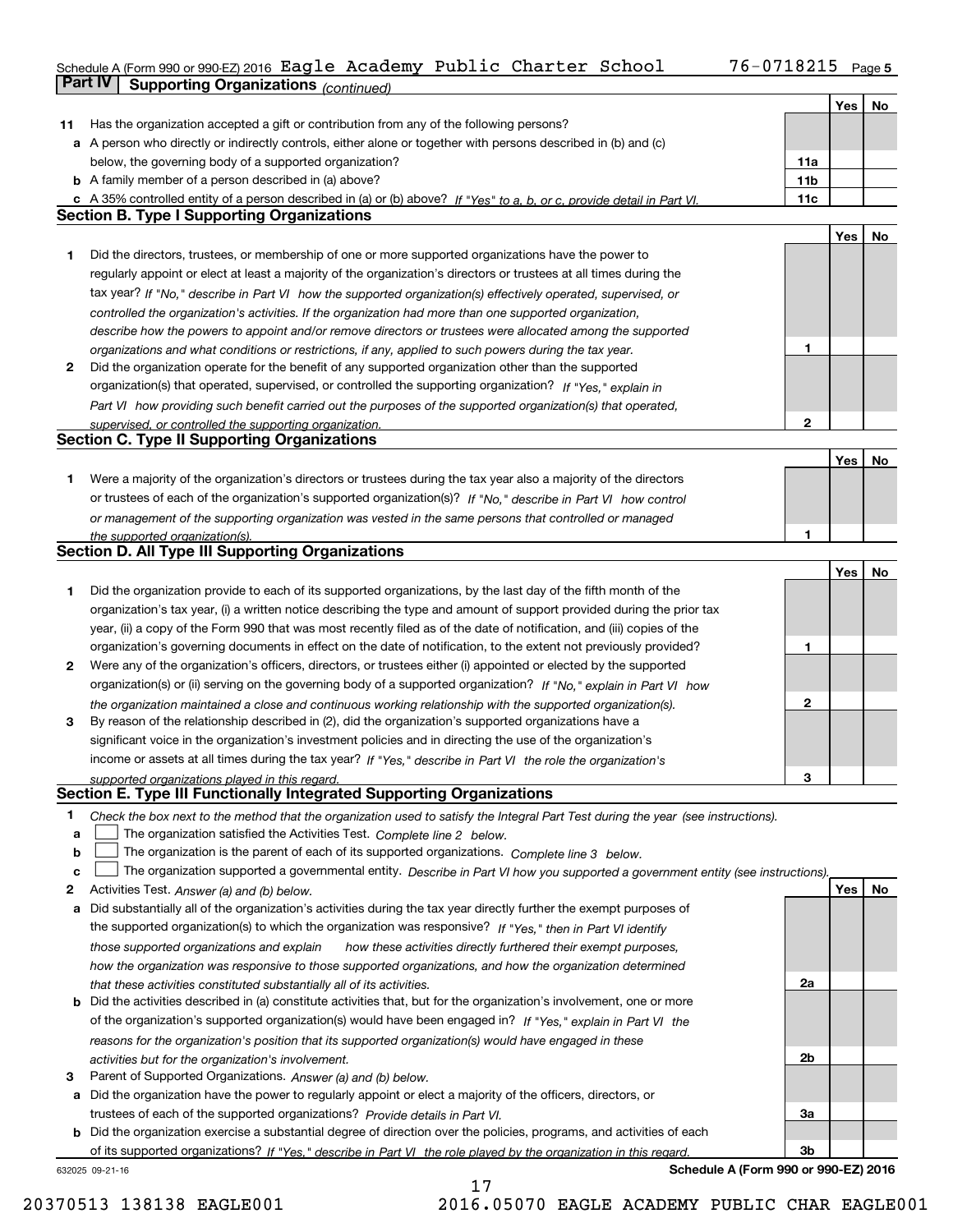|              | Schedule A (Form 990 or 990-EZ) 2016 Eagle Academy Public Charter School<br><b>Part V</b><br>Type III Non-Functionally Integrated 509(a)(3) Supporting Organizations |                |                | 76-0718215 Page 6              |
|--------------|----------------------------------------------------------------------------------------------------------------------------------------------------------------------|----------------|----------------|--------------------------------|
|              |                                                                                                                                                                      |                |                |                                |
| 1.           | Check here if the organization satisfied the Integral Part Test as a qualifying trust on Nov. 20, 1970 (explain in Part VI.) See instructions. All                   |                |                |                                |
|              | other Type III non-functionally integrated supporting organizations must complete Sections A through E.<br>Section A - Adjusted Net Income                           |                | (A) Prior Year | (B) Current Year<br>(optional) |
| 1            | Net short-term capital gain                                                                                                                                          | 1.             |                |                                |
| 2            | Recoveries of prior-year distributions                                                                                                                               | $\mathbf 2$    |                |                                |
| 3            | Other gross income (see instructions)                                                                                                                                | 3              |                |                                |
| 4            | Add lines 1 through 3                                                                                                                                                | 4              |                |                                |
| 5.           | Depreciation and depletion                                                                                                                                           | 5              |                |                                |
| 6            | Portion of operating expenses paid or incurred for production or                                                                                                     |                |                |                                |
|              | collection of gross income or for management, conservation, or                                                                                                       |                |                |                                |
|              | maintenance of property held for production of income (see instructions)                                                                                             | 6              |                |                                |
| $\mathbf{7}$ | Other expenses (see instructions)                                                                                                                                    | $\overline{7}$ |                |                                |
| 8            | Adjusted Net Income (subtract lines 5, 6, and 7 from line 4)                                                                                                         | 8              |                |                                |
|              | <b>Section B - Minimum Asset Amount</b>                                                                                                                              |                | (A) Prior Year | (B) Current Year<br>(optional) |
| 1            | Aggregate fair market value of all non-exempt-use assets (see                                                                                                        |                |                |                                |
|              | instructions for short tax year or assets held for part of year):                                                                                                    |                |                |                                |
|              | <b>a</b> Average monthly value of securities                                                                                                                         | 1a             |                |                                |
|              | <b>b</b> Average monthly cash balances                                                                                                                               | 1b             |                |                                |
|              | c Fair market value of other non-exempt-use assets                                                                                                                   | 1c             |                |                                |
|              | <b>d</b> Total (add lines 1a, 1b, and 1c)                                                                                                                            | 1d             |                |                                |
|              | e Discount claimed for blockage or other                                                                                                                             |                |                |                                |
|              | factors (explain in detail in <b>Part VI</b> ):                                                                                                                      |                |                |                                |
|              | 2 Acquisition indebtedness applicable to non-exempt-use assets                                                                                                       | $\mathbf{2}$   |                |                                |
| З.           | Subtract line 2 from line 1d                                                                                                                                         | 3              |                |                                |
| 4            | Cash deemed held for exempt use. Enter 1-1/2% of line 3 (for greater amount,                                                                                         |                |                |                                |
|              | see instructions)                                                                                                                                                    | 4              |                |                                |
| 5.           | Net value of non-exempt-use assets (subtract line 4 from line 3)                                                                                                     | 5              |                |                                |
| 6            | Multiply line 5 by .035                                                                                                                                              | 6              |                |                                |
| 7            | Recoveries of prior-year distributions                                                                                                                               | $\overline{7}$ |                |                                |
| 8            | Minimum Asset Amount (add line 7 to line 6)                                                                                                                          | 8              |                |                                |
|              | <b>Section C - Distributable Amount</b>                                                                                                                              |                |                | <b>Current Year</b>            |
| 1.           | Adjusted net income for prior year (from Section A, line 8, Column A)                                                                                                | 1              |                |                                |
| 2            | Enter 85% of line 1                                                                                                                                                  | 2              |                |                                |
| 3            | Minimum asset amount for prior year (from Section B, line 8, Column A)                                                                                               | 3              |                |                                |
| 4            | Enter greater of line 2 or line 3                                                                                                                                    | 4              |                |                                |
| 5            | Income tax imposed in prior year                                                                                                                                     | 5              |                |                                |
| 6            | Distributable Amount. Subtract line 5 from line 4, unless subject to                                                                                                 |                |                |                                |
|              | emergency temporary reduction (see instructions)                                                                                                                     | 6              |                |                                |
| 7            | Check here if the current year is the organization's first as a non-functionally integrated Type III supporting organization (see                                    |                |                |                                |

instructions).

**Schedule A (Form 990 or 990-EZ) 2016**

632026 09-21-16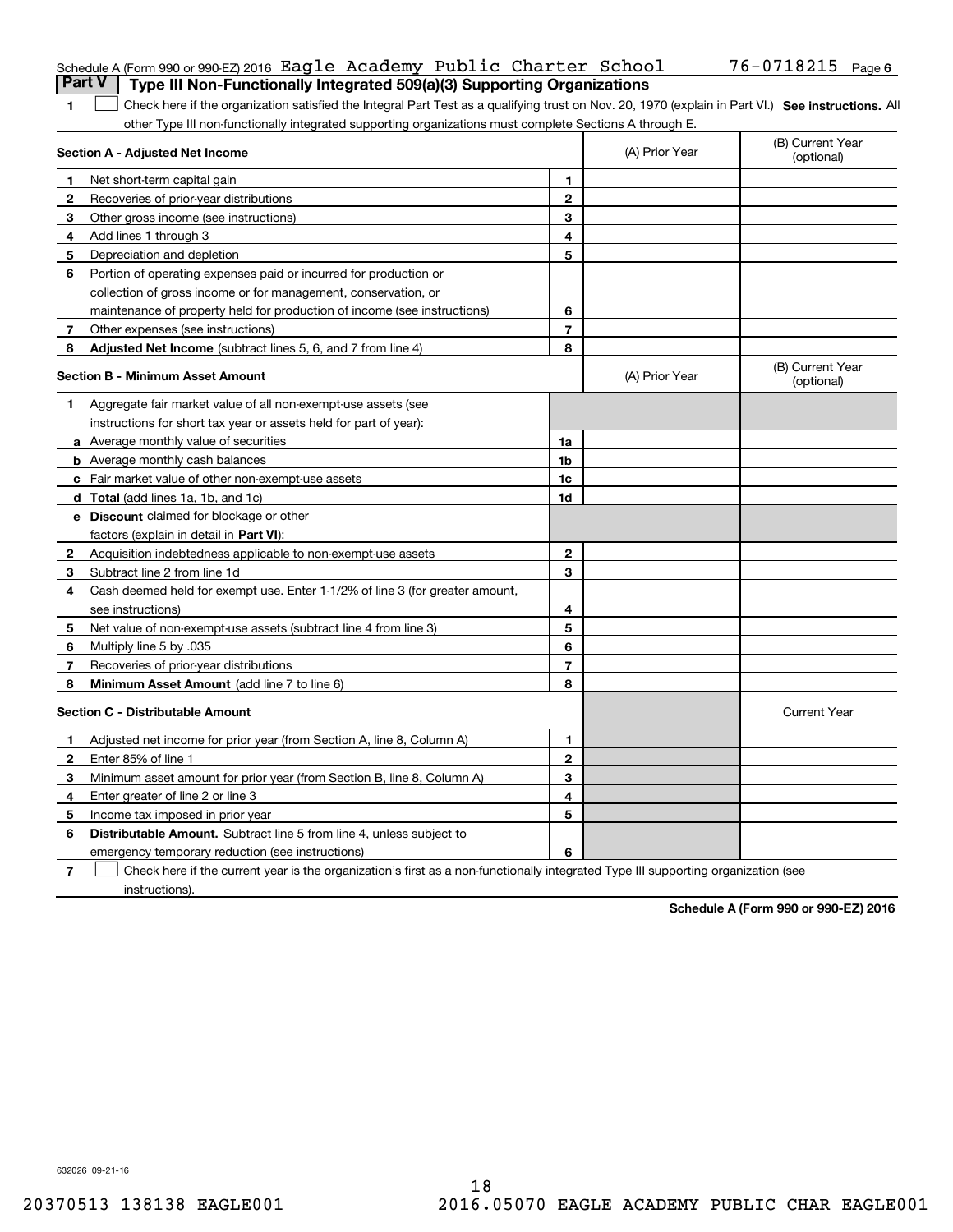#### Schedule A (Form 990 or 990-EZ)2016 Eagle Academy Public Charter School 76-0718215 Page Eagle Academy Public Charter School 76-0718215

| <b>Part V</b> | Type III Non-Functionally Integrated 509(a)(3) Supporting Organizations                    |                             | (continued)                        |                               |  |  |  |  |
|---------------|--------------------------------------------------------------------------------------------|-----------------------------|------------------------------------|-------------------------------|--|--|--|--|
|               | <b>Section D - Distributions</b>                                                           |                             |                                    | <b>Current Year</b>           |  |  |  |  |
| 1             | Amounts paid to supported organizations to accomplish exempt purposes                      |                             |                                    |                               |  |  |  |  |
| 2             | Amounts paid to perform activity that directly furthers exempt purposes of supported       |                             |                                    |                               |  |  |  |  |
|               | organizations, in excess of income from activity                                           |                             |                                    |                               |  |  |  |  |
| 3             | Administrative expenses paid to accomplish exempt purposes of supported organizations      |                             |                                    |                               |  |  |  |  |
| 4             | Amounts paid to acquire exempt-use assets                                                  |                             |                                    |                               |  |  |  |  |
| 5             | Qualified set-aside amounts (prior IRS approval required)                                  |                             |                                    |                               |  |  |  |  |
| 6             | Other distributions (describe in Part VI). See instructions                                |                             |                                    |                               |  |  |  |  |
| 7             | Total annual distributions. Add lines 1 through 6                                          |                             |                                    |                               |  |  |  |  |
| 8             | Distributions to attentive supported organizations to which the organization is responsive |                             |                                    |                               |  |  |  |  |
|               | (provide details in Part VI). See instructions                                             |                             |                                    |                               |  |  |  |  |
| 9             | Distributable amount for 2016 from Section C, line 6                                       |                             |                                    |                               |  |  |  |  |
| 10            | Line 8 amount divided by Line 9 amount                                                     |                             |                                    |                               |  |  |  |  |
|               |                                                                                            | (i)                         | (iii)<br><b>Underdistributions</b> | (iii)<br><b>Distributable</b> |  |  |  |  |
|               | Section E - Distribution Allocations (see instructions)                                    | <b>Excess Distributions</b> | Pre-2016                           | Amount for 2016               |  |  |  |  |
| 1             | Distributable amount for 2016 from Section C, line 6                                       |                             |                                    |                               |  |  |  |  |
| 2             | Underdistributions, if any, for years prior to 2016 (reason-                               |                             |                                    |                               |  |  |  |  |
|               | able cause required-explain in Part VI). See instructions                                  |                             |                                    |                               |  |  |  |  |
| 3             | Excess distributions carryover, if any, to 2016:                                           |                             |                                    |                               |  |  |  |  |
| а             |                                                                                            |                             |                                    |                               |  |  |  |  |
| b             |                                                                                            |                             |                                    |                               |  |  |  |  |
|               | $c$ From 2013                                                                              |                             |                                    |                               |  |  |  |  |
|               | d From 2014                                                                                |                             |                                    |                               |  |  |  |  |
|               | e From 2015                                                                                |                             |                                    |                               |  |  |  |  |
|               | <b>Total</b> of lines 3a through e                                                         |                             |                                    |                               |  |  |  |  |
|               | <b>g</b> Applied to underdistributions of prior years                                      |                             |                                    |                               |  |  |  |  |
|               | h Applied to 2016 distributable amount                                                     |                             |                                    |                               |  |  |  |  |
|               | Carryover from 2011 not applied (see instructions)                                         |                             |                                    |                               |  |  |  |  |
|               | Remainder. Subtract lines 3g, 3h, and 3i from 3f.                                          |                             |                                    |                               |  |  |  |  |
| 4             | Distributions for 2016 from Section D,                                                     |                             |                                    |                               |  |  |  |  |
|               | line $7:$                                                                                  |                             |                                    |                               |  |  |  |  |
|               | <b>a</b> Applied to underdistributions of prior years                                      |                             |                                    |                               |  |  |  |  |
|               | <b>b</b> Applied to 2016 distributable amount                                              |                             |                                    |                               |  |  |  |  |
|               | c Remainder. Subtract lines 4a and 4b from 4                                               |                             |                                    |                               |  |  |  |  |
| 5             | Remaining underdistributions for years prior to 2016, if                                   |                             |                                    |                               |  |  |  |  |
|               | any. Subtract lines 3g and 4a from line 2. For result greater                              |                             |                                    |                               |  |  |  |  |
|               | than zero, explain in Part VI. See instructions                                            |                             |                                    |                               |  |  |  |  |
| 6             | Remaining underdistributions for 2016. Subtract lines 3h                                   |                             |                                    |                               |  |  |  |  |
|               | and 4b from line 1. For result greater than zero, explain in                               |                             |                                    |                               |  |  |  |  |
|               | Part VI. See instructions                                                                  |                             |                                    |                               |  |  |  |  |
| 7             | Excess distributions carryover to 2017. Add lines 3j<br>and 4c                             |                             |                                    |                               |  |  |  |  |
| 8             | Breakdown of line 7:                                                                       |                             |                                    |                               |  |  |  |  |
| а             |                                                                                            |                             |                                    |                               |  |  |  |  |
|               | <b>b</b> Excess from 2013                                                                  |                             |                                    |                               |  |  |  |  |
|               | c Excess from 2014                                                                         |                             |                                    |                               |  |  |  |  |
|               | d Excess from 2015                                                                         |                             |                                    |                               |  |  |  |  |
|               | e Excess from 2016                                                                         |                             |                                    |                               |  |  |  |  |

**Schedule A (Form 990 or 990-EZ) 2016**

632027 09-21-16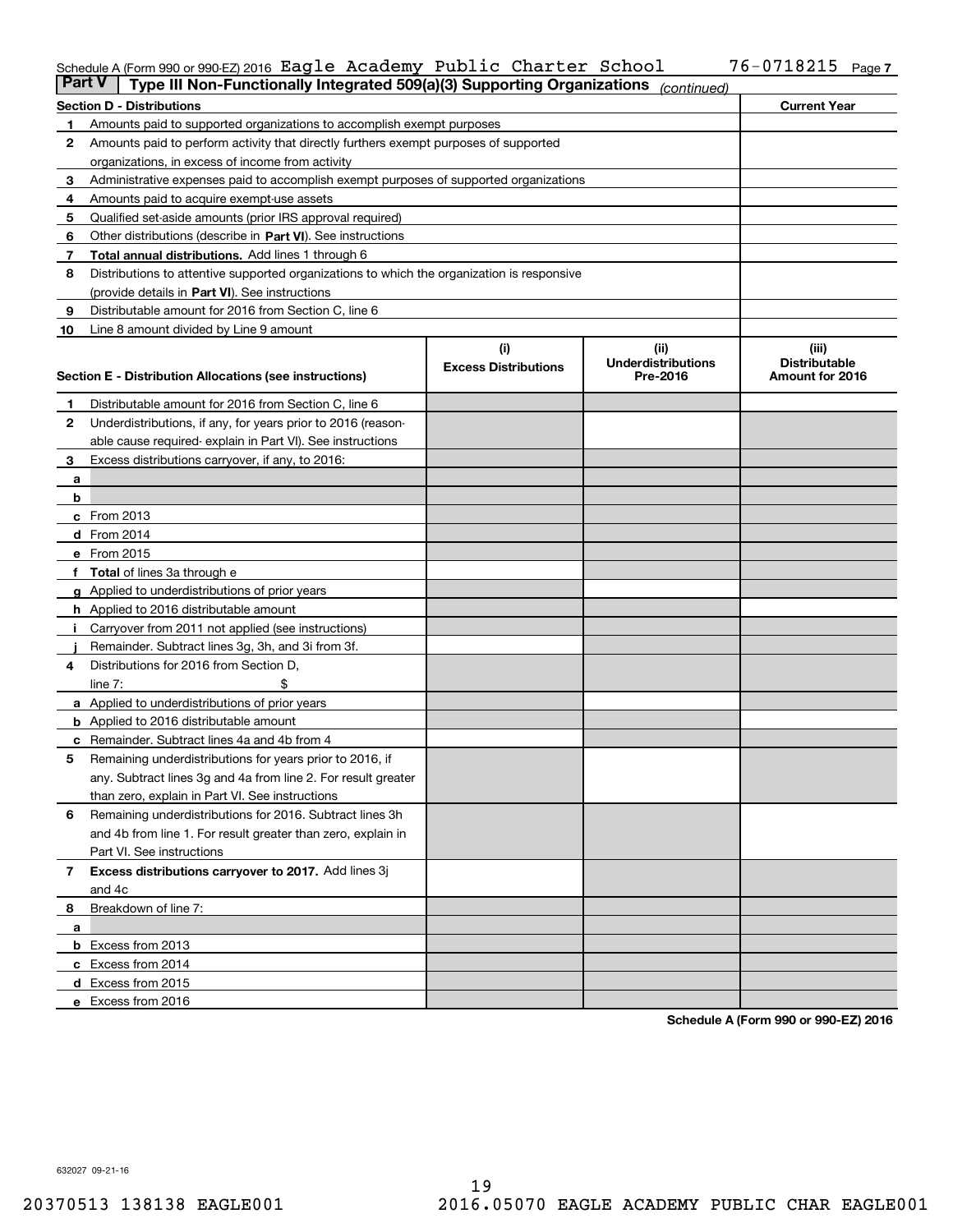|                 | Schedule A (Form 990 or 990-EZ) 2016 Eagle Academy Public Charter School                                                                               |  |    |  | $76 - 0718215$ Page 8                                                                                                                            |  |
|-----------------|--------------------------------------------------------------------------------------------------------------------------------------------------------|--|----|--|--------------------------------------------------------------------------------------------------------------------------------------------------|--|
| <b>Part VI</b>  | Supplemental Information. Provide the explanations required by Part II, line 10; Part II, line 17a or 17b; Part III, line 12;                          |  |    |  | Part IV, Section A, lines 1, 2, 3b, 3c, 4b, 4c, 5a, 6, 9a, 9b, 9c, 11a, 11b, and 11c; Part IV, Section B, lines 1 and 2; Part IV, Section C,     |  |
|                 | Section D, lines 5, 6, and 8; and Part V, Section E, lines 2, 5, and 6. Also complete this part for any additional information.<br>(See instructions.) |  |    |  | line 1; Part IV, Section D, lines 2 and 3; Part IV, Section E, lines 1c, 2a, 2b, 3a, and 3b; Part V, line 1; Part V, Section B, line 1e; Part V, |  |
|                 |                                                                                                                                                        |  |    |  |                                                                                                                                                  |  |
|                 |                                                                                                                                                        |  |    |  |                                                                                                                                                  |  |
|                 |                                                                                                                                                        |  |    |  |                                                                                                                                                  |  |
|                 |                                                                                                                                                        |  |    |  |                                                                                                                                                  |  |
|                 |                                                                                                                                                        |  |    |  |                                                                                                                                                  |  |
|                 |                                                                                                                                                        |  |    |  |                                                                                                                                                  |  |
|                 |                                                                                                                                                        |  |    |  |                                                                                                                                                  |  |
|                 |                                                                                                                                                        |  |    |  |                                                                                                                                                  |  |
|                 |                                                                                                                                                        |  |    |  |                                                                                                                                                  |  |
|                 |                                                                                                                                                        |  |    |  |                                                                                                                                                  |  |
|                 |                                                                                                                                                        |  |    |  |                                                                                                                                                  |  |
|                 |                                                                                                                                                        |  |    |  |                                                                                                                                                  |  |
|                 |                                                                                                                                                        |  |    |  |                                                                                                                                                  |  |
|                 |                                                                                                                                                        |  |    |  |                                                                                                                                                  |  |
|                 |                                                                                                                                                        |  |    |  |                                                                                                                                                  |  |
|                 |                                                                                                                                                        |  |    |  |                                                                                                                                                  |  |
|                 |                                                                                                                                                        |  |    |  |                                                                                                                                                  |  |
|                 |                                                                                                                                                        |  |    |  |                                                                                                                                                  |  |
|                 |                                                                                                                                                        |  |    |  |                                                                                                                                                  |  |
|                 |                                                                                                                                                        |  |    |  |                                                                                                                                                  |  |
|                 |                                                                                                                                                        |  |    |  |                                                                                                                                                  |  |
|                 |                                                                                                                                                        |  |    |  |                                                                                                                                                  |  |
|                 |                                                                                                                                                        |  |    |  |                                                                                                                                                  |  |
|                 |                                                                                                                                                        |  |    |  |                                                                                                                                                  |  |
|                 |                                                                                                                                                        |  |    |  |                                                                                                                                                  |  |
|                 |                                                                                                                                                        |  |    |  |                                                                                                                                                  |  |
|                 |                                                                                                                                                        |  |    |  |                                                                                                                                                  |  |
|                 |                                                                                                                                                        |  |    |  |                                                                                                                                                  |  |
|                 |                                                                                                                                                        |  |    |  |                                                                                                                                                  |  |
|                 |                                                                                                                                                        |  |    |  |                                                                                                                                                  |  |
| 632028 09-21-16 |                                                                                                                                                        |  | 20 |  | Schedule A (Form 990 or 990-EZ) 2016                                                                                                             |  |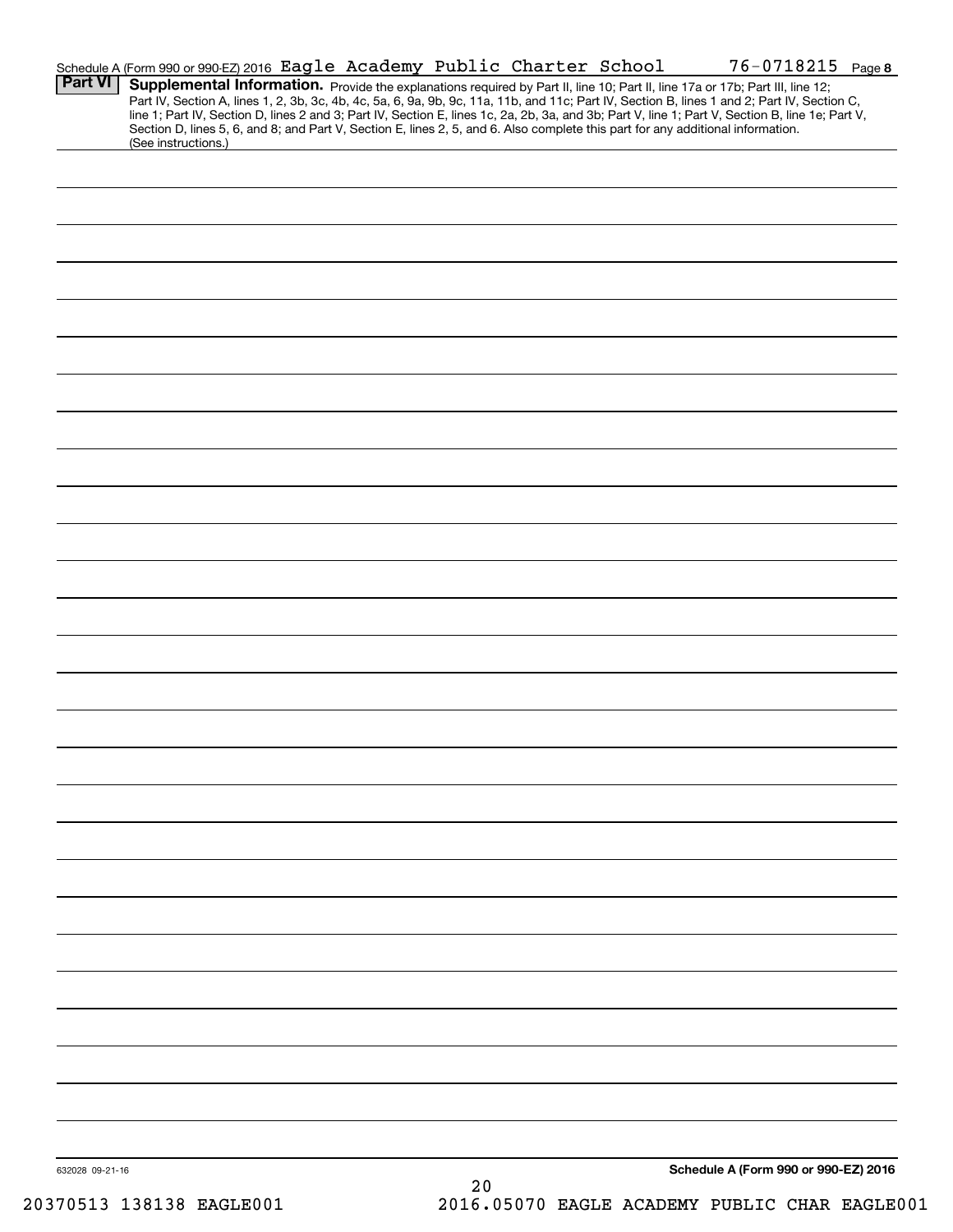| <b>SCHEDULE D</b> |  |
|-------------------|--|
|-------------------|--|

## **Supplemental Financial Statements**

(Form 990)<br>
Pepartment of the Treasury<br>
Department of the Treasury<br>
Department of the Treasury<br>
Information about Schedule D (Form 990) and its instructions is at www.irs.gov/form990.



|         | Department of the Treasury<br>Internal Revenue Service                                                             |                                                                                                        | Attach to Form 990.<br>Information about Schedule D (Form 990) and its instructions is at www.irs.gov/form990.                                                                                                                |                          | Open to Public<br><b>Inspection</b>   |  |
|---------|--------------------------------------------------------------------------------------------------------------------|--------------------------------------------------------------------------------------------------------|-------------------------------------------------------------------------------------------------------------------------------------------------------------------------------------------------------------------------------|--------------------------|---------------------------------------|--|
|         | Name of the organization                                                                                           |                                                                                                        |                                                                                                                                                                                                                               |                          | <b>Employer identification number</b> |  |
|         |                                                                                                                    | Eagle Academy Public Charter School                                                                    |                                                                                                                                                                                                                               |                          | 76-0718215                            |  |
| Part I  |                                                                                                                    |                                                                                                        | Organizations Maintaining Donor Advised Funds or Other Similar Funds or Accounts. Complete if the                                                                                                                             |                          |                                       |  |
|         |                                                                                                                    | organization answered "Yes" on Form 990, Part IV, line 6.                                              |                                                                                                                                                                                                                               |                          |                                       |  |
|         |                                                                                                                    |                                                                                                        | (a) Donor advised funds                                                                                                                                                                                                       |                          | (b) Funds and other accounts          |  |
| 1       |                                                                                                                    |                                                                                                        |                                                                                                                                                                                                                               |                          |                                       |  |
| 2       |                                                                                                                    | Aggregate value of contributions to (during year)                                                      |                                                                                                                                                                                                                               |                          |                                       |  |
| 3       |                                                                                                                    | Aggregate value of grants from (during year)                                                           |                                                                                                                                                                                                                               |                          |                                       |  |
| 4       |                                                                                                                    |                                                                                                        |                                                                                                                                                                                                                               |                          |                                       |  |
| 5       |                                                                                                                    |                                                                                                        | Did the organization inform all donors and donor advisors in writing that the assets held in donor advised funds                                                                                                              |                          |                                       |  |
|         |                                                                                                                    |                                                                                                        |                                                                                                                                                                                                                               |                          | Yes<br>No                             |  |
| 6       | Did the organization inform all grantees, donors, and donor advisors in writing that grant funds can be used only  |                                                                                                        |                                                                                                                                                                                                                               |                          |                                       |  |
|         | for charitable purposes and not for the benefit of the donor or donor advisor, or for any other purpose conferring |                                                                                                        |                                                                                                                                                                                                                               |                          |                                       |  |
|         | impermissible private benefit?                                                                                     |                                                                                                        |                                                                                                                                                                                                                               |                          | Yes<br>No                             |  |
| Part II |                                                                                                                    |                                                                                                        | Conservation Easements. Complete if the organization answered "Yes" on Form 990, Part IV, line 7.                                                                                                                             |                          |                                       |  |
| 1       |                                                                                                                    | Purpose(s) of conservation easements held by the organization (check all that apply).                  |                                                                                                                                                                                                                               |                          |                                       |  |
|         |                                                                                                                    | Preservation of land for public use (e.g., recreation or education)                                    | Preservation of a historically important land area                                                                                                                                                                            |                          |                                       |  |
|         |                                                                                                                    | Protection of natural habitat                                                                          | Preservation of a certified historic structure                                                                                                                                                                                |                          |                                       |  |
|         |                                                                                                                    | Preservation of open space                                                                             |                                                                                                                                                                                                                               |                          |                                       |  |
| 2       |                                                                                                                    |                                                                                                        | Complete lines 2a through 2d if the organization held a qualified conservation contribution in the form of a conservation easement on the last                                                                                |                          |                                       |  |
|         | day of the tax year.                                                                                               |                                                                                                        |                                                                                                                                                                                                                               |                          | Held at the End of the Tax Year       |  |
| a       |                                                                                                                    | Total number of conservation easements                                                                 |                                                                                                                                                                                                                               | 2a                       |                                       |  |
| b       |                                                                                                                    | Total acreage restricted by conservation easements                                                     |                                                                                                                                                                                                                               | 2b                       |                                       |  |
| с       |                                                                                                                    |                                                                                                        |                                                                                                                                                                                                                               | 2c                       |                                       |  |
| d       |                                                                                                                    |                                                                                                        | Number of conservation easements included in (c) acquired after 8/17/06, and not on a historic structure                                                                                                                      |                          |                                       |  |
|         |                                                                                                                    |                                                                                                        | listed in the National Register [111] Marshall Register [11] Marshall Register [11] Marshall Register [11] Marshall Register [11] Marshall Register [11] Marshall Register [11] Marshall Register [11] Marshall Register [11] | 2d                       |                                       |  |
| 3       |                                                                                                                    |                                                                                                        | Number of conservation easements modified, transferred, released, extinguished, or terminated by the organization during the tax                                                                                              |                          |                                       |  |
|         | year $\blacktriangleright$                                                                                         |                                                                                                        |                                                                                                                                                                                                                               |                          |                                       |  |
| 4       |                                                                                                                    | Number of states where property subject to conservation easement is located >                          |                                                                                                                                                                                                                               |                          |                                       |  |
| 5       |                                                                                                                    | Does the organization have a written policy regarding the periodic monitoring, inspection, handling of |                                                                                                                                                                                                                               |                          |                                       |  |
|         |                                                                                                                    | violations, and enforcement of the conservation easements it holds?                                    |                                                                                                                                                                                                                               |                          | No<br>Yes                             |  |
| 6       |                                                                                                                    |                                                                                                        | Staff and volunteer hours devoted to monitoring, inspecting, handling of violations, and enforcing conservation easements during the year                                                                                     |                          |                                       |  |
|         |                                                                                                                    |                                                                                                        |                                                                                                                                                                                                                               |                          |                                       |  |
| 7       |                                                                                                                    |                                                                                                        | Amount of expenses incurred in monitoring, inspecting, handling of violations, and enforcing conservation easements during the year                                                                                           |                          |                                       |  |
|         | $\blacktriangleright$ \$                                                                                           |                                                                                                        |                                                                                                                                                                                                                               |                          |                                       |  |
| 8       |                                                                                                                    |                                                                                                        | Does each conservation easement reported on line 2(d) above satisfy the requirements of section 170(h)(4)(B)(i)                                                                                                               |                          |                                       |  |
|         | and section $170(h)(4)(B)(ii)?$                                                                                    |                                                                                                        |                                                                                                                                                                                                                               |                          | No<br>Yes                             |  |
| 9       |                                                                                                                    |                                                                                                        | In Part XIII, describe how the organization reports conservation easements in its revenue and expense statement, and balance sheet, and                                                                                       |                          |                                       |  |
|         |                                                                                                                    |                                                                                                        | include, if applicable, the text of the footnote to the organization's financial statements that describes the organization's accounting for                                                                                  |                          |                                       |  |
|         | conservation easements.                                                                                            |                                                                                                        |                                                                                                                                                                                                                               |                          |                                       |  |
|         | Part III                                                                                                           |                                                                                                        | Organizations Maintaining Collections of Art, Historical Treasures, or Other Similar Assets.                                                                                                                                  |                          |                                       |  |
|         |                                                                                                                    | Complete if the organization answered "Yes" on Form 990, Part IV, line 8.                              |                                                                                                                                                                                                                               |                          |                                       |  |
|         |                                                                                                                    |                                                                                                        | 1a If the organization elected, as permitted under SFAS 116 (ASC 958), not to report in its revenue statement and balance sheet works of art,                                                                                 |                          |                                       |  |
|         |                                                                                                                    |                                                                                                        | historical treasures, or other similar assets held for public exhibition, education, or research in furtherance of public service, provide, in Part XIII,                                                                     |                          |                                       |  |
|         |                                                                                                                    | the text of the footnote to its financial statements that describes these items.                       |                                                                                                                                                                                                                               |                          |                                       |  |
| b       |                                                                                                                    |                                                                                                        | If the organization elected, as permitted under SFAS 116 (ASC 958), to report in its revenue statement and balance sheet works of art, historical                                                                             |                          |                                       |  |
|         |                                                                                                                    |                                                                                                        | treasures, or other similar assets held for public exhibition, education, or research in furtherance of public service, provide the following amounts                                                                         |                          |                                       |  |
|         | relating to these items:                                                                                           |                                                                                                        |                                                                                                                                                                                                                               |                          |                                       |  |
|         |                                                                                                                    |                                                                                                        |                                                                                                                                                                                                                               |                          | \$                                    |  |
|         |                                                                                                                    | (ii) Assets included in Form 990, Part X                                                               |                                                                                                                                                                                                                               |                          | -\$                                   |  |
| 2       |                                                                                                                    |                                                                                                        | If the organization received or held works of art, historical treasures, or other similar assets for financial gain, provide                                                                                                  |                          |                                       |  |
|         |                                                                                                                    | the following amounts required to be reported under SFAS 116 (ASC 958) relating to these items:        |                                                                                                                                                                                                                               |                          |                                       |  |
| а       |                                                                                                                    | Revenue included on Form 990, Part VIII, line 1                                                        |                                                                                                                                                                                                                               | $\blacktriangleright$ \$ |                                       |  |

**b** Assets included in Form 990, Part X

632051 08-29-16 **For Paperwork Reduction Act Notice, see the Instructions for Form 990. Schedule D (Form 990) 2016** LHA

21

20370513 138138 EAGLE001 2016.05070 EAGLE ACADEMY PUBLIC CHAR EAGLE001

 $\blacktriangleright$  \$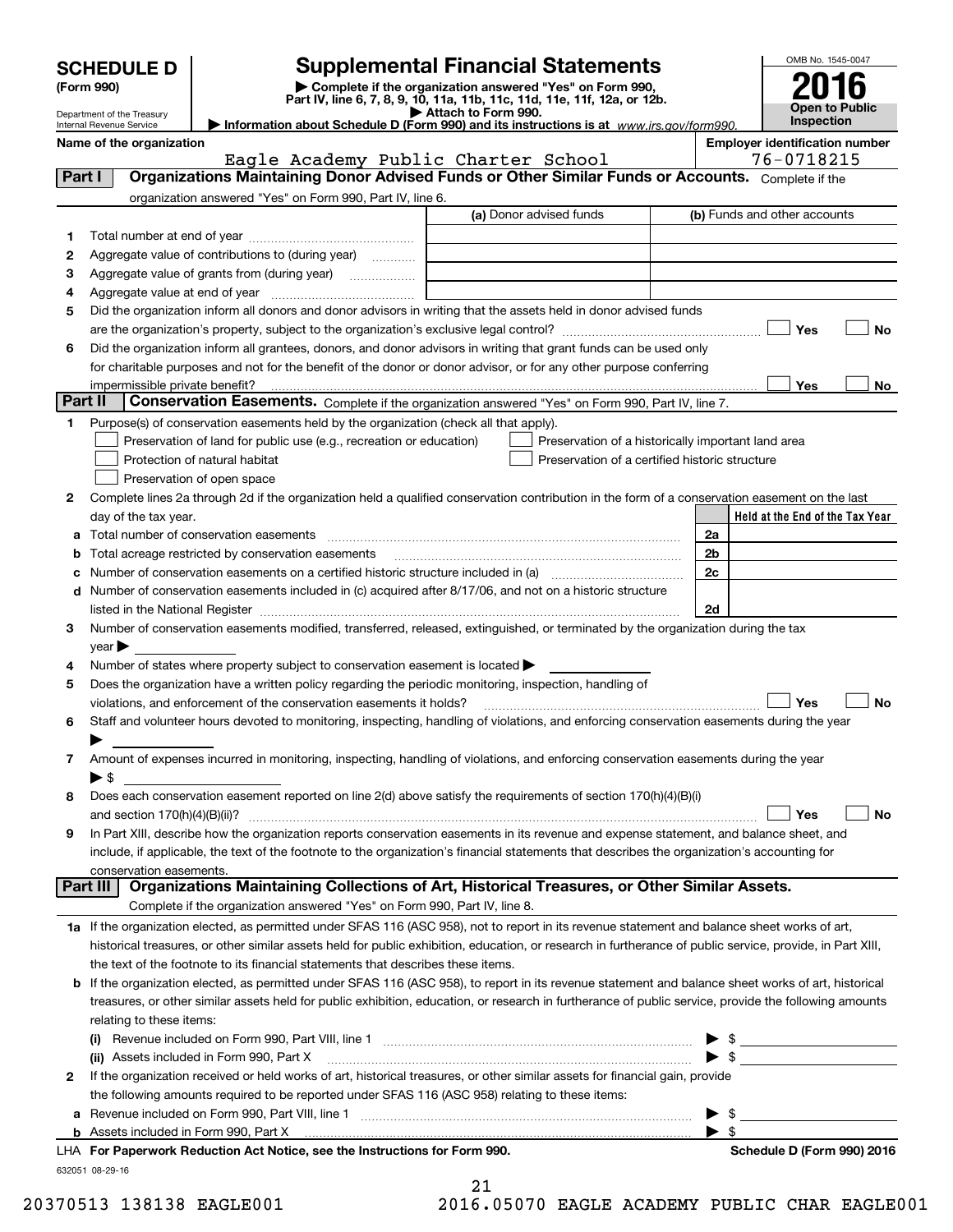|               | Schedule D (Form 990) 2016                                                                                                                                                                                                  | Eagle Academy Public Charter School |                |                                                                                                                                                                                                                                |                      | $76 - 0718215$ Page 2 |                  |
|---------------|-----------------------------------------------------------------------------------------------------------------------------------------------------------------------------------------------------------------------------|-------------------------------------|----------------|--------------------------------------------------------------------------------------------------------------------------------------------------------------------------------------------------------------------------------|----------------------|-----------------------|------------------|
| Part III      | Organizations Maintaining Collections of Art, Historical Treasures, or Other Similar Assets (continued)                                                                                                                     |                                     |                |                                                                                                                                                                                                                                |                      |                       |                  |
| 3             | Using the organization's acquisition, accession, and other records, check any of the following that are a significant use of its collection items                                                                           |                                     |                |                                                                                                                                                                                                                                |                      |                       |                  |
|               | (check all that apply):                                                                                                                                                                                                     |                                     |                |                                                                                                                                                                                                                                |                      |                       |                  |
| a             | Public exhibition                                                                                                                                                                                                           | d                                   |                | Loan or exchange programs                                                                                                                                                                                                      |                      |                       |                  |
| b             | Scholarly research                                                                                                                                                                                                          | е                                   |                | Other the contract of the contract of the contract of the contract of the contract of the contract of the contract of the contract of the contract of the contract of the contract of the contract of the contract of the cont |                      |                       |                  |
| c             | Preservation for future generations                                                                                                                                                                                         |                                     |                |                                                                                                                                                                                                                                |                      |                       |                  |
| 4             | Provide a description of the organization's collections and explain how they further the organization's exempt purpose in Part XIII.                                                                                        |                                     |                |                                                                                                                                                                                                                                |                      |                       |                  |
| 5             | During the year, did the organization solicit or receive donations of art, historical treasures, or other similar assets                                                                                                    |                                     |                |                                                                                                                                                                                                                                |                      |                       |                  |
|               |                                                                                                                                                                                                                             |                                     |                |                                                                                                                                                                                                                                |                      | Yes                   | No               |
|               | Part IV<br>Escrow and Custodial Arrangements. Complete if the organization answered "Yes" on Form 990, Part IV, line 9, or                                                                                                  |                                     |                |                                                                                                                                                                                                                                |                      |                       |                  |
|               | reported an amount on Form 990, Part X, line 21.                                                                                                                                                                            |                                     |                |                                                                                                                                                                                                                                |                      |                       |                  |
|               | 1a Is the organization an agent, trustee, custodian or other intermediary for contributions or other assets not included                                                                                                    |                                     |                |                                                                                                                                                                                                                                |                      |                       |                  |
|               |                                                                                                                                                                                                                             |                                     |                |                                                                                                                                                                                                                                |                      | Yes                   | No               |
|               | If "Yes," explain the arrangement in Part XIII and complete the following table:                                                                                                                                            |                                     |                |                                                                                                                                                                                                                                |                      |                       |                  |
|               |                                                                                                                                                                                                                             |                                     |                |                                                                                                                                                                                                                                |                      | Amount                |                  |
| c             | Beginning balance <b>contract to the contract of the contract of the contract of the contract of the contract of t</b>                                                                                                      |                                     |                |                                                                                                                                                                                                                                | 1c                   |                       |                  |
|               |                                                                                                                                                                                                                             |                                     |                |                                                                                                                                                                                                                                | 1d                   |                       |                  |
| е             | Distributions during the year manufactured and continuum and contained and the year manufactured and contained                                                                                                              |                                     |                |                                                                                                                                                                                                                                | 1e                   |                       |                  |
|               |                                                                                                                                                                                                                             |                                     |                |                                                                                                                                                                                                                                | 1f                   |                       |                  |
|               | 2a Did the organization include an amount on Form 990, Part X, line 21, for escrow or custodial account liability?                                                                                                          |                                     |                |                                                                                                                                                                                                                                |                      | Yes                   | No               |
| <b>Part V</b> | <b>b</b> If "Yes," explain the arrangement in Part XIII. Check here if the explanation has been provided on Part XIII<br><b>Endowment Funds.</b> Complete if the organization answered "Yes" on Form 990, Part IV, line 10. |                                     |                |                                                                                                                                                                                                                                |                      |                       |                  |
|               |                                                                                                                                                                                                                             | (a) Current year                    | (b) Prior year | (c) Two years back                                                                                                                                                                                                             | (d) Three years back | (e) Four years back   |                  |
|               | Beginning of year balance                                                                                                                                                                                                   |                                     |                |                                                                                                                                                                                                                                |                      |                       |                  |
| 1a            |                                                                                                                                                                                                                             |                                     |                |                                                                                                                                                                                                                                |                      |                       |                  |
|               | Net investment earnings, gains, and losses                                                                                                                                                                                  |                                     |                |                                                                                                                                                                                                                                |                      |                       |                  |
| a             |                                                                                                                                                                                                                             |                                     |                |                                                                                                                                                                                                                                |                      |                       |                  |
|               | e Other expenditures for facilities                                                                                                                                                                                         |                                     |                |                                                                                                                                                                                                                                |                      |                       |                  |
|               | and programs                                                                                                                                                                                                                |                                     |                |                                                                                                                                                                                                                                |                      |                       |                  |
| Ť.            |                                                                                                                                                                                                                             |                                     |                |                                                                                                                                                                                                                                |                      |                       |                  |
| g             | End of year balance                                                                                                                                                                                                         |                                     |                |                                                                                                                                                                                                                                |                      |                       |                  |
| 2             | Provide the estimated percentage of the current year end balance (line 1g, column (a)) held as:                                                                                                                             |                                     |                |                                                                                                                                                                                                                                |                      |                       |                  |
| а             | Board designated or quasi-endowment > _____                                                                                                                                                                                 |                                     |                |                                                                                                                                                                                                                                |                      |                       |                  |
| b             | Permanent endowment                                                                                                                                                                                                         | %                                   |                |                                                                                                                                                                                                                                |                      |                       |                  |
| c             | Temporarily restricted endowment > ____                                                                                                                                                                                     | %                                   |                |                                                                                                                                                                                                                                |                      |                       |                  |
|               | The percentages on lines 2a, 2b, and 2c should equal 100%.                                                                                                                                                                  |                                     |                |                                                                                                                                                                                                                                |                      |                       |                  |
|               | 3a Are there endowment funds not in the possession of the organization that are held and administered for the organization                                                                                                  |                                     |                |                                                                                                                                                                                                                                |                      |                       |                  |
|               | by:                                                                                                                                                                                                                         |                                     |                |                                                                                                                                                                                                                                |                      |                       | <b>Yes</b><br>No |
|               | (i)                                                                                                                                                                                                                         |                                     |                |                                                                                                                                                                                                                                |                      | 3a(i)                 |                  |
|               | related organizations<br>(ii)                                                                                                                                                                                               |                                     |                |                                                                                                                                                                                                                                |                      | 3a(ii)                |                  |
|               |                                                                                                                                                                                                                             |                                     |                |                                                                                                                                                                                                                                |                      | 3b                    |                  |
| 4             | Describe in Part XIII the intended uses of the organization's endowment funds.                                                                                                                                              |                                     |                |                                                                                                                                                                                                                                |                      |                       |                  |
|               | <b>Part VI</b><br>Land, Buildings, and Equipment.                                                                                                                                                                           |                                     |                |                                                                                                                                                                                                                                |                      |                       |                  |
|               | Complete if the organization answered "Yes" on Form 990, Part IV, line 11a. See Form 990, Part X, line 10.                                                                                                                  |                                     |                |                                                                                                                                                                                                                                |                      |                       |                  |
|               | Description of property                                                                                                                                                                                                     | (a) Cost or other                   |                | (b) Cost or other                                                                                                                                                                                                              | (c) Accumulated      | (d) Book value        |                  |
|               |                                                                                                                                                                                                                             | basis (investment)                  |                | basis (other)                                                                                                                                                                                                                  | depreciation         |                       |                  |
|               |                                                                                                                                                                                                                             |                                     |                | 522,049.                                                                                                                                                                                                                       |                      |                       | 522,049.         |
|               |                                                                                                                                                                                                                             |                                     |                | 22,503,913.                                                                                                                                                                                                                    | 2, 213, 456.         | 20, 290, 457.         |                  |
|               |                                                                                                                                                                                                                             |                                     |                | 910,009.                                                                                                                                                                                                                       | 629,704.             |                       | 280,305.         |
|               |                                                                                                                                                                                                                             |                                     |                | 1,084,837.                                                                                                                                                                                                                     | 545,782.             |                       | 539,055.         |
|               |                                                                                                                                                                                                                             |                                     |                | $\overline{595, 165}$ .                                                                                                                                                                                                        | 129,970.             |                       | 465,195.         |
|               |                                                                                                                                                                                                                             |                                     |                |                                                                                                                                                                                                                                |                      | 22,097,061.           |                  |

**Schedule D (Form 990) 2016**

632052 08-29-16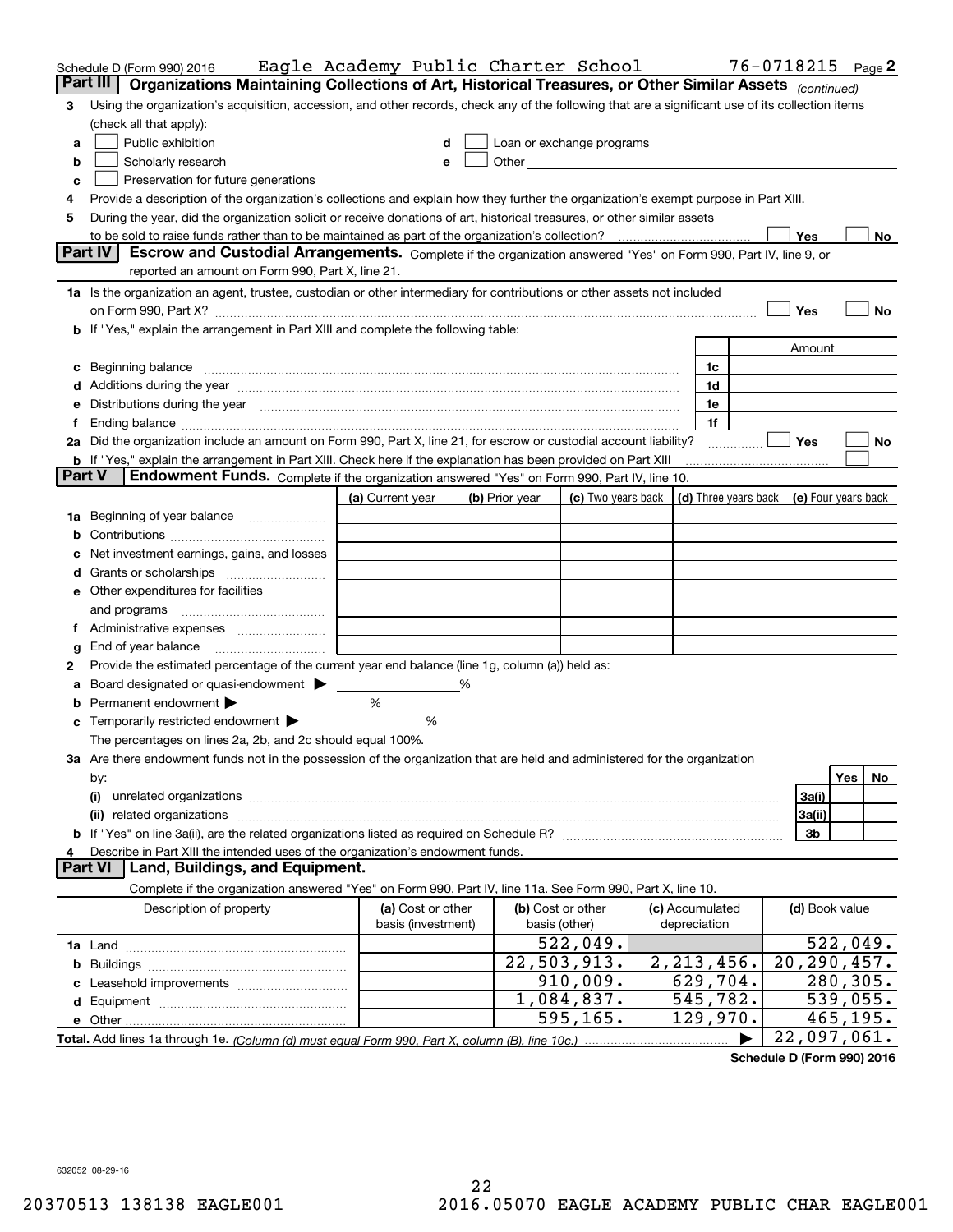|                | Schedule D (Form 990) 2016                                                                                        | Eagle Academy Public Charter School |                | 76-0718215<br>Page $3$                                    |
|----------------|-------------------------------------------------------------------------------------------------------------------|-------------------------------------|----------------|-----------------------------------------------------------|
|                | Part VII Investments - Other Securities.                                                                          |                                     |                |                                                           |
|                | Complete if the organization answered "Yes" on Form 990, Part IV, line 11b. See Form 990, Part X, line 12.        |                                     |                |                                                           |
|                | (a) Description of security or category (including name of security)                                              | (b) Book value                      |                | (c) Method of valuation: Cost or end-of-year market value |
|                |                                                                                                                   |                                     |                |                                                           |
|                |                                                                                                                   |                                     |                |                                                           |
| (3) Other      |                                                                                                                   |                                     |                |                                                           |
| (A)            |                                                                                                                   |                                     |                |                                                           |
| (B)            |                                                                                                                   |                                     |                |                                                           |
| (C)            |                                                                                                                   |                                     |                |                                                           |
| (D)            |                                                                                                                   |                                     |                |                                                           |
| (E)            |                                                                                                                   |                                     |                |                                                           |
| (F)            |                                                                                                                   |                                     |                |                                                           |
| (G)            |                                                                                                                   |                                     |                |                                                           |
| (H)            |                                                                                                                   |                                     |                |                                                           |
|                | Total. (Col. (b) must equal Form 990, Part X, col. (B) line 12.)                                                  |                                     |                |                                                           |
|                | Part VIII Investments - Program Related.                                                                          |                                     |                |                                                           |
|                | Complete if the organization answered "Yes" on Form 990, Part IV, line 11c. See Form 990, Part X, line 13.        |                                     |                |                                                           |
|                | (a) Description of investment                                                                                     | (b) Book value                      |                | (c) Method of valuation: Cost or end-of-year market value |
| (1)            |                                                                                                                   |                                     |                |                                                           |
| (2)            |                                                                                                                   |                                     |                |                                                           |
| (3)            |                                                                                                                   |                                     |                |                                                           |
| (4)            |                                                                                                                   |                                     |                |                                                           |
| (5)            |                                                                                                                   |                                     |                |                                                           |
| (6)            |                                                                                                                   |                                     |                |                                                           |
| (7)            |                                                                                                                   |                                     |                |                                                           |
| (8)            |                                                                                                                   |                                     |                |                                                           |
| (9)            |                                                                                                                   |                                     |                |                                                           |
|                | Total. (Col. (b) must equal Form 990, Part X, col. (B) line 13.)                                                  |                                     |                |                                                           |
| <b>Part IX</b> | <b>Other Assets.</b>                                                                                              |                                     |                |                                                           |
|                | Complete if the organization answered "Yes" on Form 990, Part IV, line 11d. See Form 990, Part X, line 15.        |                                     |                |                                                           |
|                |                                                                                                                   | (a) Description                     |                | (b) Book value                                            |
| (1)            |                                                                                                                   |                                     |                |                                                           |
| (2)            |                                                                                                                   |                                     |                |                                                           |
| (3)            |                                                                                                                   |                                     |                |                                                           |
| (4)            |                                                                                                                   |                                     |                |                                                           |
| (5)            |                                                                                                                   |                                     |                |                                                           |
| (6)            |                                                                                                                   |                                     |                |                                                           |
| (7)            |                                                                                                                   |                                     |                |                                                           |
| (8)            |                                                                                                                   |                                     |                |                                                           |
| (9)            |                                                                                                                   |                                     |                |                                                           |
|                | Total. (Column (b) must equal Form 990. Part X, col. (B) line 15.)                                                |                                     |                |                                                           |
| <b>Part X</b>  | <b>Other Liabilities.</b>                                                                                         |                                     |                |                                                           |
|                | Complete if the organization answered "Yes" on Form 990, Part IV, line 11e or 11f. See Form 990, Part X, line 25. |                                     |                |                                                           |
| 1.             | (a) Description of liability                                                                                      |                                     | (b) Book value |                                                           |
| (1)            | Federal income taxes                                                                                              |                                     |                |                                                           |
| (2)            |                                                                                                                   |                                     |                |                                                           |
| (3)            |                                                                                                                   |                                     |                |                                                           |
| (4)            |                                                                                                                   |                                     |                |                                                           |
| (5)            |                                                                                                                   |                                     |                |                                                           |
| (6)            |                                                                                                                   |                                     |                |                                                           |
|                |                                                                                                                   |                                     |                |                                                           |
| (7)            |                                                                                                                   |                                     |                |                                                           |
|                |                                                                                                                   |                                     |                |                                                           |
| (8)            |                                                                                                                   |                                     |                |                                                           |
| (9)            | Total. (Column (b) must equal Form 990, Part X, col. (B) line 25.)                                                |                                     |                |                                                           |

organization's liability for uncertain tax positions under FIN 48 (ASC 740). Check here if the text of the footnote has been provided in Part XIII  $~\boxed{\rm X}$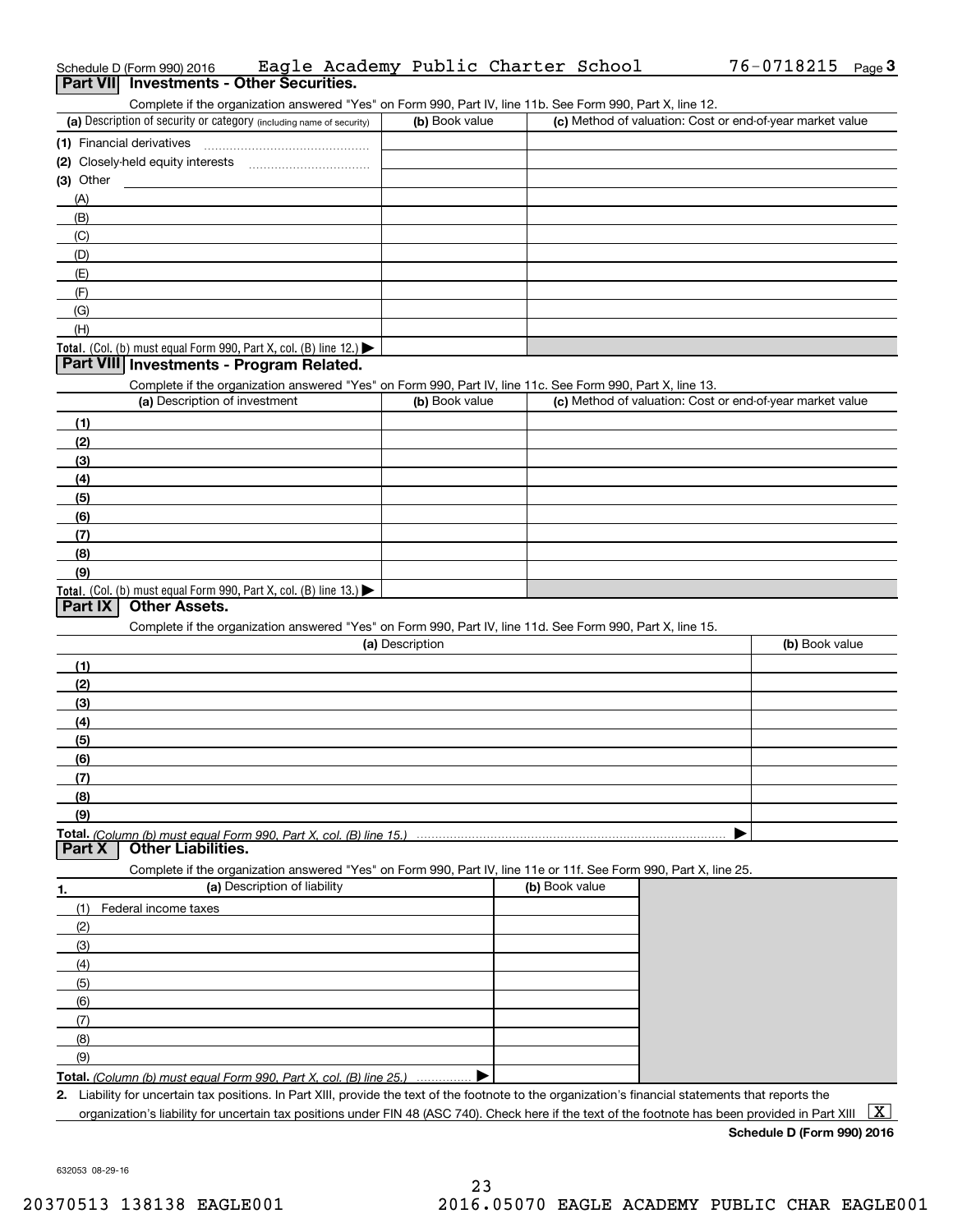|   | Eagle Academy Public Charter School<br>Schedule D (Form 990) 2016                                                                                                                                                              |                |                | 76-0718215<br>Page 4 |
|---|--------------------------------------------------------------------------------------------------------------------------------------------------------------------------------------------------------------------------------|----------------|----------------|----------------------|
|   | Reconciliation of Revenue per Audited Financial Statements With Revenue per Return.<br><b>Part XI</b>                                                                                                                          |                |                |                      |
|   | Complete if the organization answered "Yes" on Form 990, Part IV, line 12a.                                                                                                                                                    |                |                |                      |
| 1 | Total revenue, gains, and other support per audited financial statements                                                                                                                                                       |                | $\blacksquare$ | 21, 374, 343.        |
| 2 | Amounts included on line 1 but not on Form 990, Part VIII, line 12:                                                                                                                                                            |                |                |                      |
| a | Net unrealized gains (losses) on investments [11] [11] Met unrealized gains (losses) on investments                                                                                                                            | 2a             |                |                      |
| b |                                                                                                                                                                                                                                | 2 <sub>b</sub> |                |                      |
| с |                                                                                                                                                                                                                                | 2c             |                |                      |
| d |                                                                                                                                                                                                                                | 2d             |                |                      |
|   | e Add lines 2a through 2d                                                                                                                                                                                                      |                | 2e             |                      |
| 3 |                                                                                                                                                                                                                                |                | 3              | 21, 374, 343.        |
| 4 | Amounts included on Form 990, Part VIII, line 12, but not on line 1:                                                                                                                                                           |                |                |                      |
| a | Investment expenses not included on Form 990, Part VIII, line 7b [1000000000000000000000000000000000                                                                                                                           | 4a             |                |                      |
| b |                                                                                                                                                                                                                                | 4b             |                |                      |
|   | c Add lines 4a and 4b                                                                                                                                                                                                          |                | 4c             | υ.                   |
|   |                                                                                                                                                                                                                                |                | 5              | 21, 374, 343.        |
|   | Part XII   Reconciliation of Expenses per Audited Financial Statements With Expenses per Return.                                                                                                                               |                |                |                      |
|   | Complete if the organization answered "Yes" on Form 990, Part IV, line 12a.                                                                                                                                                    |                |                |                      |
| 1 | Total expenses and losses per audited financial statements [11] [12] manuscription and contract the statements [13] manuscription and the statements [13] manuscription and the statements and the statements and the statemen |                | $\blacksquare$ | 21,072,305.          |
| 2 | Amounts included on line 1 but not on Form 990, Part IX, line 25:                                                                                                                                                              |                |                |                      |
| a |                                                                                                                                                                                                                                | 2a             |                |                      |
| b |                                                                                                                                                                                                                                | 2 <sub>b</sub> |                |                      |
|   |                                                                                                                                                                                                                                | 2c             |                |                      |
| d |                                                                                                                                                                                                                                | 2d             |                |                      |
| e | Add lines 2a through 2d <b>contract and a contract and a contract a</b> contract a contract and a contract a contract a                                                                                                        |                | <b>2e</b>      | υ.                   |
| 3 |                                                                                                                                                                                                                                |                | 3              | 21,072,305.          |
| 4 | Amounts included on Form 990, Part IX, line 25, but not on line 1:                                                                                                                                                             |                |                |                      |
| a |                                                                                                                                                                                                                                | 4a             |                |                      |
| b |                                                                                                                                                                                                                                | 4 <sub>b</sub> |                |                      |
|   | Add lines 4a and 4b                                                                                                                                                                                                            |                | 4c             | 0.                   |
| 5 |                                                                                                                                                                                                                                |                | 5              | 21,072,305.          |
|   | Part XIII Supplemental Information.                                                                                                                                                                                            |                |                |                      |
|   | Provide the descriptions required for Part II, lines 3, 5, and 9; Part III, lines 1a and 4; Part IV, lines 1b and 2b; Part V, line 4; Part X, line 2; Part XI,                                                                 |                |                |                      |

lines 2d and 4b; and Part XII, lines 2d and 4b. Also complete this part to provide any additional information.

#### Part X, Line 2:

|  |  |  |  | The School is exempt from Federal income taxes under Section 501(a) of the |  |  |
|--|--|--|--|----------------------------------------------------------------------------|--|--|
|  |  |  |  |                                                                            |  |  |

Internal Revenue Code as an organization described in Section 501(c)(3),

as well as applicable District of Columbia income tax laws.

Accounting principles generally accepted in the United States of America

provide consistent guidance for the accounting for uncertainty in income

taxes recognized in an entity's financial statements and prescribe a

threshold of "more likely than not" for recognition of tax positions taken

or expected to be taken in a tax return. The School performed an

evaluation of uncertain tax positions for the year ended June 30, 2017,

632054 08-29-16 **Schedule D (Form 990) 2016** and determined that there were no matters that would require recognition

24

20370513 138138 EAGLE001 2016.05070 EAGLE ACADEMY PUBLIC CHAR EAGLE001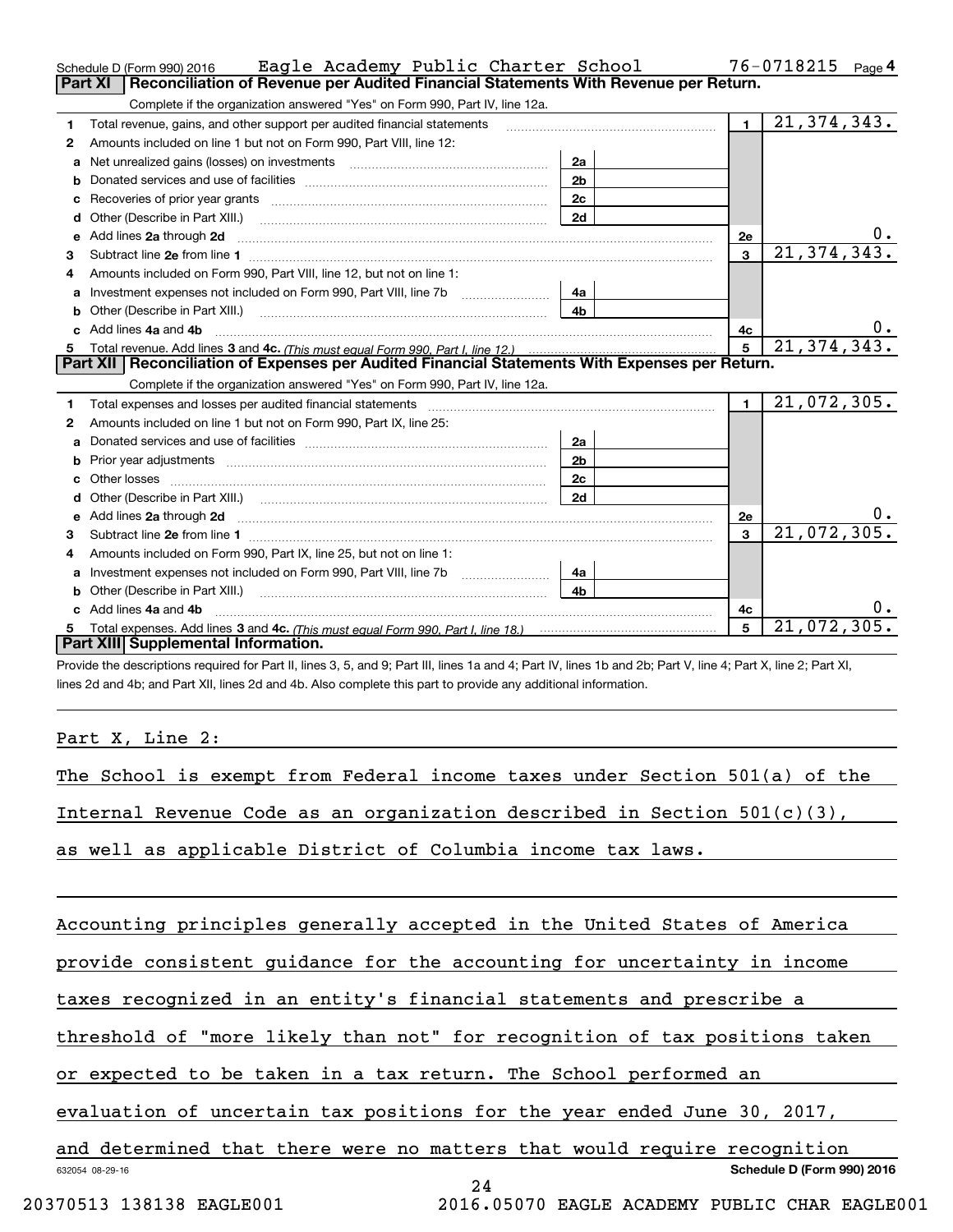| Eagle Academy Public Charter School<br>76-0718215 Page 5<br>Schedule D (Form 990) 2016<br><b>Part XIII Supplemental Information</b> (continued) |
|-------------------------------------------------------------------------------------------------------------------------------------------------|
| in the financial statements or which may have any effect on its tax-exempt                                                                      |
| For the year ended June 30, 2017, the statute of limitations for<br>status.                                                                     |
| fiscal years 2014 through 2017 remains open with the U.S. Federal                                                                               |
| jurisdiction or the various states and local jurisdictions in which the                                                                         |
| School files tax returns.<br>It is the School's policy to recognize interest                                                                    |
| and/or penalties related to uncertain tax positions, if any, in income tax                                                                      |
| expense.                                                                                                                                        |
|                                                                                                                                                 |
|                                                                                                                                                 |
|                                                                                                                                                 |
|                                                                                                                                                 |
|                                                                                                                                                 |
|                                                                                                                                                 |
|                                                                                                                                                 |
|                                                                                                                                                 |
|                                                                                                                                                 |
|                                                                                                                                                 |
|                                                                                                                                                 |
|                                                                                                                                                 |
|                                                                                                                                                 |
|                                                                                                                                                 |
|                                                                                                                                                 |
|                                                                                                                                                 |
|                                                                                                                                                 |
|                                                                                                                                                 |
|                                                                                                                                                 |
|                                                                                                                                                 |
| Schedule D (Form 990) 2016                                                                                                                      |

632055 08-29-16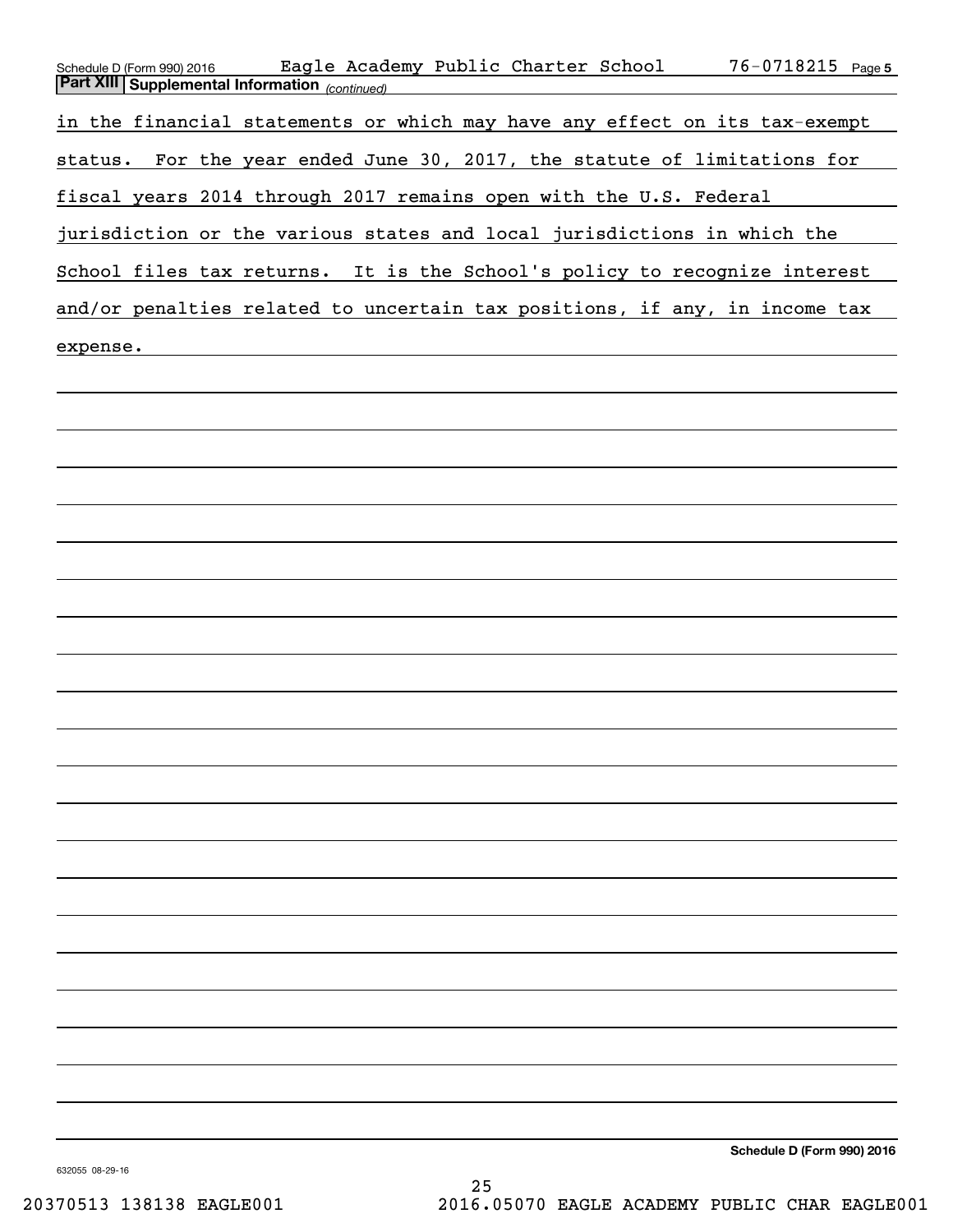|        | <b>SCHEDULE E</b><br>(Form 990 or 990-EZ)<br>Department of the Treasury<br>Internal Revenue Service | <b>Schools</b><br>Complete if the organization answered "Yes" on Form 990,<br>Part IV, line 13, or Form 990-EZ, Part VI, line 48.<br>Attach to Form 990 or Form 990-EZ.<br>Information about Schedule E (Form 990 or 990-EZ) and its instructions is at www.irs.gov/form990.                                                                                                    |                                       |            |                 |             |  |
|--------|-----------------------------------------------------------------------------------------------------|---------------------------------------------------------------------------------------------------------------------------------------------------------------------------------------------------------------------------------------------------------------------------------------------------------------------------------------------------------------------------------|---------------------------------------|------------|-----------------|-------------|--|
|        | Name of the organization                                                                            |                                                                                                                                                                                                                                                                                                                                                                                 | <b>Employer identification number</b> | Inspection |                 |             |  |
|        |                                                                                                     | Eagle Academy Public Charter School                                                                                                                                                                                                                                                                                                                                             |                                       | 76-0718215 |                 |             |  |
| Part I |                                                                                                     |                                                                                                                                                                                                                                                                                                                                                                                 |                                       |            |                 |             |  |
| 1      |                                                                                                     | Does the organization have a racially nondiscriminatory policy toward students by statement in its charter, bylaws,                                                                                                                                                                                                                                                             |                                       | 1.         | <b>YES</b><br>х | <b>NO</b>   |  |
| 2      |                                                                                                     | Does the organization include a statement of its racially nondiscriminatory policy toward students in all its brochures,<br>catalogues, and other written communications with the public dealing with student admissions, programs, and scholarships?                                                                                                                           |                                       | 2          | x               |             |  |
| 3      |                                                                                                     | Has the organization publicized its racially nondiscriminatory policy through newspaper or broadcast media during the<br>period of solicitation for students, or during the registration period if it has no solicitation program, in a way that makes<br>the policy known to all parts of the general community it serves? If "Yes," please describe. If "No," please explain. |                                       |            |                 |             |  |
|        |                                                                                                     | If you need more space, use Part II <b>manufacture and continuum and continuum and continuum and continuum and continuum</b>                                                                                                                                                                                                                                                    |                                       | 3          | х               |             |  |
|        | See Part II                                                                                         |                                                                                                                                                                                                                                                                                                                                                                                 |                                       |            |                 |             |  |
|        |                                                                                                     |                                                                                                                                                                                                                                                                                                                                                                                 |                                       |            |                 |             |  |
|        |                                                                                                     |                                                                                                                                                                                                                                                                                                                                                                                 |                                       |            |                 |             |  |
|        |                                                                                                     |                                                                                                                                                                                                                                                                                                                                                                                 |                                       |            |                 |             |  |
| 4      |                                                                                                     | Does the organization maintain the following?                                                                                                                                                                                                                                                                                                                                   |                                       |            |                 |             |  |
|        |                                                                                                     |                                                                                                                                                                                                                                                                                                                                                                                 |                                       | 4a         | x               |             |  |
|        |                                                                                                     | <b>b</b> Records documenting that scholarships and other financial assistance are awarded on a racially nondiscriminatory basis?                                                                                                                                                                                                                                                |                                       | 4b         | $\mathbf X$     |             |  |
|        |                                                                                                     | c Copies of all catalogues, brochures, announcements, and other written communications to the public dealing with student                                                                                                                                                                                                                                                       |                                       |            |                 |             |  |
|        |                                                                                                     |                                                                                                                                                                                                                                                                                                                                                                                 |                                       | 4с         | х               |             |  |
|        |                                                                                                     |                                                                                                                                                                                                                                                                                                                                                                                 |                                       | 4d         | X               |             |  |
|        |                                                                                                     | If you answered "No" to any of the above, please explain. If you need more space, use Part II.                                                                                                                                                                                                                                                                                  |                                       |            |                 |             |  |
|        |                                                                                                     |                                                                                                                                                                                                                                                                                                                                                                                 |                                       |            |                 |             |  |
|        |                                                                                                     |                                                                                                                                                                                                                                                                                                                                                                                 |                                       |            |                 |             |  |
|        |                                                                                                     |                                                                                                                                                                                                                                                                                                                                                                                 |                                       |            |                 |             |  |
|        |                                                                                                     |                                                                                                                                                                                                                                                                                                                                                                                 |                                       |            |                 |             |  |
| 5      |                                                                                                     | Does the organization discriminate by race in any way with respect to:                                                                                                                                                                                                                                                                                                          |                                       |            |                 |             |  |
|        |                                                                                                     |                                                                                                                                                                                                                                                                                                                                                                                 |                                       | 5a         |                 | x           |  |
|        |                                                                                                     |                                                                                                                                                                                                                                                                                                                                                                                 |                                       | 5b         |                 | X           |  |
|        |                                                                                                     | c Employment of faculty or administrative staff?                                                                                                                                                                                                                                                                                                                                |                                       | 5c         |                 | X           |  |
|        |                                                                                                     |                                                                                                                                                                                                                                                                                                                                                                                 |                                       | 5d         |                 | х           |  |
|        |                                                                                                     |                                                                                                                                                                                                                                                                                                                                                                                 |                                       | 5е         |                 | X           |  |
|        | f Use of facilities?                                                                                |                                                                                                                                                                                                                                                                                                                                                                                 |                                       | 5f         |                 | X           |  |
|        |                                                                                                     |                                                                                                                                                                                                                                                                                                                                                                                 |                                       | 5g         |                 | X           |  |
|        |                                                                                                     |                                                                                                                                                                                                                                                                                                                                                                                 |                                       | 5h         |                 | $\mathbf X$ |  |
|        |                                                                                                     | If you answered "Yes" to any of the above, please explain. If you need more space, use Part II.                                                                                                                                                                                                                                                                                 |                                       |            |                 |             |  |
|        |                                                                                                     |                                                                                                                                                                                                                                                                                                                                                                                 |                                       |            |                 |             |  |
|        |                                                                                                     |                                                                                                                                                                                                                                                                                                                                                                                 |                                       |            |                 |             |  |
|        |                                                                                                     |                                                                                                                                                                                                                                                                                                                                                                                 |                                       |            |                 |             |  |
|        |                                                                                                     |                                                                                                                                                                                                                                                                                                                                                                                 |                                       |            |                 |             |  |
|        |                                                                                                     |                                                                                                                                                                                                                                                                                                                                                                                 |                                       | 6a         | х               |             |  |
|        |                                                                                                     |                                                                                                                                                                                                                                                                                                                                                                                 |                                       | 6b         |                 | X           |  |
|        |                                                                                                     |                                                                                                                                                                                                                                                                                                                                                                                 |                                       |            |                 |             |  |
|        |                                                                                                     | If you answered "Yes" on either line 6a or line 6b, explain on Part II.                                                                                                                                                                                                                                                                                                         |                                       |            |                 |             |  |
| 7      |                                                                                                     | Does the organization certify that it has complied with the applicable requirements of sections 4.01 through 4.05 of                                                                                                                                                                                                                                                            |                                       | 7          | х               |             |  |
|        |                                                                                                     | LHA For Paperwork Reduction Act Notice, see the Instructions for Form 990 or Form 990-EZ.                                                                                                                                                                                                                                                                                       | Schedule E (Form 990 or 990-EZ) 2016  |            |                 |             |  |

632061 10-10-16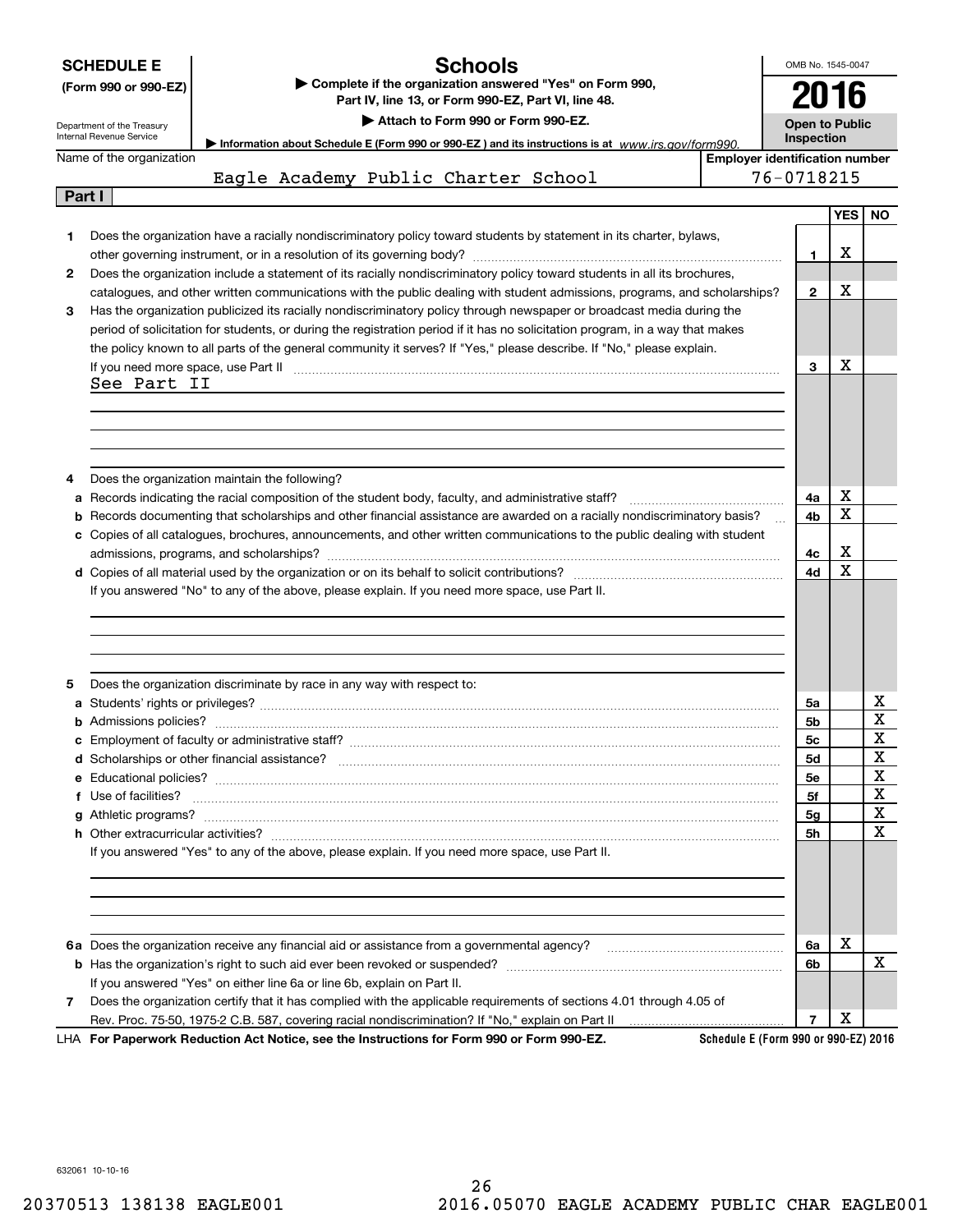76-0718215 Page 2 Schedule E(Form 990 or 990-EZ)2016 <code>Eagle Academy Public Charter School  $76\text{--}0718215$  Page</code>

Part II | Supplemental Information. Provide the explanations required by Part I, lines 3, 4d, 5h, 6b, and 7, as applicable. Also provide any other additional information.

Line 3 - Explanation of Nondiscrimination Policy:

The School has been and will continue to be an equal

opportunity employer. Steps are taken to make sure that: a)

Persons are recruited, hired, assigned, and promoted without

regarded to race, religion, color, national origin,

citizenship, sex, veteran status, uniform service member

status, age, disability or any other legally recognized protected personal

characteristics. b) Similarly, all personnel actions, such as

compensation, benefits, transfers, layoffs and recall from layoffs, access

to training, education, tuition assistance and social recreation programs

are administered without regard to race, religion, color, veteran status,

uniform service member status, national origin, citizenship, sex, age,

disability or any other legally recognized protected personal

characteristics.

Form 990, Schedule E, Part I, Line 6:

As a District of Columbia public charter school, Eagle Academy Public

Charter School has a funding stream from the District of Columbia

(uniform per student funding) and the U.S. Federal government (Federal

grants for education and other programs).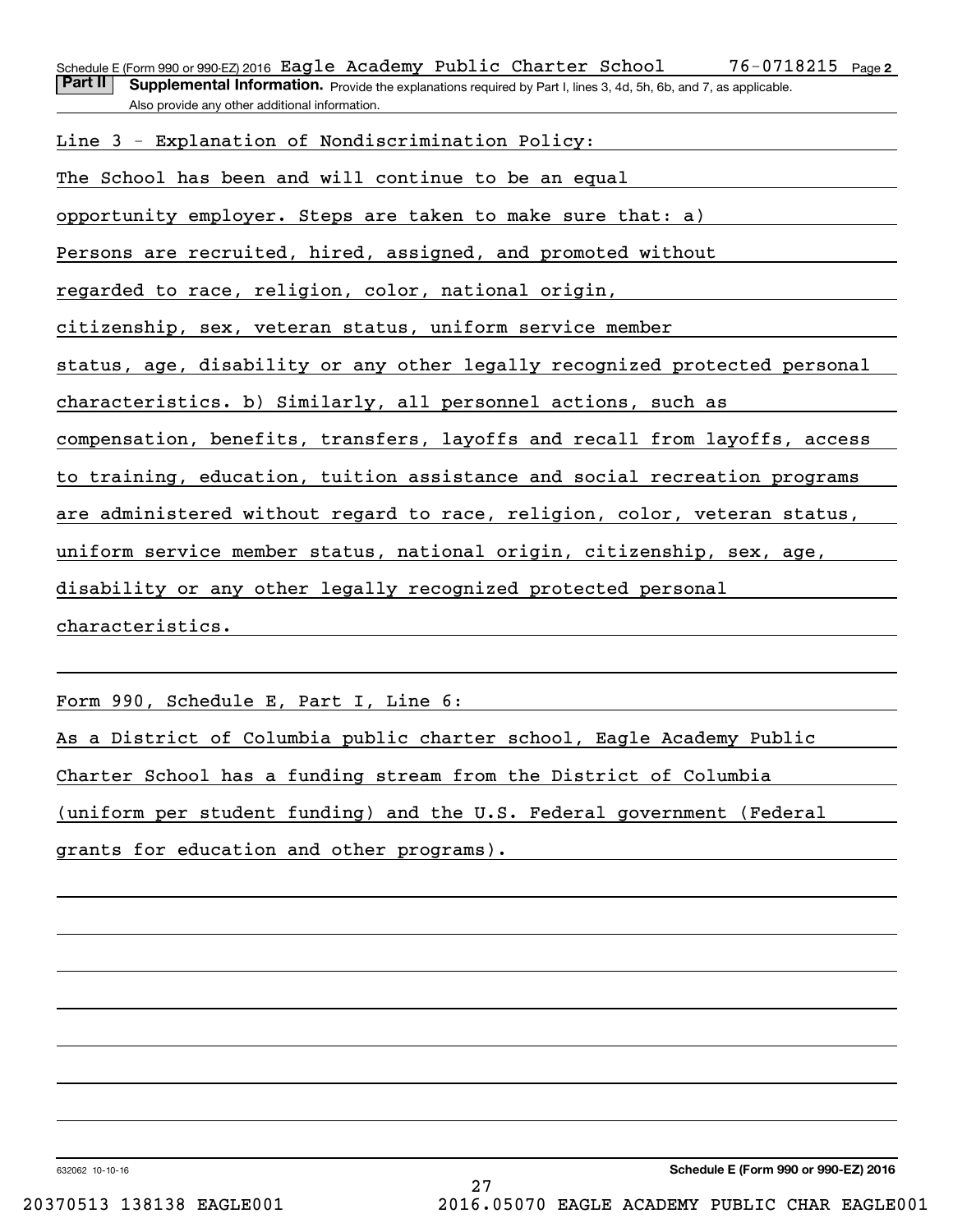| <b>Compensation Information</b><br><b>SCHEDULE J</b><br>OMB No. 1545-0047 |                                                                                                                                  |                                                                                                                |                                       |                       |            |                              |  |
|---------------------------------------------------------------------------|----------------------------------------------------------------------------------------------------------------------------------|----------------------------------------------------------------------------------------------------------------|---------------------------------------|-----------------------|------------|------------------------------|--|
|                                                                           | (Form 990)                                                                                                                       | For certain Officers, Directors, Trustees, Key Employees, and Highest                                          |                                       |                       |            |                              |  |
|                                                                           |                                                                                                                                  | <b>Compensated Employees</b>                                                                                   |                                       | 2016                  |            |                              |  |
|                                                                           |                                                                                                                                  | Complete if the organization answered "Yes" on Form 990, Part IV, line 23.                                     |                                       | <b>Open to Public</b> |            |                              |  |
|                                                                           | Department of the Treasury<br>Internal Revenue Service                                                                           | Attach to Form 990.<br>Information about Schedule J (Form 990) and its instructions is at www.irs.gov/form990. |                                       | Inspection            |            |                              |  |
|                                                                           | Name of the organization                                                                                                         |                                                                                                                | <b>Employer identification number</b> |                       |            |                              |  |
|                                                                           | Eagle Academy Public Charter School                                                                                              |                                                                                                                | 76-0718215                            |                       |            |                              |  |
|                                                                           | <b>Questions Regarding Compensation</b><br>Part I                                                                                |                                                                                                                |                                       |                       |            |                              |  |
|                                                                           |                                                                                                                                  |                                                                                                                |                                       |                       | <b>Yes</b> | No                           |  |
|                                                                           | <b>1a</b> Check the appropriate box(es) if the organization provided any of the following to or for a person listed on Form 990, |                                                                                                                |                                       |                       |            |                              |  |
|                                                                           | Part VII, Section A, line 1a. Complete Part III to provide any relevant information regarding these items.                       |                                                                                                                |                                       |                       |            |                              |  |
|                                                                           | First-class or charter travel                                                                                                    | Housing allowance or residence for personal use                                                                |                                       |                       |            |                              |  |
|                                                                           | Travel for companions                                                                                                            | Payments for business use of personal residence                                                                |                                       |                       |            |                              |  |
|                                                                           | Tax indemnification and gross-up payments                                                                                        | Health or social club dues or initiation fees                                                                  |                                       |                       |            |                              |  |
|                                                                           | Discretionary spending account                                                                                                   | Personal services (such as, maid, chauffeur, chef)                                                             |                                       |                       |            |                              |  |
|                                                                           |                                                                                                                                  |                                                                                                                |                                       |                       |            |                              |  |
|                                                                           | <b>b</b> If any of the boxes on line 1a are checked, did the organization follow a written policy regarding payment or           |                                                                                                                |                                       |                       |            |                              |  |
|                                                                           | reimbursement or provision of all of the expenses described above? If "No," complete Part III to explain                         |                                                                                                                |                                       | 1b                    |            |                              |  |
| 2                                                                         | Did the organization require substantiation prior to reimbursing or allowing expenses incurred by all directors,                 |                                                                                                                |                                       |                       |            |                              |  |
|                                                                           |                                                                                                                                  |                                                                                                                |                                       | $\mathbf{2}$          |            |                              |  |
|                                                                           |                                                                                                                                  |                                                                                                                |                                       |                       |            |                              |  |
| З                                                                         | Indicate which, if any, of the following the filing organization used to establish the compensation of the organization's        |                                                                                                                |                                       |                       |            |                              |  |
|                                                                           | CEO/Executive Director. Check all that apply. Do not check any boxes for methods used by a related organization to               |                                                                                                                |                                       |                       |            |                              |  |
|                                                                           | establish compensation of the CEO/Executive Director, but explain in Part III.                                                   |                                                                                                                |                                       |                       |            |                              |  |
|                                                                           | Compensation committee                                                                                                           | Written employment contract                                                                                    |                                       |                       |            |                              |  |
|                                                                           | Independent compensation consultant                                                                                              | Compensation survey or study                                                                                   |                                       |                       |            |                              |  |
|                                                                           | Form 990 of other organizations                                                                                                  | $\boxed{\textbf{X}}$ Approval by the board or compensation committee                                           |                                       |                       |            |                              |  |
|                                                                           |                                                                                                                                  |                                                                                                                |                                       |                       |            |                              |  |
|                                                                           | During the year, did any person listed on Form 990, Part VII, Section A, line 1a, with respect to the filing                     |                                                                                                                |                                       |                       |            |                              |  |
|                                                                           | organization or a related organization:                                                                                          |                                                                                                                |                                       |                       |            |                              |  |
| а                                                                         | Receive a severance payment or change-of-control payment?                                                                        |                                                                                                                |                                       | 4a                    |            | х                            |  |
| b                                                                         |                                                                                                                                  |                                                                                                                |                                       | 4b                    |            | $\overline{\mathbf{x}}$      |  |
| с                                                                         |                                                                                                                                  |                                                                                                                |                                       | 4c                    |            | $\overline{\mathbf{x}}$      |  |
|                                                                           | If "Yes" to any of lines 4a-c, list the persons and provide the applicable amounts for each item in Part III.                    |                                                                                                                |                                       |                       |            |                              |  |
|                                                                           |                                                                                                                                  |                                                                                                                |                                       |                       |            |                              |  |
|                                                                           | Only section 501(c)(3), 501(c)(4), and 501(c)(29) organizations must complete lines 5-9.                                         |                                                                                                                |                                       |                       |            |                              |  |
|                                                                           | For persons listed on Form 990, Part VII, Section A, line 1a, did the organization pay or accrue any compensation                |                                                                                                                |                                       |                       |            |                              |  |
|                                                                           | contingent on the revenues of:                                                                                                   |                                                                                                                |                                       |                       |            |                              |  |
| a                                                                         |                                                                                                                                  |                                                                                                                |                                       | 5a                    |            | x                            |  |
|                                                                           |                                                                                                                                  |                                                                                                                |                                       | 5b                    |            | $\overline{\mathbf{x}}$      |  |
|                                                                           | If "Yes" on line 5a or 5b, describe in Part III.                                                                                 |                                                                                                                |                                       |                       |            |                              |  |
| 6.                                                                        | For persons listed on Form 990, Part VII, Section A, line 1a, did the organization pay or accrue any compensation                |                                                                                                                |                                       |                       |            |                              |  |
|                                                                           | contingent on the net earnings of:                                                                                               |                                                                                                                |                                       |                       |            |                              |  |
| a                                                                         |                                                                                                                                  |                                                                                                                |                                       | 6a                    |            | х<br>$\overline{\mathbf{x}}$ |  |
|                                                                           |                                                                                                                                  |                                                                                                                |                                       | 6b                    |            |                              |  |
|                                                                           | If "Yes" on line 6a or 6b, describe in Part III.                                                                                 |                                                                                                                |                                       |                       |            |                              |  |
|                                                                           | 7 For persons listed on Form 990, Part VII, Section A, line 1a, did the organization provide any nonfixed payments               |                                                                                                                |                                       |                       |            |                              |  |
|                                                                           |                                                                                                                                  |                                                                                                                |                                       | 7                     |            | х                            |  |
| 8                                                                         | Were any amounts reported on Form 990, Part VII, paid or accrued pursuant to a contract that was subject to the                  |                                                                                                                |                                       |                       |            |                              |  |
|                                                                           | initial contract exception described in Regulations section 53.4958-4(a)(3)? If "Yes," describe in Part III                      |                                                                                                                |                                       | 8                     |            | х                            |  |
| 9                                                                         | If "Yes" on line 8, did the organization also follow the rebuttable presumption procedure described in                           |                                                                                                                |                                       |                       |            |                              |  |
|                                                                           | Regulations section 53.4958-6(c)?<br><b>Departments Reduction Act Notice, can the Instructions for Form 000</b>                  |                                                                                                                | Schodule I (Form 000) 2016            | 9                     |            |                              |  |

LHA For Paperwork Reduction Act Notice, see the Instructions for Form 990. Schedule J (Form 990) 2016

632111 09-09-16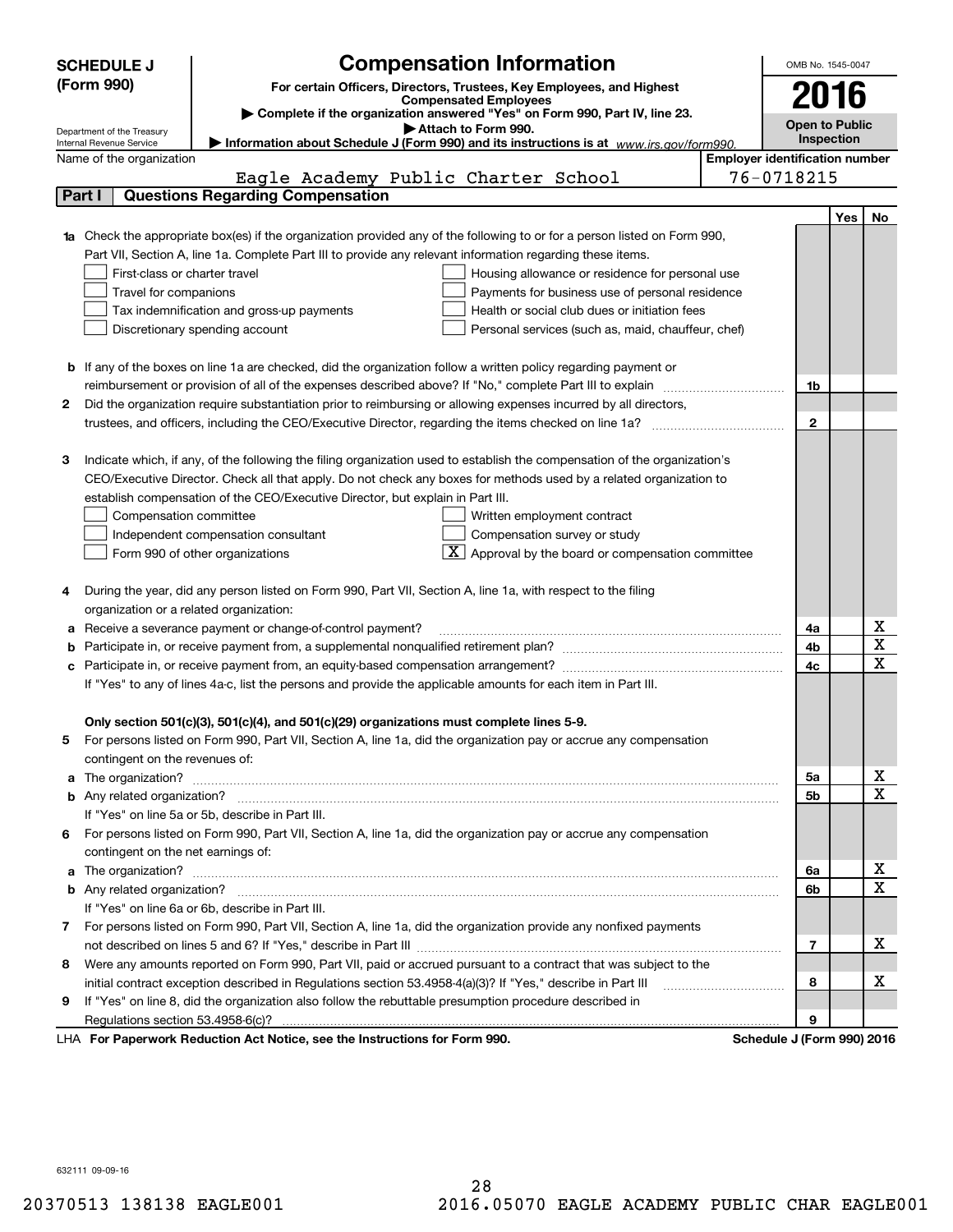# **Part II Officers, Directors, Trustees, Key Employees, and Highest Compensated Employees.**  Schedule J (Form 990) 2016 Page Use duplicate copies if additional space is needed.

For each individual whose compensation must be reported on Schedule J, report compensation from the organization on row (i) and from related organizations, described in the instructions, on row (ii). Do not list any individuals that aren't listed on Form 990, Part VII.

**Note:**  The sum of columns (B)(i)-(iii) for each listed individual must equal the total amount of Form 990, Part VII, Section A, line 1a, applicable column (D) and (E) amounts for that individual.

|                              |                              | (B) Breakdown of W-2 and/or 1099-MISC compensation |                                           | (C) Retirement and                        | (D) Nontaxable                 | (E) Total of columns | (F) Compensation |                                                            |
|------------------------------|------------------------------|----------------------------------------------------|-------------------------------------------|-------------------------------------------|--------------------------------|----------------------|------------------|------------------------------------------------------------|
| (A) Name and Title           |                              | (i) Base<br>compensation                           | (ii) Bonus &<br>incentive<br>compensation | (iii) Other<br>reportable<br>compensation | other deferred<br>compensation | benefits             | $(B)(i)-(D)$     | in column (B)<br>reported as deferred<br>on prior Form 990 |
| $(1)$ Joe Smith              | (i)                          | 242,000.                                           | $\overline{0}$ .                          | $\overline{0}$ .                          | 186.                           | 1,739.               | 243,925.         | 0.                                                         |
| CEO/CFO                      | (ii)                         | $\overline{0}$ .                                   | $\overline{0}$ .                          | $\overline{0}$ .                          | $\overline{0}$ .               | $\overline{0}$ .     | $\overline{0}$ . | $\overline{0}$ .                                           |
| (2) Mayra Martinez-Fernandez | (i)                          | 163,000.                                           | $\overline{0}$ .                          | $\overline{0}$ .                          | 2,145.                         | 1,601.               | 166,746.         | $\overline{0}$ .                                           |
| CHIEF OF STAFF               | (ii)                         | $\overline{0}$ .                                   | $\overline{0}$ .                          | $\overline{0}$ .                          | $\overline{0}$ .               | $\overline{0}$ .     | $\overline{0}$ . | $\overline{0}$ .                                           |
|                              | $\qquad \qquad \textbf{(i)}$ |                                                    |                                           |                                           |                                |                      |                  |                                                            |
|                              | (ii)                         |                                                    |                                           |                                           |                                |                      |                  |                                                            |
|                              | $\qquad \qquad \textbf{(i)}$ |                                                    |                                           |                                           |                                |                      |                  |                                                            |
|                              | (ii)                         |                                                    |                                           |                                           |                                |                      |                  |                                                            |
|                              | (i)                          |                                                    |                                           |                                           |                                |                      |                  |                                                            |
|                              | (ii)                         |                                                    |                                           |                                           |                                |                      |                  |                                                            |
|                              | (i)                          |                                                    |                                           |                                           |                                |                      |                  |                                                            |
|                              | (ii)                         |                                                    |                                           |                                           |                                |                      |                  |                                                            |
|                              | (i)                          |                                                    |                                           |                                           |                                |                      |                  |                                                            |
|                              | (ii)                         |                                                    |                                           |                                           |                                |                      |                  |                                                            |
|                              | (i)                          |                                                    |                                           |                                           |                                |                      |                  |                                                            |
|                              | (ii)                         |                                                    |                                           |                                           |                                |                      |                  |                                                            |
|                              | (i)                          |                                                    |                                           |                                           |                                |                      |                  |                                                            |
|                              | (ii)                         |                                                    |                                           |                                           |                                |                      |                  |                                                            |
|                              | (i)                          |                                                    |                                           |                                           |                                |                      |                  |                                                            |
|                              | (ii)                         |                                                    |                                           |                                           |                                |                      |                  |                                                            |
|                              | (i)                          |                                                    |                                           |                                           |                                |                      |                  |                                                            |
|                              | (ii)                         |                                                    |                                           |                                           |                                |                      |                  |                                                            |
|                              | (i)                          |                                                    |                                           |                                           |                                |                      |                  |                                                            |
|                              | (ii)                         |                                                    |                                           |                                           |                                |                      |                  |                                                            |
|                              | (i)                          |                                                    |                                           |                                           |                                |                      |                  |                                                            |
|                              | (ii)                         |                                                    |                                           |                                           |                                |                      |                  |                                                            |
|                              | (i)                          |                                                    |                                           |                                           |                                |                      |                  |                                                            |
|                              | (ii)                         |                                                    |                                           |                                           |                                |                      |                  |                                                            |
|                              | (i)                          |                                                    |                                           |                                           |                                |                      |                  |                                                            |
|                              | (ii)                         |                                                    |                                           |                                           |                                |                      |                  |                                                            |
|                              | (i)                          |                                                    |                                           |                                           |                                |                      |                  |                                                            |
|                              | (ii)                         |                                                    |                                           |                                           |                                |                      |                  |                                                            |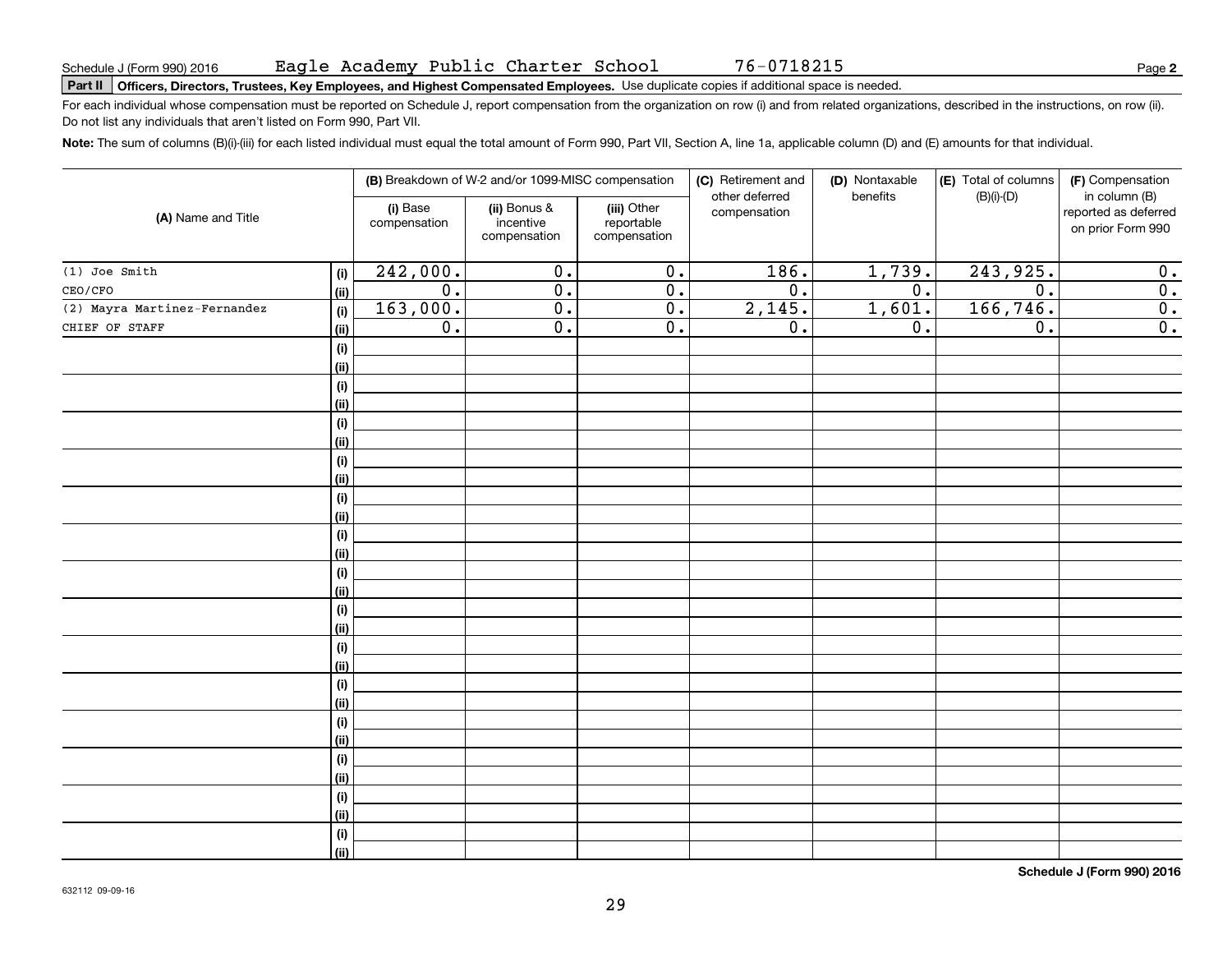#### **Part III Supplemental Information**

Schedule J (Form 990) 2016 Eagle Academy Public Charter School 76-0718215<br>Part III Supplemental Information<br>Provide the information, explanation, or descriptions required for Part I, lines 1a, 1b, 3, 4a, 4b, 4c, 5a, 5b, 6a

**Schedule J (Form 990) 2016**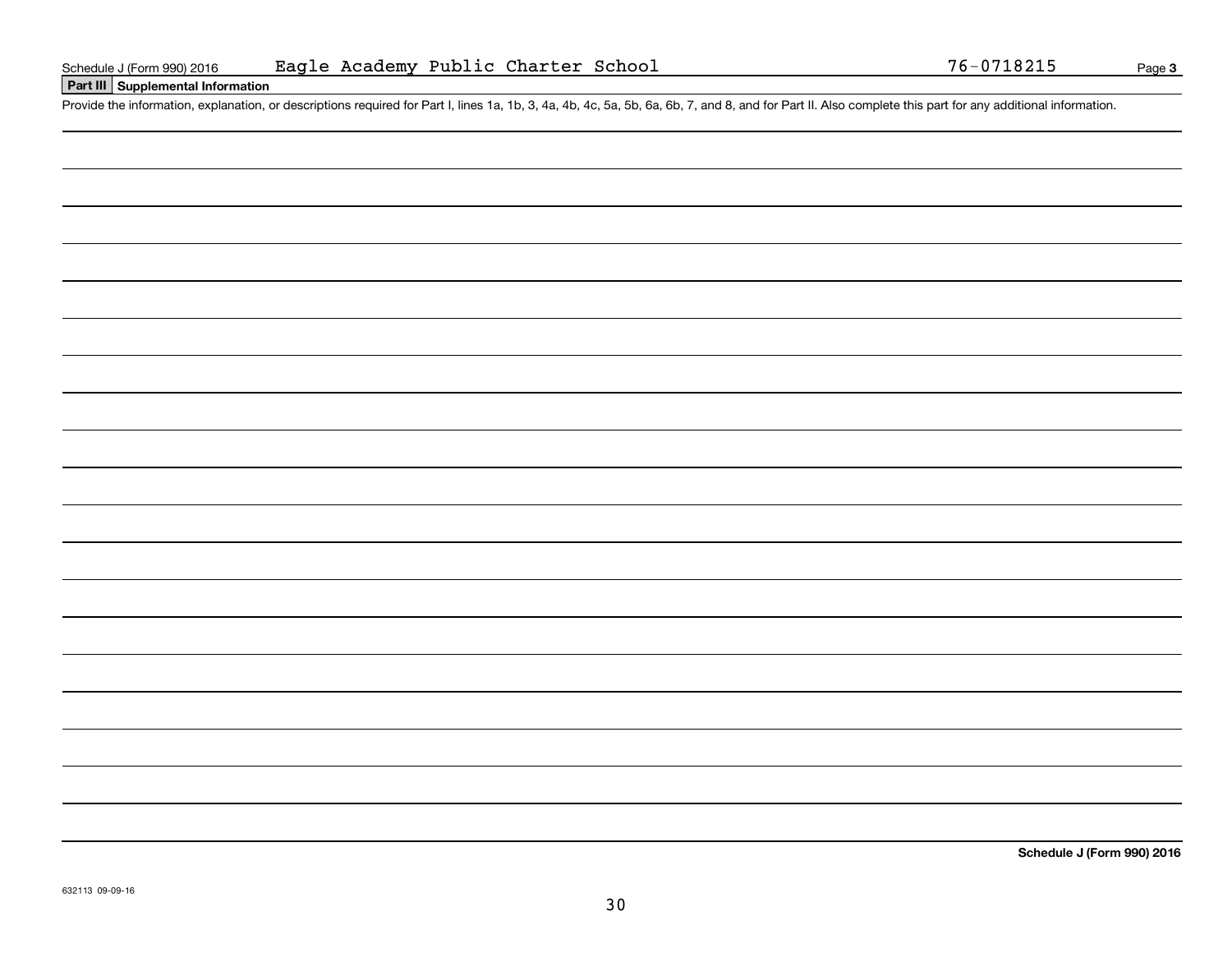|              | <b>Supplemental Information on Tax-Exempt Bonds</b><br><b>SCHEDULE K</b><br>Complete if the organization answered "Yes" on Form 990, Part IV, line 24a. Provide descriptions,<br>(Form 990)<br>explanations, and any additional information in Part VI.<br>Department of the Treasury<br>Attach to Form 990. Information about Schedule K (Form 990) and its instructions is at www.irs.gov/form990.<br>Internal Revenue Service |                                                                                                        |                                     |                 |             |                                    |         |                              |                            |                            |           |                                                     | OMB No. 1545-0047<br>2016<br><b>Open to Public</b><br>Inspection |                         |   |  |  |
|--------------|----------------------------------------------------------------------------------------------------------------------------------------------------------------------------------------------------------------------------------------------------------------------------------------------------------------------------------------------------------------------------------------------------------------------------------|--------------------------------------------------------------------------------------------------------|-------------------------------------|-----------------|-------------|------------------------------------|---------|------------------------------|----------------------------|----------------------------|-----------|-----------------------------------------------------|------------------------------------------------------------------|-------------------------|---|--|--|
|              | Name of the organization                                                                                                                                                                                                                                                                                                                                                                                                         |                                                                                                        | Eagle Academy Public Charter School |                 |             |                                    |         |                              |                            |                            |           | <b>Employer identification number</b><br>76-0718215 |                                                                  |                         |   |  |  |
| Part I       | <b>Bond Issues</b>                                                                                                                                                                                                                                                                                                                                                                                                               |                                                                                                        |                                     |                 |             |                                    |         |                              |                            |                            |           |                                                     |                                                                  |                         |   |  |  |
|              |                                                                                                                                                                                                                                                                                                                                                                                                                                  | (a) Issuer name                                                                                        | (b) Issuer EIN                      | $(c)$ CUSIP $#$ |             | (d) Date issued<br>(e) Issue price |         |                              | (f) Description of purpose | (g) Defeased (h) On behalf |           | of issuer                                           |                                                                  | (i) Pooled<br>financing |   |  |  |
|              |                                                                                                                                                                                                                                                                                                                                                                                                                                  |                                                                                                        |                                     |                 |             |                                    |         |                              |                            | Yes                        | <b>No</b> | Yes <sub>1</sub>                                    | <b>No</b>                                                        | Yes   No                |   |  |  |
|              |                                                                                                                                                                                                                                                                                                                                                                                                                                  |                                                                                                        |                                     |                 |             |                                    |         | Refinance of                 |                            |                            |           |                                                     |                                                                  |                         |   |  |  |
|              |                                                                                                                                                                                                                                                                                                                                                                                                                                  | A District of Columbia                                                                                 | 53-6001131                          | None            | 05/25/17    |                                    |         | 15000000. construction loan  |                            |                            | X         |                                                     | X                                                                |                         | X |  |  |
|              |                                                                                                                                                                                                                                                                                                                                                                                                                                  |                                                                                                        |                                     |                 |             |                                    |         | Finance new                  |                            |                            |           |                                                     |                                                                  |                         |   |  |  |
|              |                                                                                                                                                                                                                                                                                                                                                                                                                                  | B District of Columbia                                                                                 | 53-6001131                          | None            |             |                                    |         | 05/25/17 3,500,000. facility |                            |                            | х         |                                                     | x                                                                |                         | X |  |  |
|              |                                                                                                                                                                                                                                                                                                                                                                                                                                  |                                                                                                        |                                     |                 |             |                                    |         |                              |                            |                            |           |                                                     |                                                                  |                         |   |  |  |
| C            |                                                                                                                                                                                                                                                                                                                                                                                                                                  |                                                                                                        |                                     |                 |             |                                    |         |                              |                            |                            |           |                                                     |                                                                  |                         |   |  |  |
|              |                                                                                                                                                                                                                                                                                                                                                                                                                                  |                                                                                                        |                                     |                 |             |                                    |         |                              |                            |                            |           |                                                     |                                                                  |                         |   |  |  |
| D            |                                                                                                                                                                                                                                                                                                                                                                                                                                  |                                                                                                        |                                     |                 |             |                                    |         |                              |                            |                            |           |                                                     |                                                                  |                         |   |  |  |
| Part II      | <b>Proceeds</b>                                                                                                                                                                                                                                                                                                                                                                                                                  |                                                                                                        |                                     |                 |             |                                    |         |                              |                            |                            |           |                                                     |                                                                  |                         |   |  |  |
|              |                                                                                                                                                                                                                                                                                                                                                                                                                                  |                                                                                                        |                                     |                 | А           |                                    | В<br>C. |                              |                            |                            |           |                                                     | D                                                                |                         |   |  |  |
|              | Amount of bonds retired                                                                                                                                                                                                                                                                                                                                                                                                          |                                                                                                        |                                     |                 |             |                                    |         |                              |                            |                            |           |                                                     |                                                                  |                         |   |  |  |
| $\mathbf{2}$ |                                                                                                                                                                                                                                                                                                                                                                                                                                  |                                                                                                        |                                     |                 |             |                                    |         |                              |                            |                            |           |                                                     |                                                                  |                         |   |  |  |
| 3            |                                                                                                                                                                                                                                                                                                                                                                                                                                  |                                                                                                        |                                     |                 |             | 15,000,000.                        |         | 3,500,000.                   |                            |                            |           |                                                     |                                                                  |                         |   |  |  |
| 4            |                                                                                                                                                                                                                                                                                                                                                                                                                                  |                                                                                                        |                                     |                 |             |                                    |         |                              |                            |                            |           |                                                     |                                                                  |                         |   |  |  |
| 5            |                                                                                                                                                                                                                                                                                                                                                                                                                                  | Capitalized interest from proceeds                                                                     |                                     |                 |             |                                    |         |                              |                            |                            |           |                                                     |                                                                  |                         |   |  |  |
| 6            | Proceeds in refunding escrows                                                                                                                                                                                                                                                                                                                                                                                                    |                                                                                                        |                                     |                 |             |                                    |         |                              |                            |                            |           |                                                     |                                                                  |                         |   |  |  |
| -7           | Issuance costs from proceeds                                                                                                                                                                                                                                                                                                                                                                                                     |                                                                                                        |                                     |                 |             |                                    |         |                              |                            |                            |           |                                                     |                                                                  |                         |   |  |  |
| 8            |                                                                                                                                                                                                                                                                                                                                                                                                                                  | Credit enhancement from proceeds                                                                       |                                     |                 |             |                                    |         |                              |                            |                            |           |                                                     |                                                                  |                         |   |  |  |
| 9            |                                                                                                                                                                                                                                                                                                                                                                                                                                  | Capital expenditures from proceeds                                                                     |                                     |                 |             |                                    |         | 3,500,000.                   |                            |                            |           |                                                     |                                                                  |                         |   |  |  |
| 10<br>-11    | Other spent proceeds                                                                                                                                                                                                                                                                                                                                                                                                             |                                                                                                        |                                     |                 |             |                                    |         |                              |                            |                            |           |                                                     |                                                                  |                         |   |  |  |
| 12           | Other unspent proceeds                                                                                                                                                                                                                                                                                                                                                                                                           |                                                                                                        |                                     |                 |             |                                    |         |                              |                            |                            |           |                                                     |                                                                  |                         |   |  |  |
| 13.          | Year of substantial completion                                                                                                                                                                                                                                                                                                                                                                                                   |                                                                                                        |                                     |                 |             |                                    |         |                              |                            |                            |           |                                                     |                                                                  |                         |   |  |  |
|              |                                                                                                                                                                                                                                                                                                                                                                                                                                  |                                                                                                        |                                     |                 | Yes         | No                                 | Yes     | No                           | Yes                        | No                         |           | Yes                                                 |                                                                  | No                      |   |  |  |
| 14           |                                                                                                                                                                                                                                                                                                                                                                                                                                  | Were the bonds issued as part of a current refunding issue?                                            |                                     |                 |             | X                                  |         | X                            |                            |                            |           |                                                     |                                                                  |                         |   |  |  |
| 15           |                                                                                                                                                                                                                                                                                                                                                                                                                                  | Were the bonds issued as part of an advance refunding issue?                                           |                                     |                 |             | X                                  |         | X                            |                            |                            |           |                                                     |                                                                  |                         |   |  |  |
| 16           |                                                                                                                                                                                                                                                                                                                                                                                                                                  | Has the final allocation of proceeds been made?                                                        |                                     |                 | $\mathbf X$ |                                    |         | X                            |                            |                            |           |                                                     |                                                                  |                         |   |  |  |
| 17           |                                                                                                                                                                                                                                                                                                                                                                                                                                  | Does the organization maintain adequate books and records to support the final allocation of proceeds? |                                     |                 | $\mathbf X$ |                                    |         | X                            |                            |                            |           |                                                     |                                                                  |                         |   |  |  |
|              | Part III Private Business Use                                                                                                                                                                                                                                                                                                                                                                                                    |                                                                                                        |                                     |                 |             |                                    |         |                              |                            |                            |           |                                                     |                                                                  |                         |   |  |  |
|              |                                                                                                                                                                                                                                                                                                                                                                                                                                  |                                                                                                        |                                     |                 | Α           |                                    |         | B                            | C.                         |                            |           |                                                     | D                                                                |                         |   |  |  |
| $\mathbf{1}$ | Was the organization a partner in a partnership, or a member of an LLC,                                                                                                                                                                                                                                                                                                                                                          |                                                                                                        |                                     | Yes             | No          | Yes                                | No      | Yes                          | No                         |                            | Yes       |                                                     | No                                                               |                         |   |  |  |
|              |                                                                                                                                                                                                                                                                                                                                                                                                                                  | which owned property financed by tax-exempt bonds?                                                     |                                     |                 |             | $\mathbf{x}$                       |         | $\mathbf X$                  |                            |                            |           |                                                     |                                                                  |                         |   |  |  |
|              |                                                                                                                                                                                                                                                                                                                                                                                                                                  | 2 Are there any lease arrangements that may result in private business use of                          |                                     |                 |             |                                    |         |                              |                            |                            |           |                                                     |                                                                  |                         |   |  |  |
|              |                                                                                                                                                                                                                                                                                                                                                                                                                                  |                                                                                                        |                                     |                 |             | X                                  |         | X                            |                            |                            |           |                                                     |                                                                  |                         |   |  |  |

632121 10-19-16 LHA For Paperwork Reduction Act Notice, see the Instructions for Form 990. **Schedule K (Form 990) 2016**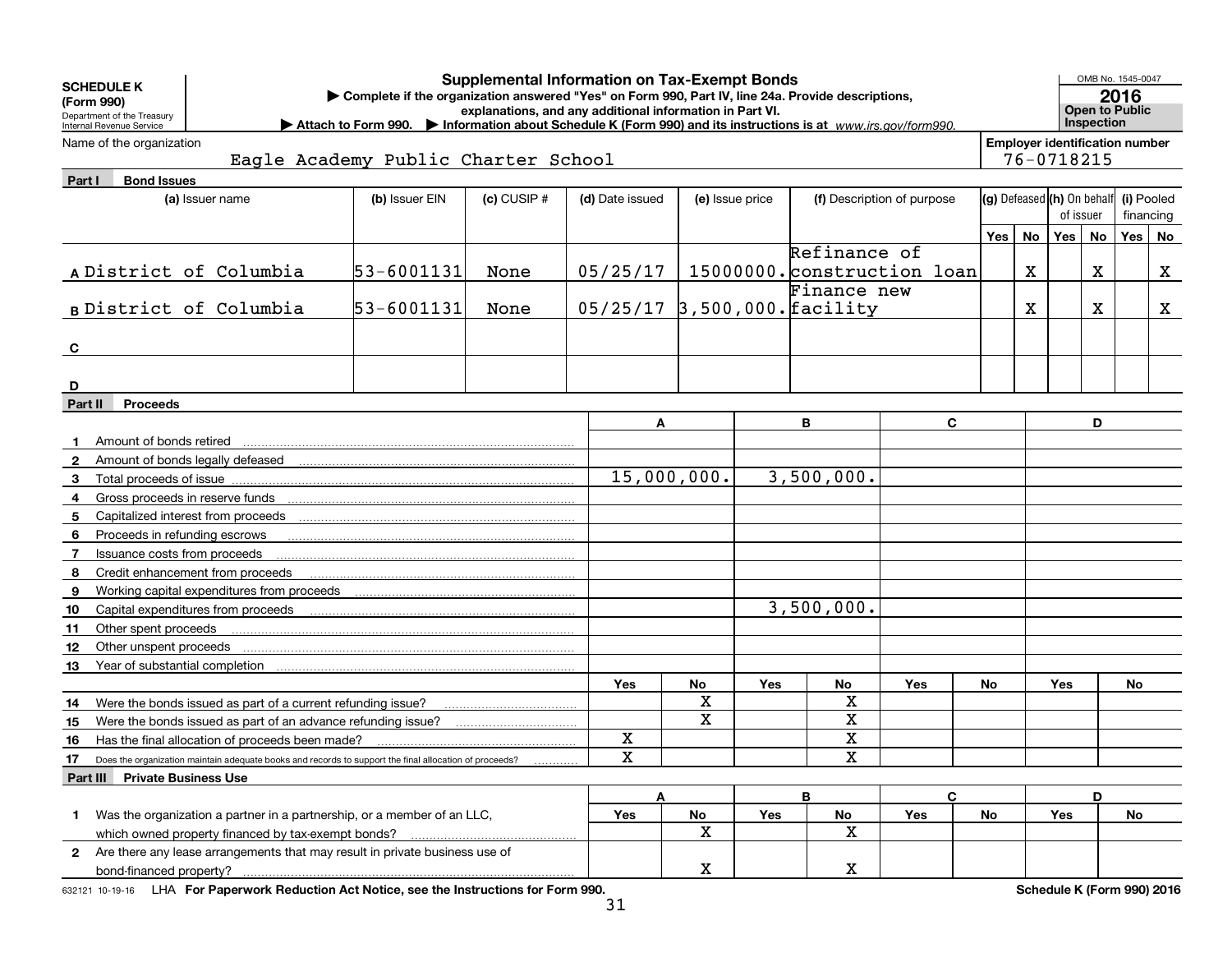#### Schedule K (Form 990) 2016 Page Eagle Academy Public Charter School 76-0718215

**2**

| <b>Part III</b> Private Business Use (Continued)                                                       |              |                         |             |                         |            |           |     |           |
|--------------------------------------------------------------------------------------------------------|--------------|-------------------------|-------------|-------------------------|------------|-----------|-----|-----------|
|                                                                                                        |              | A                       |             | B                       | C          |           |     | D         |
| 3a Are there any management or service contracts that may result in private                            | Yes          | <b>No</b>               | <b>Yes</b>  | <b>No</b>               | Yes        | No        | Yes | No        |
| business use of bond-financed property?                                                                |              | $\mathbf{x}$            |             | $\overline{\mathbf{x}}$ |            |           |     |           |
| <b>b</b> If "Yes" to line 3a, does the organization routinely engage bond counsel or other outside     |              |                         |             |                         |            |           |     |           |
| counsel to review any management or service contracts relating to the financed property?               |              |                         |             |                         |            |           |     |           |
| c Are there any research agreements that may result in private business use of bond-financed property? |              | $\mathbf X$             |             | $\mathbf X$             |            |           |     |           |
| d If "Yes" to line 3c, does the organization routinely engage bond counsel or other outside            |              |                         |             |                         |            |           |     |           |
| counsel to review any research agreements relating to the financed property?                           |              |                         |             |                         |            |           |     |           |
| Enter the percentage of financed property used in a private business use by<br>4                       |              |                         |             |                         |            |           |     |           |
| entities other than a section 501(c)(3) organization or a state or local government                    |              | .00<br>%                |             | .00<br>%                |            | %         |     | %         |
| 5<br>Enter the percentage of financed property used in a private business use as a result of           |              |                         |             |                         |            |           |     |           |
| unrelated trade or business activity carried on by your organization, another                          |              |                         |             |                         |            |           |     |           |
|                                                                                                        |              | .00<br>%                |             | .00<br>%                |            | %         |     | %         |
| Total of lines 4 and 5 <b>Commission Commission</b> Contract and Total of lines 4 and 5<br>6           |              | .00<br>%                |             | .00<br>%                |            | %         |     | %         |
| $\overline{7}$                                                                                         |              | $\mathbf x$             |             | $\mathbf X$             |            |           |     |           |
| 8a Has there been a sale or disposition of any of the bond-financed property to a non-                 |              |                         |             |                         |            |           |     |           |
| governmental person other than a $501(c)(3)$ organization since the bonds were issued?                 |              | $\mathbf x$             |             | $\mathbf X$             |            |           |     |           |
| <b>b</b> If "Yes" to line 8a, enter the percentage of bond-financed property sold or disposed          |              |                         |             |                         |            |           |     |           |
|                                                                                                        |              | %                       |             | %                       |            | %         |     | %         |
| c If "Yes" to line 8a, was any remedial action taken pursuant to Regulations sections                  |              |                         |             |                         |            |           |     |           |
| 1.141-12 and 1.145-2?                                                                                  |              |                         |             |                         |            |           |     |           |
| 9 Has the organization established written procedures to ensure that all nonqualified                  |              |                         |             |                         |            |           |     |           |
| bonds of the issue are remediated in accordance with the requirements under                            |              |                         |             |                         |            |           |     |           |
|                                                                                                        |              | $\mathbf X$             |             | X                       |            |           |     |           |
| Part IV Arbitrage                                                                                      |              |                         |             |                         |            |           |     |           |
|                                                                                                        |              | A                       |             | B                       |            | C         |     | D         |
| Has the issuer filed Form 8038-T, Arbitrage Rebate, Yield Reduction and<br>1.                          | <b>Yes</b>   | <b>No</b>               | <b>Yes</b>  | <b>No</b>               | <b>Yes</b> | <b>No</b> | Yes | <b>No</b> |
|                                                                                                        |              | X                       |             | $\mathbf{x}$            |            |           |     |           |
|                                                                                                        |              |                         |             |                         |            |           |     |           |
|                                                                                                        |              | $\mathbf X$             |             | $\mathbf X$             |            |           |     |           |
|                                                                                                        | $\mathbf{x}$ |                         | $\mathbf x$ |                         |            |           |     |           |
|                                                                                                        |              | $\overline{\mathbf{x}}$ |             | $\overline{\textbf{X}}$ |            |           |     |           |
| If "Yes" to line 2c, provide in Part VI the date the rebate computation was                            |              |                         |             |                         |            |           |     |           |
|                                                                                                        |              |                         |             |                         |            |           |     |           |
|                                                                                                        | $\mathbf x$  |                         | $\mathbf X$ |                         |            |           |     |           |
| 4a Has the organization or the governmental issuer entered into a qualified                            |              |                         |             |                         |            |           |     |           |
|                                                                                                        |              | $\mathbf x$             |             | X                       |            |           |     |           |
|                                                                                                        |              |                         |             |                         |            |           |     |           |
|                                                                                                        |              |                         |             |                         |            |           |     |           |
|                                                                                                        |              |                         |             |                         |            |           |     |           |
| e Was the hedge terminated?                                                                            |              |                         |             |                         |            |           |     |           |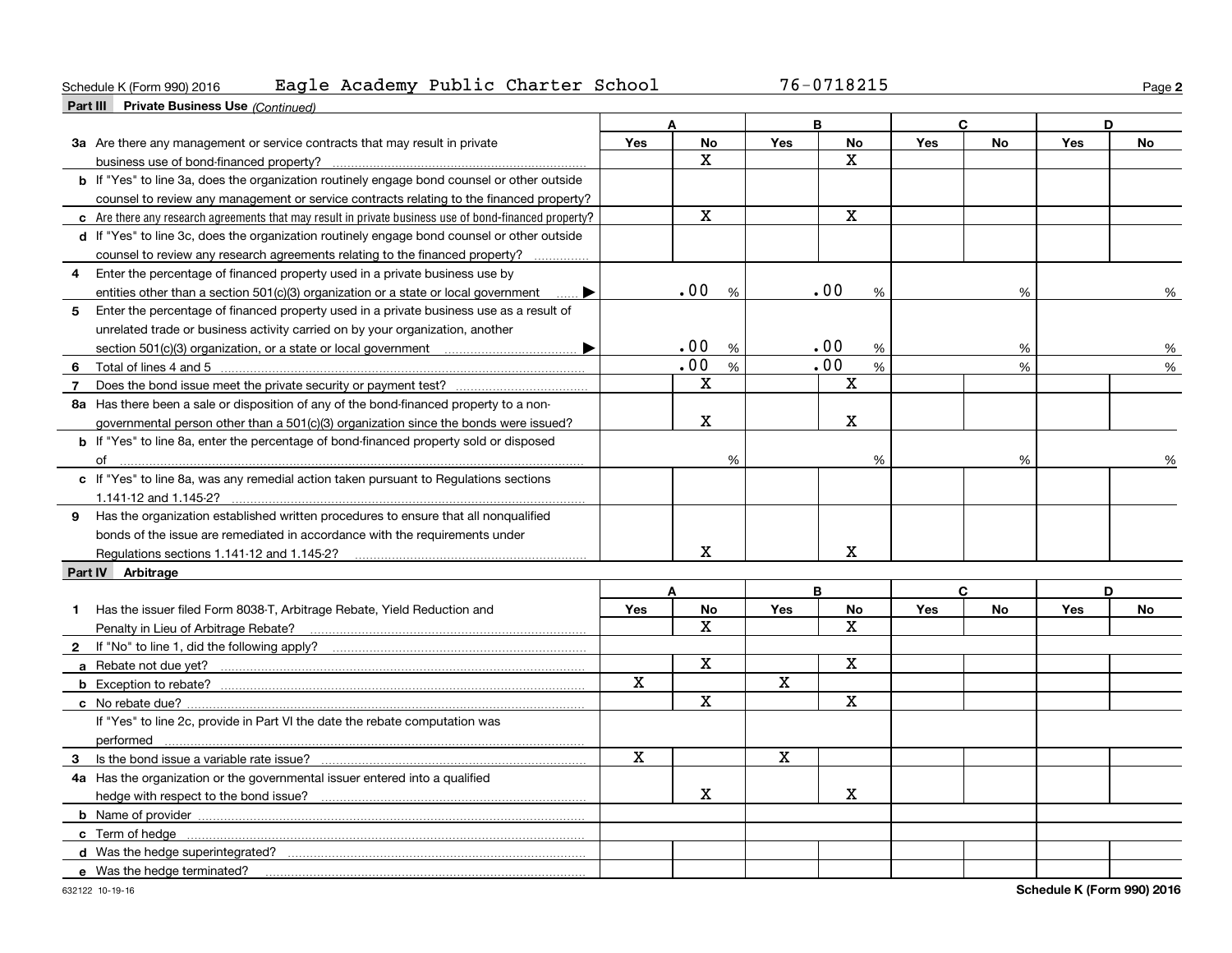| Schedule K (Form 990) 2016 |  | Eagle Academy Public Charter School | 76-0718215 | Page |
|----------------------------|--|-------------------------------------|------------|------|
|----------------------------|--|-------------------------------------|------------|------|

**3**

| <b>Part IV</b> Arbitrage (Continued)                                                          |             |                         |             |                         |     |    |     |           |
|-----------------------------------------------------------------------------------------------|-------------|-------------------------|-------------|-------------------------|-----|----|-----|-----------|
|                                                                                               | A           |                         |             | B                       | C   |    | D   |           |
|                                                                                               | Yes         | <b>No</b>               | Yes         | <b>No</b>               | Yes | No | Yes | <b>No</b> |
| 5a Were gross proceeds invested in a guaranteed investment contract (GIC)?                    |             | $\mathbf X$             |             | $\overline{\mathbf{X}}$ |     |    |     |           |
|                                                                                               |             |                         |             |                         |     |    |     |           |
| c Term of GIC                                                                                 |             |                         |             |                         |     |    |     |           |
| d Was the regulatory safe harbor for establishing the fair market value of the GIC satisfied? |             |                         |             |                         |     |    |     |           |
| 6 Were any gross proceeds invested beyond an available temporary period?                      |             | $\overline{\mathbf{x}}$ |             | $\overline{\mathbf{x}}$ |     |    |     |           |
| 7 Has the organization established written procedures to monitor the requirements of          |             |                         |             |                         |     |    |     |           |
|                                                                                               | X           |                         | $\mathbf X$ |                         |     |    |     |           |
| Part V Procedures To Undertake Corrective Action                                              |             |                         |             |                         |     |    |     |           |
|                                                                                               | A           |                         |             | B                       | C   |    | D   |           |
|                                                                                               | <b>Yes</b>  | <b>No</b>               | Yes         | No                      | Yes | No | Yes | No        |
| Has the organization established written procedures to ensure that violations of              |             |                         |             |                         |     |    |     |           |
| federal tax requirements are timely identified and corrected through the voluntary            |             |                         |             |                         |     |    |     |           |
| closing agreement program if self-remediation isn't available under applicable                |             |                         |             |                         |     |    |     |           |
| regulations?                                                                                  | $\mathbf X$ |                         | $\mathbf X$ |                         |     |    |     |           |
|                                                                                               |             |                         |             |                         |     |    |     |           |
|                                                                                               |             |                         |             |                         |     |    |     |           |
|                                                                                               |             |                         |             |                         |     |    |     |           |
|                                                                                               |             |                         |             |                         |     |    |     |           |
|                                                                                               |             |                         |             |                         |     |    |     |           |
|                                                                                               |             |                         |             |                         |     |    |     |           |
|                                                                                               |             |                         |             |                         |     |    |     |           |
|                                                                                               |             |                         |             |                         |     |    |     |           |
|                                                                                               |             |                         |             |                         |     |    |     |           |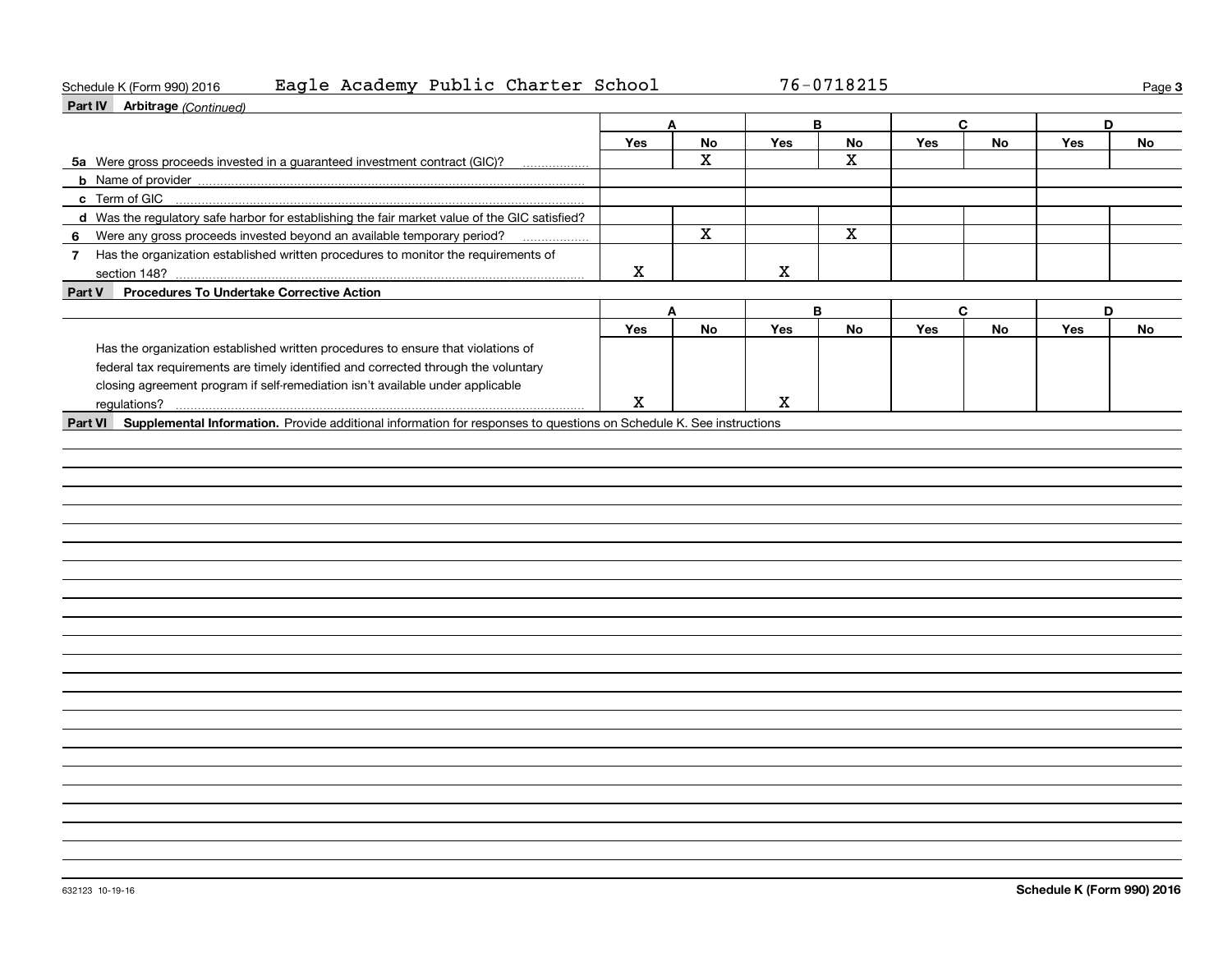| <b>SCHEDULE L</b>                                                                                             |                                                                            |                                           |         |                            | <b>Transactions With Interested Persons</b>                                                                                                              |                                |     |          |                                                     | OMB No. 1545-0047                                 |                |    |
|---------------------------------------------------------------------------------------------------------------|----------------------------------------------------------------------------|-------------------------------------------|---------|----------------------------|----------------------------------------------------------------------------------------------------------------------------------------------------------|--------------------------------|-----|----------|-----------------------------------------------------|---------------------------------------------------|----------------|----|
| (Form 990 or 990-EZ)                                                                                          |                                                                            |                                           |         |                            | ▶ Complete if the organization answered "Yes" on Form 990, Part IV, line 25a, 25b, 26, 27, 28a,<br>28b, or 28c, or Form 990-EZ, Part V, line 38a or 40b. |                                |     |          |                                                     | 2016                                              |                |    |
| Department of the Treasury                                                                                    |                                                                            |                                           |         |                            | Attach to Form 990 or Form 990-EZ.                                                                                                                       |                                |     |          |                                                     | <b>Open To Public</b>                             |                |    |
| Internal Revenue Service                                                                                      |                                                                            |                                           |         |                            | Information about Schedule L (Form 990 or 990-EZ) and its instructions is at www.irs.gov/form990.                                                        |                                |     |          |                                                     | Inspection                                        |                |    |
| Name of the organization                                                                                      |                                                                            |                                           |         |                            | Eagle Academy Public Charter School                                                                                                                      |                                |     |          | <b>Employer identification number</b><br>76-0718215 |                                                   |                |    |
| Part I                                                                                                        |                                                                            |                                           |         |                            | Excess Benefit Transactions (section 501(c)(3), section 501(c)(4), and 501(c)(29) organizations only).                                                   |                                |     |          |                                                     |                                                   |                |    |
|                                                                                                               |                                                                            |                                           |         |                            | Complete if the organization answered "Yes" on Form 990, Part IV, line 25a or 25b, or Form 990-EZ, Part V, line 40b.                                     |                                |     |          |                                                     |                                                   |                |    |
| 1<br>(a) Name of disqualified person                                                                          |                                                                            | (b) Relationship between disqualified     |         |                            |                                                                                                                                                          | (c) Description of transaction |     |          |                                                     |                                                   | (d) Corrected? |    |
|                                                                                                               |                                                                            | person and organization                   |         |                            |                                                                                                                                                          |                                |     |          |                                                     |                                                   | Yes            | No |
|                                                                                                               |                                                                            |                                           |         |                            |                                                                                                                                                          |                                |     |          |                                                     |                                                   |                |    |
|                                                                                                               |                                                                            |                                           |         |                            |                                                                                                                                                          |                                |     |          |                                                     |                                                   |                |    |
|                                                                                                               |                                                                            |                                           |         |                            |                                                                                                                                                          |                                |     |          |                                                     |                                                   |                |    |
|                                                                                                               |                                                                            |                                           |         |                            |                                                                                                                                                          |                                |     |          |                                                     |                                                   |                |    |
| 2 Enter the amount of tax incurred by the organization managers or disqualified persons during the year under |                                                                            |                                           |         |                            |                                                                                                                                                          |                                |     |          |                                                     |                                                   |                |    |
| section 4958                                                                                                  |                                                                            |                                           |         |                            |                                                                                                                                                          |                                |     |          |                                                     |                                                   |                |    |
| 3 Enter the amount of tax, if any, on line 2, above, reimbursed by the organization                           |                                                                            |                                           |         |                            |                                                                                                                                                          |                                |     |          |                                                     |                                                   |                |    |
| Part II                                                                                                       | Loans to and/or From Interested Persons.                                   |                                           |         |                            |                                                                                                                                                          |                                |     |          |                                                     |                                                   |                |    |
|                                                                                                               |                                                                            |                                           |         |                            | Complete if the organization answered "Yes" on Form 990-EZ, Part V, line 38a or Form 990, Part IV, line 26; or if the organization                       |                                |     |          |                                                     |                                                   |                |    |
|                                                                                                               | reported an amount on Form 990, Part X, line 5, 6, or 22.                  |                                           |         |                            |                                                                                                                                                          |                                |     |          |                                                     |                                                   |                |    |
| (a) Name of                                                                                                   | (b) Relationship                                                           | (c) Purpose                               |         | (d) Loan to or<br>from the | (e) Original                                                                                                                                             | (f) Balance due                |     | $(g)$ In |                                                     | <b>(h)</b> Approved<br>(i) Written<br>by board or |                |    |
| interested person                                                                                             | with organization                                                          | of loan                                   |         | organization?              | principal amount                                                                                                                                         |                                |     | default? |                                                     | committee?                                        | agreement?     |    |
| Joe Smith                                                                                                     | CEO                                                                        | Working                                   | To<br>Χ | From                       | 145,000.                                                                                                                                                 | 145,000.                       | Yes | No<br>х  | Yes  <br>Χ                                          | No                                                | Yes<br>х       | No |
|                                                                                                               |                                                                            |                                           |         |                            |                                                                                                                                                          |                                |     |          |                                                     |                                                   |                |    |
|                                                                                                               |                                                                            |                                           |         |                            |                                                                                                                                                          |                                |     |          |                                                     |                                                   |                |    |
|                                                                                                               |                                                                            |                                           |         |                            |                                                                                                                                                          |                                |     |          |                                                     |                                                   |                |    |
|                                                                                                               |                                                                            |                                           |         |                            |                                                                                                                                                          |                                |     |          |                                                     |                                                   |                |    |
|                                                                                                               |                                                                            |                                           |         |                            |                                                                                                                                                          |                                |     |          |                                                     |                                                   |                |    |
|                                                                                                               |                                                                            |                                           |         |                            |                                                                                                                                                          |                                |     |          |                                                     |                                                   |                |    |
|                                                                                                               |                                                                            |                                           |         |                            |                                                                                                                                                          |                                |     |          |                                                     |                                                   |                |    |
|                                                                                                               |                                                                            |                                           |         |                            |                                                                                                                                                          |                                |     |          |                                                     |                                                   |                |    |
| Total<br>Part III                                                                                             | <b>Grants or Assistance Benefiting Interested Persons.</b>                 |                                           |         |                            | $\blacktriangleright$ \$                                                                                                                                 | 145,000.                       |     |          |                                                     |                                                   |                |    |
|                                                                                                               | Complete if the organization answered "Yes" on Form 990, Part IV, line 27. |                                           |         |                            |                                                                                                                                                          |                                |     |          |                                                     |                                                   |                |    |
| (a) Name of interested person                                                                                 |                                                                            | (b) Relationship between                  |         |                            | (c) Amount of                                                                                                                                            | (d) Type of                    |     |          |                                                     | (e) Purpose of                                    |                |    |
|                                                                                                               |                                                                            | interested person and<br>the organization |         |                            | assistance                                                                                                                                               | assistance                     |     |          |                                                     | assistance                                        |                |    |
|                                                                                                               |                                                                            |                                           |         |                            |                                                                                                                                                          |                                |     |          |                                                     |                                                   |                |    |
|                                                                                                               |                                                                            |                                           |         |                            |                                                                                                                                                          |                                |     |          |                                                     |                                                   |                |    |
|                                                                                                               |                                                                            |                                           |         |                            |                                                                                                                                                          |                                |     |          |                                                     |                                                   |                |    |
|                                                                                                               |                                                                            |                                           |         |                            |                                                                                                                                                          |                                |     |          |                                                     |                                                   |                |    |
|                                                                                                               |                                                                            |                                           |         |                            |                                                                                                                                                          |                                |     |          |                                                     |                                                   |                |    |
|                                                                                                               |                                                                            |                                           |         |                            |                                                                                                                                                          |                                |     |          |                                                     |                                                   |                |    |
|                                                                                                               |                                                                            |                                           |         |                            |                                                                                                                                                          |                                |     |          |                                                     |                                                   |                |    |
|                                                                                                               |                                                                            |                                           |         |                            |                                                                                                                                                          |                                |     |          |                                                     |                                                   |                |    |
|                                                                                                               |                                                                            |                                           |         |                            |                                                                                                                                                          |                                |     |          |                                                     |                                                   |                |    |

See Part V for Continuations

632131 10-24-16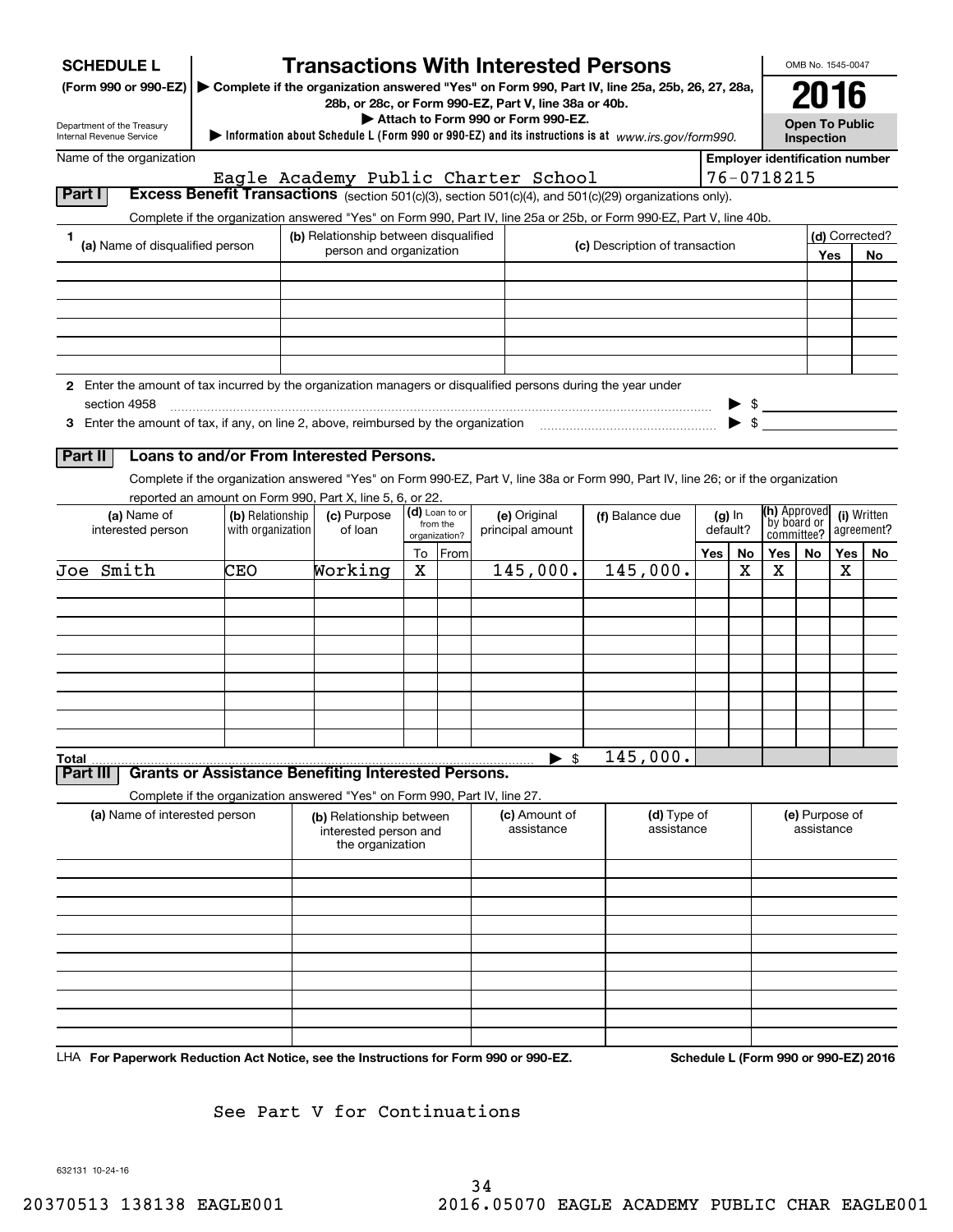| Schedule L(Form 990 or 990 EZ) 2016 Eagle Academy Public Charter School |  |  | $76 - 0718215$ Page 2 |  |
|-------------------------------------------------------------------------|--|--|-----------------------|--|
| <b>Part IV   Business Transactions Involving Interested Persons.</b>    |  |  |                       |  |

Complete if the organization answered "Yes" on Form 990, Part IV, line 28a, 28b, or 28c.

| (a) Name of interested person                                                               | (b) Relationship between interested<br>person and the organization | (c) Amount of<br>transaction | (d) Description of<br>transaction | (e) Sharing of<br>organization's<br>revenues? |    |  |
|---------------------------------------------------------------------------------------------|--------------------------------------------------------------------|------------------------------|-----------------------------------|-----------------------------------------------|----|--|
|                                                                                             |                                                                    |                              |                                   | <b>Yes</b>                                    | No |  |
|                                                                                             |                                                                    |                              |                                   |                                               |    |  |
|                                                                                             |                                                                    |                              |                                   |                                               |    |  |
|                                                                                             |                                                                    |                              |                                   |                                               |    |  |
|                                                                                             |                                                                    |                              |                                   |                                               |    |  |
|                                                                                             |                                                                    |                              |                                   |                                               |    |  |
|                                                                                             |                                                                    |                              |                                   |                                               |    |  |
|                                                                                             |                                                                    |                              |                                   |                                               |    |  |
|                                                                                             |                                                                    |                              |                                   |                                               |    |  |
|                                                                                             |                                                                    |                              |                                   |                                               |    |  |
|                                                                                             |                                                                    |                              |                                   |                                               |    |  |
| Part V<br><b>Supplemental Information</b>                                                   |                                                                    |                              |                                   |                                               |    |  |
| Provide additional information for responses to questions on Schedule L (see instructions). |                                                                    |                              |                                   |                                               |    |  |
| Schedule L, Part II, Loans To and From Interested Persons:                                  |                                                                    |                              |                                   |                                               |    |  |
| (a) Name of Person: Joe Smith                                                               |                                                                    |                              |                                   |                                               |    |  |
| (c) Purpose of Loan: Working capital                                                        |                                                                    |                              |                                   |                                               |    |  |
|                                                                                             |                                                                    |                              |                                   |                                               |    |  |
|                                                                                             |                                                                    |                              |                                   |                                               |    |  |

**Schedule L (Form 990 or 990-EZ) 2016**

632132 10-24-16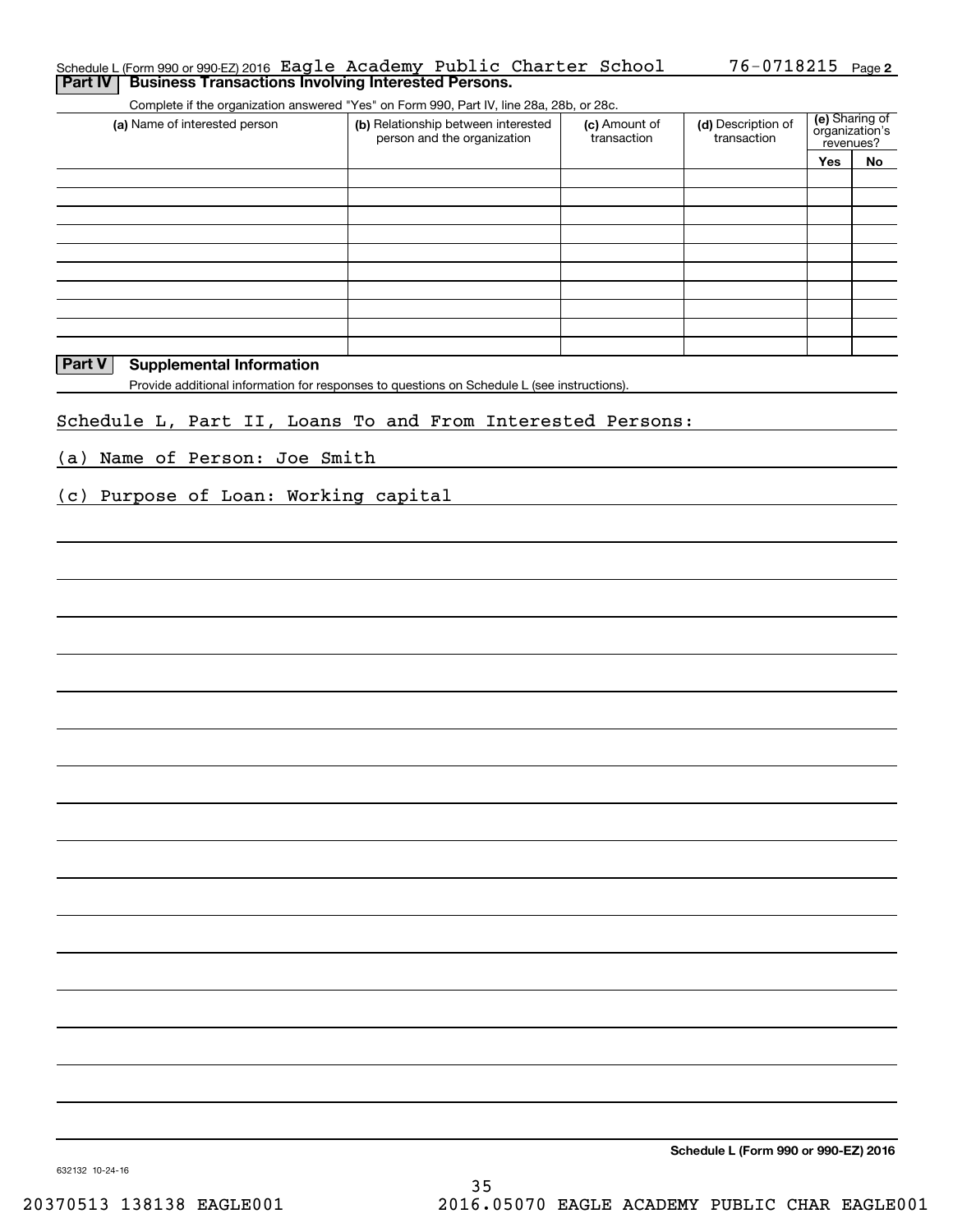| (Form 990 or 990-EZ)                                   | Supplemental Information to Form 990 or 990-EZ<br>Complete to provide information for responses to specific questions on<br>Form 990 or 990-EZ or to provide any additional information.<br>Attach to Form 990 or 990-EZ.<br>Information about Schedule O (Form 990 or 990-EZ) and its instructions is at www.irs.gov/form990. |  | OMB No. 1545-0047                                   |
|--------------------------------------------------------|--------------------------------------------------------------------------------------------------------------------------------------------------------------------------------------------------------------------------------------------------------------------------------------------------------------------------------|--|-----------------------------------------------------|
| Department of the Treasury<br>Internal Revenue Service |                                                                                                                                                                                                                                                                                                                                |  | <b>Open to Public</b><br><b>Inspection</b>          |
| Name of the organization                               | Eagle Academy Public Charter School                                                                                                                                                                                                                                                                                            |  | <b>Employer identification number</b><br>76-0718215 |
|                                                        | Form 990, Part I, Line 1, Description of Organization Mission:                                                                                                                                                                                                                                                                 |  |                                                     |
|                                                        | environment that fosters creativity, problem-solving abilities,                                                                                                                                                                                                                                                                |  |                                                     |
|                                                        | emphasizing cognitive, social and emotional growth by engaging children                                                                                                                                                                                                                                                        |  |                                                     |
| as active learners.                                    |                                                                                                                                                                                                                                                                                                                                |  |                                                     |
|                                                        |                                                                                                                                                                                                                                                                                                                                |  |                                                     |
|                                                        | Form 990, Part VI, Section B, line 11b:                                                                                                                                                                                                                                                                                        |  |                                                     |
|                                                        | The Form 990 is reviewed by the management team and Board of Directors                                                                                                                                                                                                                                                         |  |                                                     |
|                                                        | before filing the Form 990 with the IRS.                                                                                                                                                                                                                                                                                       |  |                                                     |
|                                                        |                                                                                                                                                                                                                                                                                                                                |  |                                                     |
|                                                        | Form 990, Part VI, Section B, Line 12c:                                                                                                                                                                                                                                                                                        |  |                                                     |
|                                                        | The monitoring and enforcement of the conflict of interest policy is done                                                                                                                                                                                                                                                      |  |                                                     |
|                                                        | by posing the question annually.                                                                                                                                                                                                                                                                                               |  |                                                     |
|                                                        |                                                                                                                                                                                                                                                                                                                                |  |                                                     |
|                                                        | Form 990, Part VI, Section B, Line 15a:                                                                                                                                                                                                                                                                                        |  |                                                     |
|                                                        | The organization's compensation policy is based on the process developed by                                                                                                                                                                                                                                                    |  |                                                     |
|                                                        | the District of Columbia Public Charter School Board and approved by the                                                                                                                                                                                                                                                       |  |                                                     |
|                                                        | School Board. The organization's compensation is also reviewed by the                                                                                                                                                                                                                                                          |  |                                                     |
|                                                        |                                                                                                                                                                                                                                                                                                                                |  |                                                     |
|                                                        | District of Columbia Public Charter School Board. The organization uses an                                                                                                                                                                                                                                                     |  |                                                     |

Form 990, Part VI, Section C, Line 19:

The organization discloses its governing documents, policies and financial statements through the District of Columbia Public Charter School Board's website and/or upon request.

Form 990, Part XII, Line 2c:

632211 08-25-16 LHA For Paperwork Reduction Act Notice, see the Instructions for Form 990 or 990-EZ. Schedule O (Form 990 or 990-EZ) (2016)